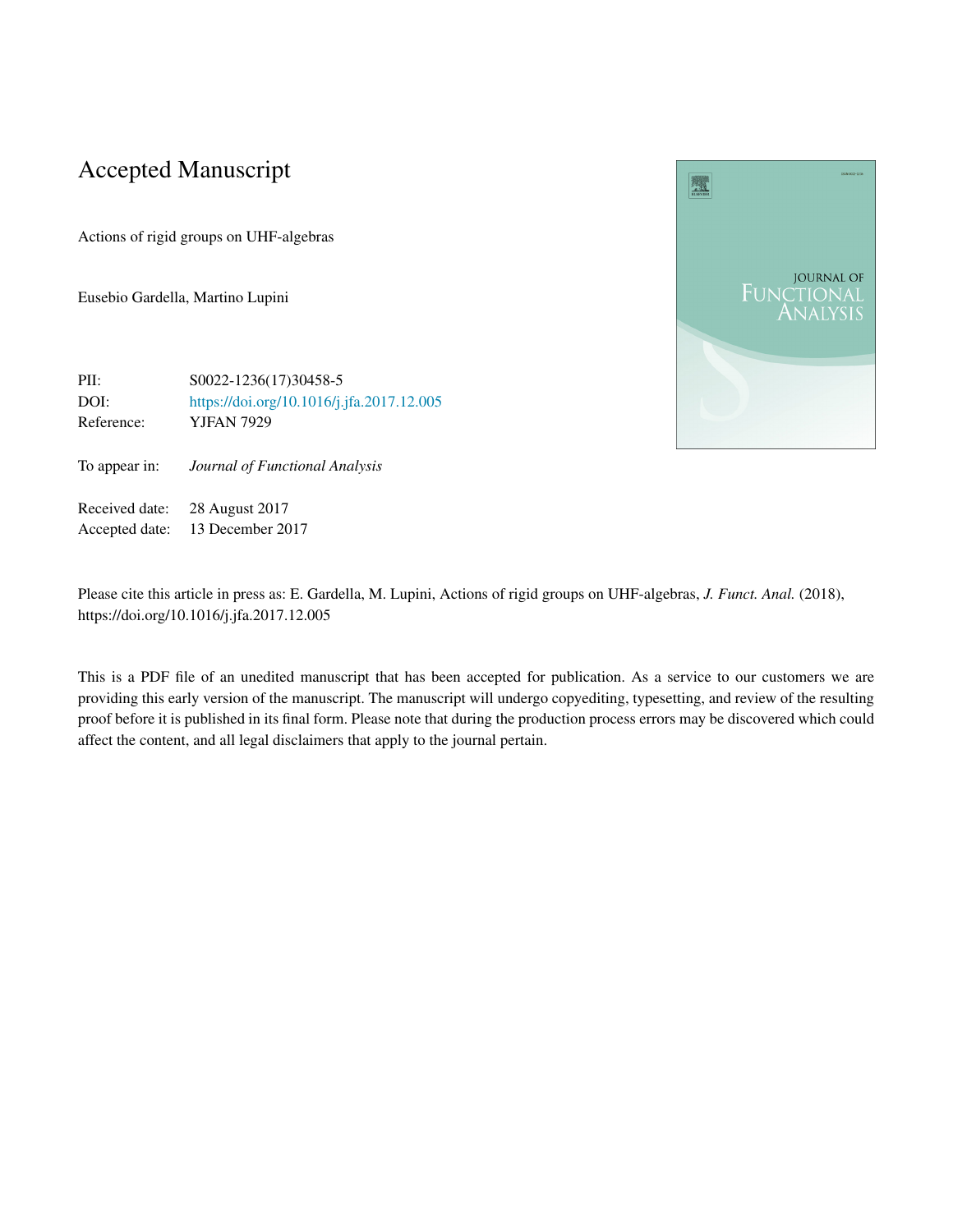# FD MA

# **ACTIONS OF RIGID GROUPS ON UHF-ALGEBRAS**

EUSEBIO GARDELLA AND MARTINO LUPINI

ABSTRACT. Let  $\Lambda$  be a countably infinite property (T) group, and let  $D$  be UHF-algebra of infinite type. We prove that there exists a continuum of pairwise non (weakly) cocycle conjugate, strongly outer actions of Λ on D. The proof consists in assigning, to any second countable abelian pro-p group G, a strongly outer action of  $\Lambda$ on  $D$  whose (weak) cocycle conjugacy class completely remembers the group  $G$ . The group  $G$  is reconstructed from the action through its (weak) 1-cohomology set endowed with a canonical pairing function.

Our construction also shows the following stronger statement: the relations of conjugacy, cocycle conjugacy, and weak cocycle conjugacy of strongly outer actions of  $\Lambda$  on  $D$  are complete analytic sets, and in particular not Borel. The same conclusions hold more generally when  $\Lambda$  is only assumed to contain an infinite subgroup with relative property (T), and for actions on (not necessarily simple) separable, nuclear, UHF-absorbing, selfabsorbing C\*-algebras with at least one trace.

Finally, we use the techniques of this paper to construct outer actions on  $R$  with prescribed cohomology. Precisely, for every infinite property (T) group  $\Lambda$ , and for every countable abelian group Γ, we construct an outer action of  $\Lambda$  on R whose 1-cohomology is isomorphic to  $\Gamma$ .

# 1. INTRODUCTION

Classification of group actions is a fundamental problem in operator algebras, and positive results are both scarce and useful. The subject is far more developed on the von Neumann algebra side, and it was started with Connes' classification of periodic automorphisms on the hyperfinite  $II_1$  factor  $R$ ; see [9]. Further generalizations to arbitrary automorphisms [8] and finite group actions [25] quickly followed, and these advances culminated in Ocneanu's work on amenable group actions on  $R$  [37]. A consequence of his results is that for any amenable group  $\Lambda$ , any two outer actions of  $\Lambda$  on R are cocycle conjugate. A converse to Ocneanu's theorem was proved by Jones in [26], and this result was considerably strengthened in a recent work by Brothier and Vaes in [4], building on [39]. We summarize these results in the following rather strong dichotomy for outer actions on R:

**Theorem.** (Connes, Jones, Ocneanu, Brothier-Vaes). Let  $\Lambda$  be a countable group.

- (1) If  $\Lambda$  is amenable, then any two outer actions of  $\Lambda$  on  $R$  are cocycle conjugate.
- (2) If  $\Lambda$  is not amenable, then there exist uncountably many non-cocycle conjugate outer actions of  $\Lambda$  on R. In fact, the relation of cocycle conjugacy of such actions is complete analytic.

Ocneanu's work served as a motivation for exploring analogs of the uniqueness statement in (1) in the context of  $C^*$ -algebras. The first issue is to find the appropriate  $C^*$ -analog of R. UHF-algebras of infinite type have historically played this role, as they can be regarded as "strong" C\*-analogs of R. A "weak" analog is the Jiang-Su algebra  $\mathcal{Z}$  (see [23]), which has also been studied in relation to uniqueness of actions of certain amenable groups [31, 33, 42]. This work focuses mostly on UHF-algebras. Even though the existence of plenty of projections makes their study easier, classification results for actions are relatively difficult to obtain because of K-theoretical restrictions; see [21].

In [3], Bratteli, Evans and Kishimoto studied a family of outer actions of  $\mathbb Z$  on the CAR algebra. It follows from their results that no analog of Ocneanu's result can hold for outer actions. However, they provided evidence for the fact that a uniqueness result may hold if one assumes that not only the action is outer, but also its extension to the weak closure in the GNS representation is outer (this is called strong outerness).

Recall that a unital  $C^*$ -algebra D is said to be *strongly self-absorbing* if it is infinite dimensional and there is an isomorphism  $\varphi: D \to D \otimes_{\min} D$  which is approximately unitarily equivalent to the first tensor factor

*Date*: December 18, 2017.

<sup>2000</sup> *Mathematics Subject Classification.* Primary 46L55, 54H05; Secondary 03E15, 37A55 .

*Key words and phrases.* Property (T), 1-cohomology, profinite group, Rokhlin property, model action, Borel complexity, conjugacy, cocycle conjugacy, complete analytic set.

The first-named author was partially funded by SFB 878 *Groups, Geometry and Actions*, and by a postdoctoral fellowship from the Humboldt Foundation. The second-named author was partially supported by the NSF Grant DMS-1600186. This work was initiated during a visit of the authors at the Mathematisches Forschungsinstitut Oberwolfach in August 2016 supported by an Oberwolfach Leibnitz Fellowship. The authors gratefully acknowledge the hospitality of the Institute.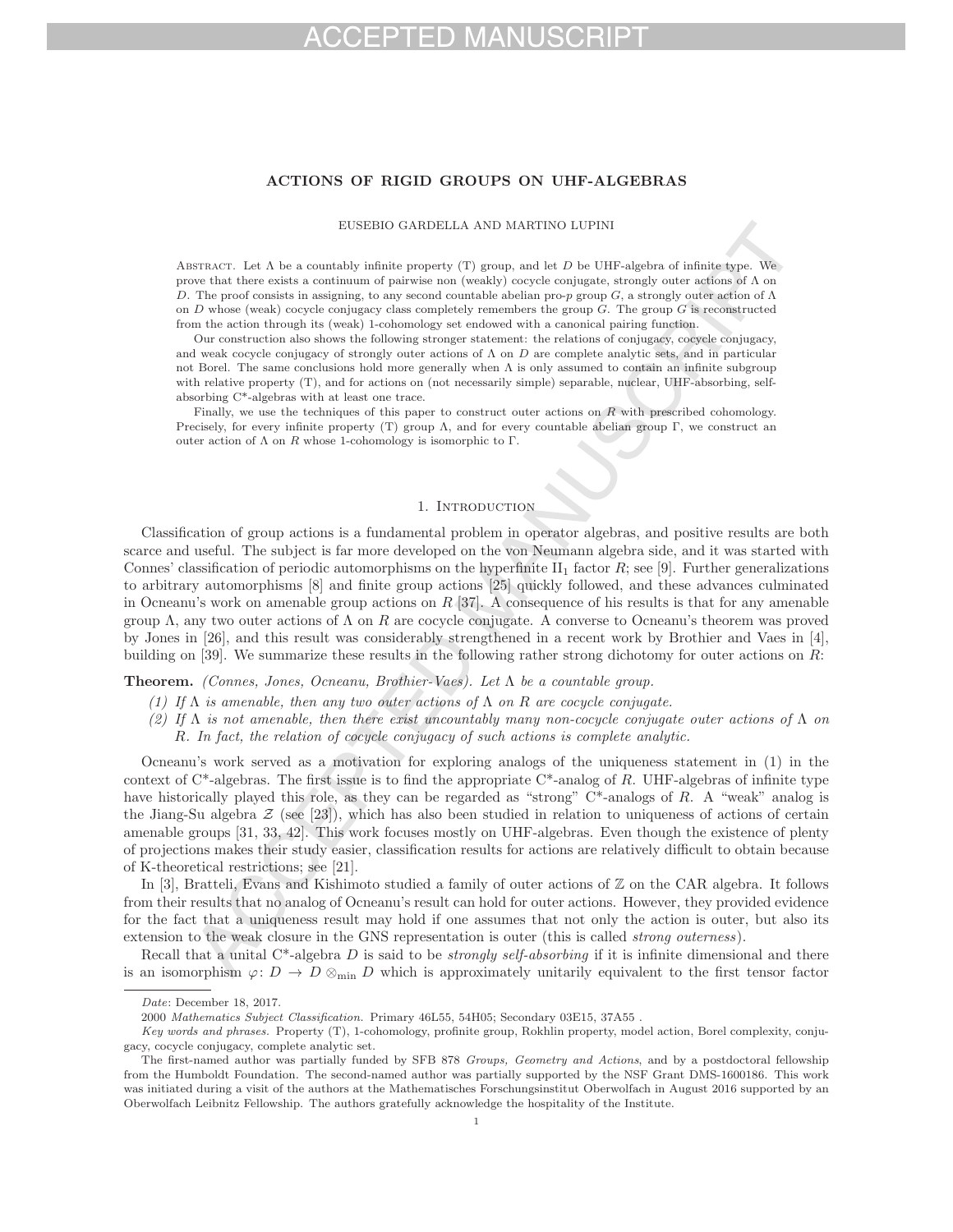embedding. The only known examples of stably finite strongly self-absorbing C\*-algebras are the UHF-algebras of infinite type, and the Jiang-Su algebra  $Z$ , and in fact it is conjectured that the list is complete.

Several results in the literature, which are reviewed below, suggest that the following may be true (part (1) below has also been independently conjectured by Szabo in [42]):

**Conjecture A.** Let D be a stably finite strongly self-absorbing  $C^*$ -algebra and let  $\Lambda$  be a torsion-free countable group.

- (1) If  $\Lambda$  is amenable, then any two strongly outer actions of  $\Lambda$  on D are cocycle conjugate.
- (2) If  $\Lambda$  is not amenable, then there exist uncountably many non-cocycle conjugate strongly outer actions of  $\Lambda$  on  $D$ . Even more, the relation of cocycle conjugacy of such actions is complete analytic.

The reason for excluding groups with torsion is the fact that automorphisms of finite order, even when they are strongly outer, generate unexpected phenomena at the level of K-theory which obstruct any uniquenesstype result as in (1). For instance, it is easy to construct  $\mathbb{Z}_2$ -actions on the CAR algebra  $\otimes_{n\in\mathbb{N}}M_2$ , which are strongly outer but not cocycle conjugate. As an example, one can take the nontrivial group element to act as the following infinite tensor products:

$$
\bigotimes_{n\in\mathbb{N}}\mathrm{Ad}\left(\begin{array}{ccc}1&\\&-1\\&&\end{array}\right)\quad\text{and}\quad\bigotimes_{n\in\mathbb{N}}\mathrm{Ad}\left(\begin{array}{ccc}1&\\&1\\&&1\\&&-1\end{array}\right).
$$

As mentioned before, the cases of D being a UHF-algebra of infinite type or the Jiang-Su algebra are the most relevant ones. Part (1) of the conjecture above has been confirmed in a number of particular cases: for UHF-algebras, the case  $\Lambda = \mathbb{Z}$  was proved by Kishimoto in [31], while the case  $\Lambda = \mathbb{Z}^N$  was obtained by Matui in [33]. For the Jiang-Su algebra Z, the case of  $\Lambda = \mathbb{Z}$  was considered by Sato in [41], while Matui-Sato proved the case  $\Lambda = \mathbb{Z}^2$  and  $\Lambda = \mathbb{Z} \rtimes_{-1} \mathbb{Z}$  in [34] and [35]. More recently, and inspired by the work of Winter on  $\mathcal{Z}$ and UHF-stable classification of  $C^*$ -algebras [48], and for *elementary* amenable groups, Szabo [42] reduced the case  $D = \mathcal{Z}$  to the case when D is an infinite type UHF algebra. He also showed that part (1) of Conjecture A holds for a group Λ if and only if holds for all the finitely-generated subgroups of Λ. In particular, it follows from this and Matui's result that part (1) of Conjecture A holds when D is either a UHF-algebra or  $Z$ , and when  $\Lambda$  is a torsion-free *abelian* group.

We now turn to part (2) in the above conjecture. It should be mentioned that it easy to see using Jones' argument from [26] that, for any nonamenable group Λ, there exist at least two strongly outer actions of  $Λ$  on any finite strongly self-absorbing C\*-algebra. Beyond this, nothing was known until now concerning the number of cocycle conjugacy classes (or the complexity of the cocycle conjugacy relation) for strongly outer actions of nonamenable groups on finite strongly self-absorbing C\*-algebras.

In the present paper, we initiate the study of actions of nonamenable groups on UHF-algebras, and we make the first contributions to part (2) in the above conjecture. Our main result is as follows:

**Theorem B.** (See Corollary 4.8 and Corollary 5.11). Let D be a UHF-algebra of infinite type, and let  $\Lambda$  be a countable group containing an infinite subgroup with relative property  $(T)$ . Then there exist uncountably many non-cocycle conjugate strongly outer actions of  $\Lambda$  on D. Indeed, the relation of cocycle conjugacy of such actions is complete analytic.

(Our result holds for a more general class of not necessarily simple C\*-algebras; see Theorem 4.7 for the precise statement.)

It is worth mentioning that our results cannot be derived from those of Brothier-Vaes. First, there is no general method for producing an action on a UHF-algebra from an action on  $R$ . Moreover, no obvious modification of the construction in [4] seems to produce an action on a UHF-algebra. (They use the fact that the crossed product of R by a Bernoulli shift of an amenable torsion-free group is isomorphic to R, and the UHF-analog of this fact is far from true.) Even more, the actions we construct in Theorem B are shown to remain cocycle inequivalent in the weak closure of D. Hence, our results imply the result of Brothier-Vaes for groups with relative property (T).

The assertion that the relation of cocycle conjugacy of free actions of  $\Lambda$  on A is a complete analytic set can be interpreted as follows. There does not exist an explicit uniform procedure that, given two strongly outer actions of  $\Lambda$  on  $D$ , runs for countably many (but possibly transfinitely many) steps, at each step testing membership in some given open sets, and at the end decides whether the given actions are cocycle conjugate or not. In fact,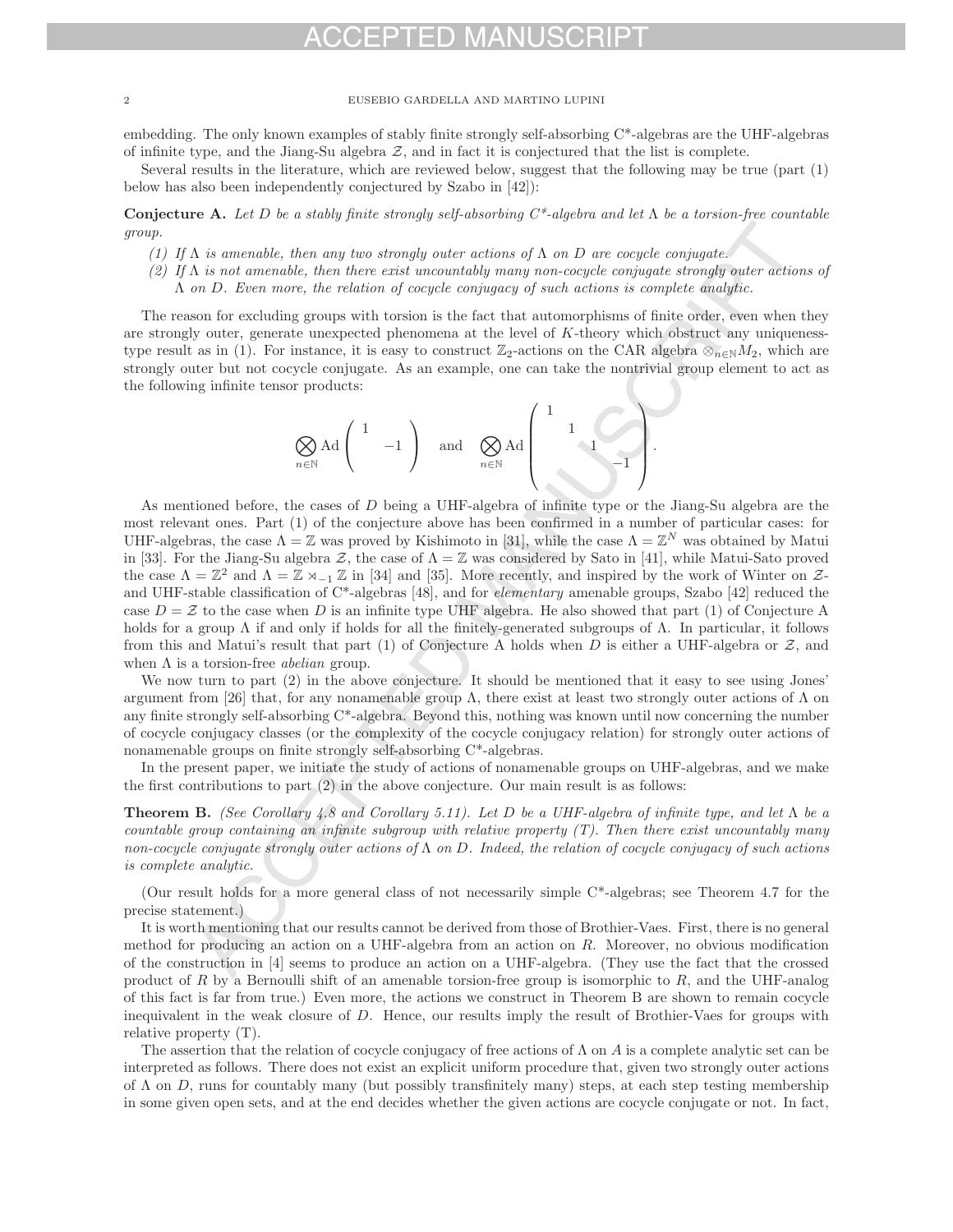the problem of deciding whether two such actions are cocycle conjugate is as hard as testing membership in any analytic set. Similar conclusions hold for conjugacy and weak cocycle conjugacy. For a more detailed discussion on this interpretation, see [11, Section 2.4].

The proof of our main theorem consists in assigning, to any second countable abelian pro-p group  $G$ , a strongly outer action of  $\Lambda$  on D whose weak cocycle conjugacy class completely "remembers" the group G. Using Popa's superrigidity results from [39], the group  $G$  is reconstructed from this action via its (weak, localized) 1-cohomology set, endowed with a canonical (2-sorted) group structure. The starting point of our construction is a canonical model action of G on the UHF-algebra  $M_{p^{\infty}}$ , which we construct in Section 3. The rest of the construction can be seen as a C\*-algebra analogue of the construction of factors of measure-preserving Bernoulli actions due to Popa  $[38]$  and Törnquist  $[46]$ ; see also  $[11]$ .

The methods used in this construction are not specific to our context, and can be used to compute (weak) 1-cohomology sets in other interesting cases. As an instance of this, the last section of this paper is devoted to constructing actions of infinite property  $(T)$  groups on R with prescribed (weak) 1-cohomology. In this context, these cohomology sets do not have a canonical group structure. The actions we construct are self-absorbing (in a strong sense), and there is a canonical 'pairing' function  $m^{\alpha}$ :  $H_w^1(\alpha) \times H_w^1(\alpha) \to H_w^1(\alpha \otimes \alpha)$ ; see Theorem 2.10.<br>Even this by itself does not guarantee the existence of a group structure, but this turns out to be Even this by itself does not guarantee the existence of a group structure, but this turns out to be the case for the actions we construct.

More specifically, for infinite groups with property (T), we prove the following analog of the main result of [38] for actions on R (the result we prove is somewhat more general):

**Theorem C.** Let  $\Lambda$  be an infinite countable property (T) group, and let  $\Gamma$  be any countable abelian group. Then there exist an outer action  $\alpha \colon \Lambda \to \text{Aut}(R)$  and bijections  $\eta \colon H_w^1(\alpha) \to \Gamma$  and  $\eta^{(2)} \colon H_w^1(\alpha \otimes \alpha) \to \Gamma$  making the following diagram commute: following diagram commute:



This gives a different proof of Theorem B of [4] in the case that  $\Lambda$  has (a subgroup with the relative) property  $(T)$ . For comparison, observe that Ocneanu's result implies that all outer actions of amenable groups on R have canonically isomorphic cohomology.

In the following, all topological groups are supposed to be *Hausdorff* and *second countable*. All tensor products of  $C^*$ -algebras are supposed to be minimal (also called spatial); see [2, Section II.9]. If A is a  $C^*$ algebra and S is a finite set, then we let  $A^{\otimes S}$  be the (minimal) tensor product of a family of copies of A indexed by S. Similarly, when A is unital and X is a countable set, then we let  $A^{\otimes X}$  denote the limit of the direct system  $(A^{\otimes S})$ , where S varies in the collection of finite subsets of X ordered by containment, and the connective maps are the canonical unital \*-homomorphisms  $\iota_{S,T} : A^{\otimes S} \to A^{\otimes T}$  for  $S \subset T \subset X$ . In the von Neumann-algebraic setting, we will only consider tensor products of tracial von Neumann algebras with respect to distinguished normal tracial states, which we denote by  $\overline{\otimes}$ ; see [2, Section III.3.1].

Acknowledgments. We are grateful to Samuel Coskey, Lukasz Grabowski, Daniel Hoff, Alexander Kechris, André Nies, Stefaan Vaes, and Stuart White for many helpful conversations. Particularly, we would like to thank Alexander Kechris for suggesting a proof of Proposition 5.7, and Stuart White for suggesting the formulation of Lemma 2.23 below. Finally, we thank the referee for their careful reading of the manuscript, and for suggesting numerous improvements.

# 2. Preliminary notions on group actions

2.1. **Actions of groups on tracial von Neumann algebras.** We recall some terminology about group actions on von Neumann algebras. A tracial von Neumann algebra is a pair  $(M, \tau)$ , where M is a von Neumann algebra and  $\tau$  is a normal tracial state on  $\tau$ . We denote by Aut $(M, \tau)$  the group of  $\tau$ -preserving automorphisms of M. Let  $\Lambda$  be a discrete group. An action of  $\Lambda$  on  $(M, \tau)$  is a group homomorphism  $\alpha: \Lambda \to \text{Aut}(M, \tau)$ . An automorphism  $\theta \in \text{Aut}(M, \tau)$  is said to be *inner* if there exists a unitary  $u \in M$  with  $\theta(x) = uxu^*$  for all  $x \in M$ . It is said to be *outer* if it is not inner, and *properly outer* if for every  $\theta$ -invariant projection  $p \in M$ , the restriction of  $\theta$  to  $pMp$  is outer; see [44, Definition XVII.1.1].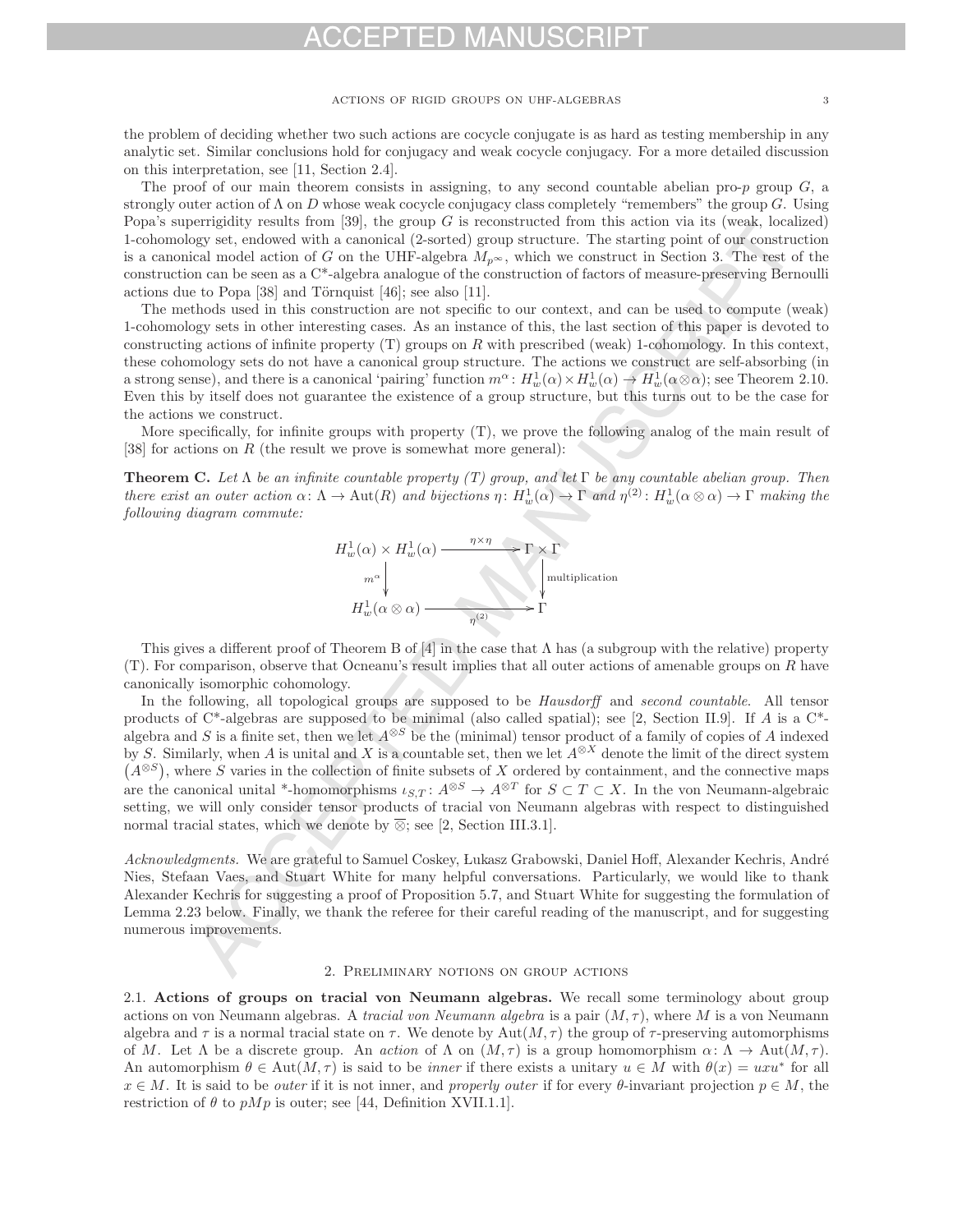**Remark 2.1.** As it is remarked in [30, Section 4], in the definition of properly outer autorphism one can equivalently only consider  $\theta$ -invariant *central* projections; see also the comment after Theorem XVII.1.2 in [44]. In particular, an automorphism of a *factor* is properly outer if and only if it is outer.

Let  $\theta_0 \in \text{Aut}(M_0, \tau_0)$  and  $\theta_1 \in \text{Aut}(M_1, \tau_1)$  be automorphisms of tracial von Neumann algebras. It is shown in [27, Corollary 1.12] that, if either  $\theta_0$  or  $\theta_1$  is properly outer, then  $\theta_0 \otimes \theta_1$  is a properly outer automorphism of  $(M_0\overline{\otimes}M_1,\tau_0\otimes\tau_1).$ 

**Definition 2.2.** Let  $(M, \tau)$  be a tracial von Neumann algebra and let  $\Lambda$  be a discrete group. An action  $\alpha\colon \Lambda \to \text{Aut}(M,\tau)$  is called:

- (1) ergodic, if the fixed point algebra  $M^{\alpha} = \{x \in M : \alpha_{\gamma}(x) = x \text{ for all } \gamma \in \Lambda\}$  contains only the scalar multiples of the identity; see [43, Definition 7.3];
- (2) weakly mixing, if for any finite subset  $F \subseteq M$  and  $\varepsilon > 0$ , there exists  $\gamma \in \Lambda$  such that

$$
|\tau(x\alpha_{\gamma}(y)) - \tau(x)\tau(y)| < \varepsilon
$$

for every  $x, y \in F$ ; see [47, Definition D.1];

- (3) mixing, if for every  $a, b \in M$  one has  $\tau(a\alpha_{\gamma}(b)) \to \tau(a)\tau(b)$  for  $\gamma \to \infty$ ; see [47, Definition D.1];
- (4) *outer*, if  $\alpha_{\gamma}$  is not inner for every  $\gamma \in \Lambda \setminus \{1\};$
- (5) free, if  $\alpha_{\gamma}$  is properly outer for every  $\gamma \in \Lambda \setminus \{1\}$ ; see [30, Subsection 4.1].

Observe that any free action is, in particular, outer. When  $M$  is a factor, the converse holds in view of Remark 2.1.

**Remark 2.3.** An action  $\alpha$  is weakly mixing if and only if the only finite-dimensional vector subspace of  $L^2(M, \tau)$ which is invariant under the representation associated with  $\alpha$  is the space of scalar multiples of the identity; see [39, Proposition 2.4.2.] and [47, Proposition D.2].

Let  $\alpha$  and  $\beta$  be actions of  $\Lambda$  on tracial von Neumann algebras  $(M_0, \tau_0)$  and  $(M_1, \tau_1)$ , respectively. We let  $(M_0\overline{\otimes}M_1,\tau_0\otimes\tau_1)$  be the tensor product of  $M_0$  and  $M_1$  with respect to the normal tracial states  $\tau_0,\tau_1$  [2, Section III.3.1]. Define  $\alpha \otimes \beta : \Lambda \to \text{Aut}(M_0 \overline{\otimes} M_1, \tau_0 \otimes \tau_1)$  to be the action given by  $(\alpha \otimes \beta)_\gamma = \alpha_\gamma \otimes \beta_\gamma$  for  $\gamma \in \Lambda$ . It is easy to check that  $\alpha \otimes \beta$  is (weakly) mixing if both  $\alpha$  and  $\beta$  are.

**Definition 2.4.** Let  $\pi$  a unitary representation of  $\Lambda$  on a Hilbert space H. Following [29], we say that  $\pi$  has almost invariant vectors, and write  $1_\Lambda \prec \pi$ , if for every  $\varepsilon > 0$  and finite subset  $F \subseteq \Lambda$ , there exists a vector  $\xi \in H$  such that  $\|\pi(\gamma)\xi - \xi\| \leq \varepsilon$  for every  $\gamma \in F$ . A unitary representation  $\pi \colon \Lambda \to U(H)$  is said to be a  $c_0$ -representation if for every  $\xi, \eta \in H$ , the function  $\gamma \mapsto \langle \pi(\gamma)\xi, \eta \rangle$  belongs to  $c_0(\Lambda)$ .

Let X be a countable set endowed with an action of  $\Lambda$ . We say that the action is *amenable* if it satisfies the following Følner condition: for any finite subset  $Q \subseteq \Lambda$  and  $\varepsilon > 0$ , there exists a finite subset  $F \subseteq X$  such that  $|\gamma F \triangle F| \leq \varepsilon |F|$  for every  $\gamma \in Q$ . For an action  $\Lambda \curvearrowright X$ , we consider the corresponding left regular representation  $\lambda_X : \Lambda \to U(\ell^2(X))$  determined by  $\lambda_X(\gamma)(\delta_x) = \delta_{\gamma^{-1}x}$  for  $\gamma \in \Lambda$  and  $x \in X$ . Theorem 1.1 in [29] asserts that  $\Lambda \curvearrowright X$  is amenable if and only if  $1_\Lambda \prec \lambda_X$ .

For a tracial von Neumann algebra  $(M, \tau)$ , we denote by  $(M, \tau)^{\overline{\otimes}X}$  the tensor product of copies of M indexed by X with respect to the normal tracial state  $\tau$ ; see [2, III.3.1]. Then  $(M, \tau)^{\overline{\otimes}X}$  carries a canonical trace obtained from  $\tau$ , which we still denote by  $\tau$ . We denote by  $M^{\odot X}$  the algebraic tensor product, which is dense in  $(M, \tau)^{\overline{\otimes}X}$ . If Y is a subset of X, then we canonically identify  $M^{\overline{\otimes}Y}$  with a subalgebra of  $(M, \tau)^{\overline{\otimes}X}$ , and  $M^{\odot Y}$  with a subalgebra of  $M^{\odot X}$ .

**Notation 2.5.** Let X be a countable set endowed with an action  $\Lambda \sim X$ , and let  $(M, \tau)$  be a tracial von Neumann algebra. We denote by  $\beta_{\Lambda\sim X,M}$ :  $\Lambda \to \text{Aut}((M,\tau)^{\otimes X})$  the associated Bernoulli  $(\Lambda \sim X)$ -action with base  $(M, \tau)$ , defined by permuting the indices according to the action of  $\Lambda$  on X.

**Example 2.6.** In the context above, when  $M = L^{\infty}(Z, \mu)$  for a probability space  $(Z, \mu)$  and  $\tau(f) = \int f d\mu$ , one has  $(M, \tau)^{\overline{\otimes}X} = L^{\infty}(Z^X, \mu^X)$  with trace  $\tau(f) = \int f d\mu^X$ . The action on  $(M, \tau)^{\overline{\otimes}X}$  corresponds in this case to the Bernoulli action of  $\Lambda$  on  $(Z^X, \mu^X)$  as considered in [29].

We denote by  $\kappa$  the corresponding Koopman representation of  $\Lambda$  on  $L^2(M^{\overline{\otimes} X}, \tau)$ , and by  $\kappa_0$  the restriction of  $\kappa$  to the orthogonal complement in  $L^2(M^{\overline{\otimes}X}, \tau)$  of the space of scalar multiples of the identity.

The following characterization of mixing Bernoulli actions is well know; see [39, Lemma 2.4.3] and [29, Proposition 2.1 and Proposition 2.3] for the commutative case.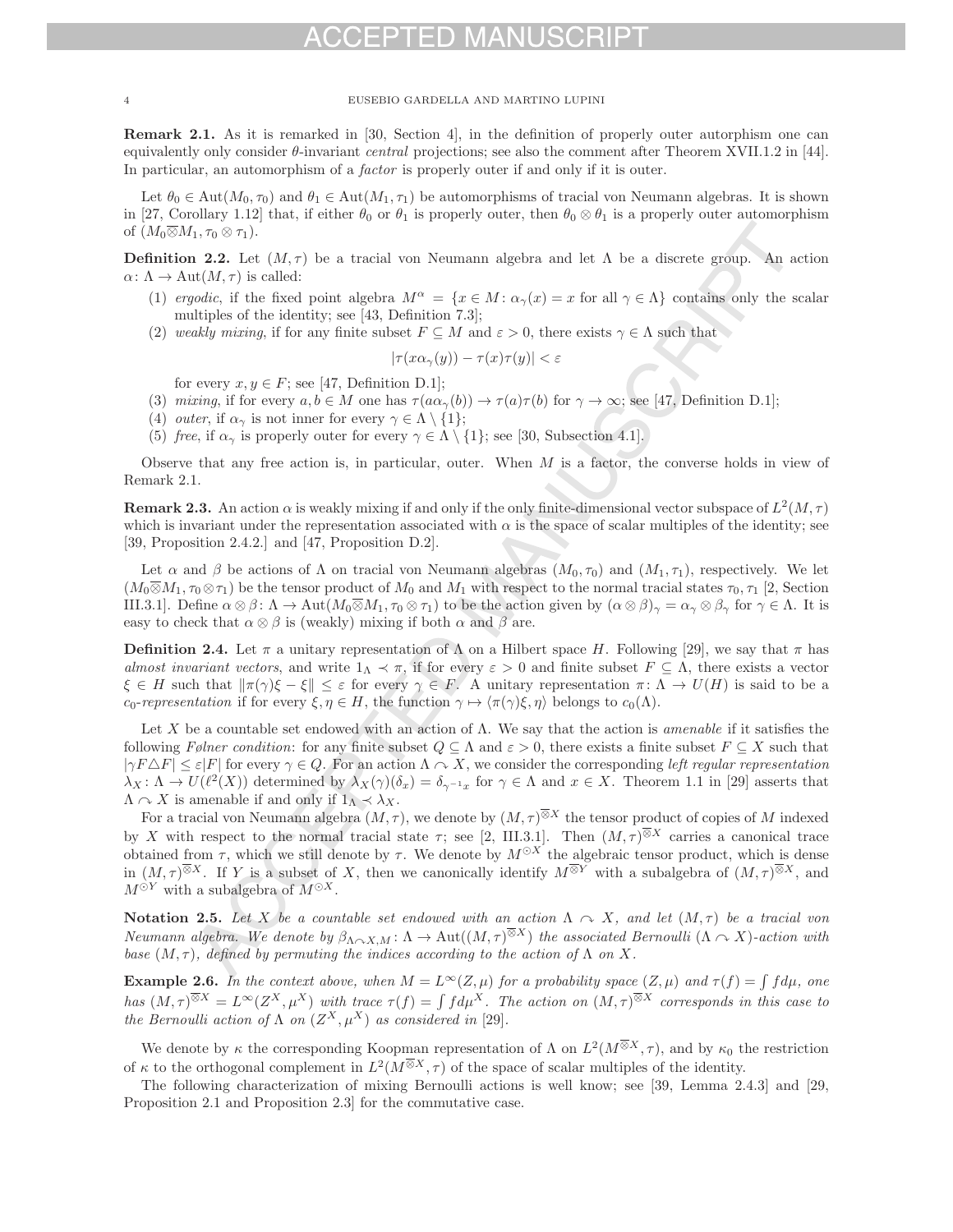**Proposition 2.7.** Let X be a countable set endowed with an action of  $\Lambda$ , and let  $(M, \tau)$  be a tracial von Neumann algebra with a projection  $p \in M$  such that  $0 < \tau(p) < 1$ . Then the Bernoulli action  $\beta_{\Lambda \sim X,M} : \Lambda \to$ Aut $((M, \tau)^{\overline{\otimes}X})$  is mixing if and only if the stabilizers of the action  $\Lambda \curvearrowright X$  are finite.

2.2. **Actions of groups on C\*-algebras.** Let  $\Lambda$  be a discrete group, and let A be a unital C\*-algebra. Write Aut(A) for the automorphism group of A. An action of  $\Lambda$  on A is a group homomorphism  $\alpha: \Lambda \to \text{Aut}(A)$ . In this case, we also say that the pair  $(A, \alpha)$  is a  $\Lambda$ -C\*-algebra. We denote by  $A^{\alpha}$  the fixed point algebra  $A^{\alpha} = \{a \in A : \alpha_{\gamma}(a) = a \text{ for all } \gamma \in \Lambda\}.$  We say that elements x, y of A are equivalent modulo scalars, and write  $x = y \mod \mathbb{C}$ , if  $x = \lambda y$  for some  $\lambda \in \mathbb{C} \setminus \{0\}$ . We denote by  $U(A)$  the unitary group of A.

**Definition 2.8.** Let  $\alpha: \Lambda \to \text{Aut}(A)$  be an action of a discrete group  $\Lambda$  on a unital C<sup>\*</sup>-algebra A, and let  $u: \Lambda \to U(\Lambda)$  be a function.

- (1) We say that u is a 1-cocycle for  $\alpha$  if  $u_{\gamma}\alpha_{\gamma}(u_{\rho}) = u_{\gamma\rho}$  for every  $\gamma, \rho \in \Lambda$ .
- (2) We say that u is a weak 1-cocycle if  $u_{\gamma}\alpha_{\gamma}(u_{\rho}) = u_{\gamma\rho} \mod \mathbb{C}$  for every  $\gamma, \rho \in \Lambda$ .

The notion of weak 1-cocycles allows one to define the weak 1-cohomology of actions. We will mostly use it for actions on tracial von Neumann algebras, but the definition can be given in general.

**Definition 2.9.** Let  $\alpha: \Lambda \to \text{Aut}(A)$  be an action of a discrete group  $\Lambda$  on a unital C<sup>\*</sup>-algebra A. Following [39], we say that two weak 1-cocycles u and u' for  $\alpha$  are weakly cohomologous (or cohomologous modulo scalars), if there exists a unitary  $v \in U(A)$  such that  $u'_{\gamma} = v^*u_{\gamma}\alpha_{\gamma}(v) \mod C$  for every  $\gamma \in \Lambda$ . We say that u is a weak<br>cohoundary if it is weakly cohomologous to the weak 1-cocycle constantly equal to 1 coboundary if it is weakly cohomologous to the weak 1-cocycle constantly equal to 1.

We denote by  $Z_{w}^{1}(\alpha)$  the set of weak 1-cocycles for  $\alpha$ . The relation of being weakly 1-cohomologous is an univelence relation on  $Z^{1}(\alpha)$  and we let  $H^{1}(\alpha)$  be the corresponding quotient set, called the weak coh equivalence relation on  $Z_w^1(\alpha)$ , and we let  $H_w^1(\alpha)$  be the corresponding quotient set, called the *weak cohomology*<br>set. The class of the weak 1-cocycle is will be denoted by [ii] set. The class of the weak 1-cocycle u will be denoted by  $[u]$ .

Let us use the notation as in the definition above. If A is abelian, then the product of two weak 1-cocycles for  $\alpha$  is again a weak 1-cocycle for  $\alpha$ , and thus  $H_w^1(\alpha)$  can be given a canonical group structure. In general, however, one can not define a group operation on  $H_w^1(\alpha)$  in a similar fashion. To make up for the lack of multiplication in the 1 cohomology set  $H^1(\alpha)$ , we consider a natural "two sexted group structure" on  $H^1(\alpha)$ multiplication in the 1-cohomology set  $H_w^1(\alpha)$ , we consider a natural "two-sorted group structure" on  $H_w^1(\alpha)$ , given by a pairing function will be used to appeal the given by a pairing function  $H_w^1(\alpha) \times H_w^1(\alpha) \to H_w^1(\alpha \otimes \alpha)$ . Such a pairing function will be used to encode the group operation of a given countable group.

**Definition 2.10.** Let  $(M, \tau)$  be a tracial von Neumann algebra, let  $\alpha: \Lambda \to \text{Aut}(M, \tau)$  be an action, and denote by  $\alpha \otimes \alpha$  be the diagonal action of  $\Lambda$  on  $M \overline{\otimes} M$ . Then there is a canonical function

$$
\widetilde{m}^{\alpha} : Z_w^1(\alpha) \times Z_w^1(\alpha) \to Z_w^1(\alpha \otimes \alpha)
$$

given by  $\widetilde{m}^{\alpha}(u, w) = u \otimes w$  for  $u, w \in Z_w^1(\alpha)$ . Observe that if u is weakly cohomologous to w and u' is weakly cohomologous to w', then  $u \otimes w$  is weakly cohomologous to  $u' \otimes w'$ . Therefore, the map  $\widetilde{m}^{\alpha}$  induces pairing function  $m^{\alpha} \cdot H^1(\alpha) \times H^1(\alpha) \to H^1(\alpha \otimes \alpha)$ function  $m^{\alpha}$ :  $H_w^1(\alpha) \times H_w^1(\alpha) \to H_w^1(\alpha \otimes \alpha)$ .

Following [46] one can also define the notion of weak cohomology set *localized* to a subgroup  $\Delta$  of  $\Lambda$ , as follows. Say that two weak 1-cocycles u and u' for an action  $\alpha: \Lambda \to \text{Aut}(A)$  are  $\Delta$ -locally weakly cohomologous if there exists a unitary  $v \in U(A)$  such that  $u'_{\gamma} = v^*u_{\gamma}\alpha_{\gamma}(v) \mod C$  for every  $\gamma \in \Delta$ . Similarly, u is a  $\Delta$ -local<br>weak cohomoders if there exists  $v \in U(A)$  such that  $u_{\gamma} = v^* \alpha_{\gamma}(v) \mod C$  for every  $\alpha \in \Delta$ . weak coboundary if there exists  $v \in U(A)$  such that  $u_{\gamma} = v^* \alpha_{\gamma}(v) \mod \mathbb{C}$  for every  $\gamma \in \Delta$ .

**Definition 2.11.** The  $\Delta$ -localized weak cohomology set  $H^1_{\Delta,w}(\alpha)$  is the quotient of  $Z^1_w(\alpha)$  by the relation of heights as a set of  $Z^1_w(\alpha)$  by the relation of heights as a set of  $Z^1_w(\alpha)$  by the relation of hei being  $\Delta$ -locally weakly cohomologous, endowed with the pairing function  $m^{\alpha}_{\Delta} : H^1_{\Delta,w}(\alpha) \times H^1_{\Delta,w}(\alpha) \to H^1_{\Delta,w}(\alpha)$  $\alpha$ ), given by  $m_{\Delta}^{\alpha}([u],[u']) = [u \otimes u']$  for  $u, v \in Z_w^1(\alpha)$ .

Given a weak 1-cocycle u for an action  $\alpha: \Lambda \to Aut(A)$ , one can define the *cocycle perturbation*  $\alpha^u: \Lambda \to Aut(A)$  $\text{Aut}(A)$  of  $\alpha$  by setting  $\alpha_{\gamma}^{u} = \text{Ad}(u_{\gamma}) \circ \alpha_{\gamma}$  for every  $\gamma \in \Lambda$ . (The weak cocycle condition implies that  $\alpha^{u}$  is also an action.)

**Definition 2.12.** Let  $\Lambda$  be a countable discrete group, and let  $\alpha$  and  $\beta$  be actions of  $\Lambda$  on unital C\*-algebras A and B, respectively.

- (1) We say that  $\alpha$  and  $\beta$  are *conjugate* if there exists an isomorphism  $\psi: A \to B$  such that  $\psi \circ \alpha_{\gamma} = \beta_{\gamma} \circ \psi$ for every  $\gamma \in \Lambda$ ,
- (2) We say that  $\alpha$  and  $\beta$  are *cocycle conjugate* if  $\beta$  is conjugate to  $\alpha^u$  for some 1-cocycle u for  $\alpha$ .
- (3) We say that  $\alpha$  and  $\beta$  are weakly cocycle conjugate if  $\beta$  is conjugate to  $\alpha^u$  for some weak 1-cocycle u for α.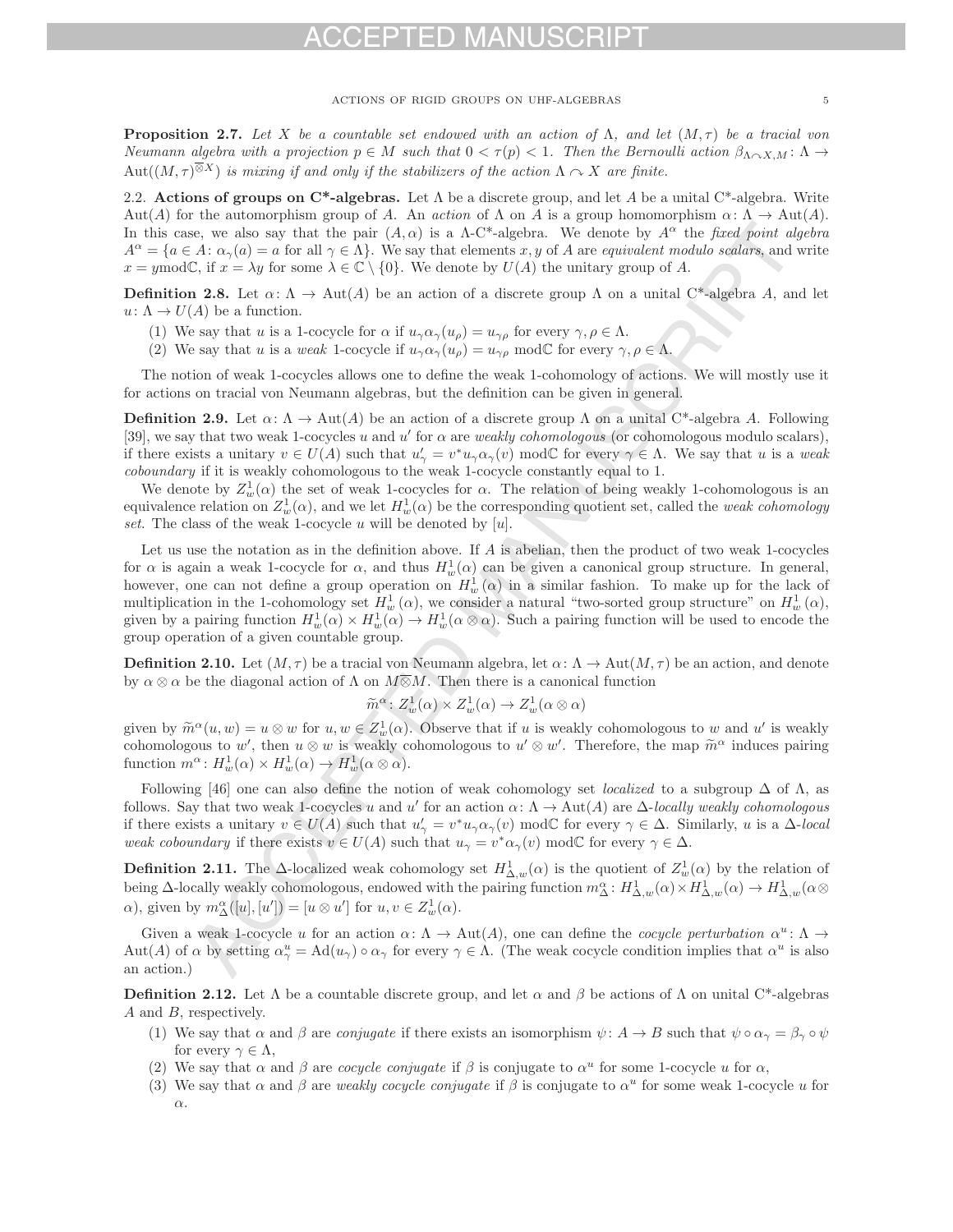**Remark 2.13.** Let  $\alpha, \beta \colon \Lambda \to \text{Aut}(A)$  be actions of a discrete group  $\Lambda$  on a C<sup>\*</sup>-algebra A. It is easy to check that if  $\alpha$  and  $\beta$  are (weakly) cocycle conjugate, then there is a canonical bijection between the  $\Delta$ -localized (weak) 1-cohomology sets of  $\alpha$  and  $\beta$ , for any subgroup  $\Delta$  of  $\Lambda$ .

When the actions  $\alpha$  and  $\beta$  are conjugate, we also say that the  $\Lambda$ -C\*-algebras  $(A, \alpha)$  and  $(B, \beta)$  are *equivariantly isomorphic.* An equivariant unital embedding from  $(A, \alpha)$  to  $(B, \beta)$  is an injective unital \*-homomorphism  $\phi: A \to B$  satisfying  $\phi \circ \alpha_{\gamma} = \beta_{\gamma} \circ \phi$  for every  $\gamma \in \Lambda$ .

Suppose that A is a unital C\*-algebra. A linear functional  $\tau$  on A is said to be a *trace* if  $\tau(1) = \|\tau\| = 1$  and  $\tau(ab) = \tau(ba)$  for every  $a, b \in A$ . We let  $T(A)$  be the simplex of traces on A. Suppose that  $\tau$  is a trace on A,  $\theta$ is an automorphism of A, and  $\alpha$  is an action of  $\Lambda$  on A. We say that  $\tau$  is  $\theta$ -invariant if  $\tau \circ \theta = \tau$ , and that it is  $\alpha$ -invariant if it is  $\alpha_{\gamma}$ -invariant for every  $\gamma \in \Lambda$ . If  $\tau$  is  $\alpha$ -invariant, then we also say that  $\alpha$  is  $\tau$ -preserving. We let  $T(A)^{\alpha} \subseteq T(A)$  be the closed convex subset of  $\alpha$ -invariant traces. Observe that, if  $\Lambda$  is amenable, then  $T(A)^{\alpha}$  is nonempty whenever  $T(A)$  is nonempty.

For a trace  $\tau$  on A, consider the corresponding left regular representation  $\pi_{\tau}: A \to B(L^2(A, \tau))$  obtained via the GNS construction. We let  $\overline{A}^{\tau}$  be the closure of  $\pi_{\tau}(A)$  inside  $B(L^{2}(A, \tau))$  with respect to the weak operator topology. We regard  $\overline{A}'$  as a tracial von Neumann algebra, endowed with the unique extension of  $\tau$  to  $\overline{A}'$ . The unit ball of A is dense in the unit ball of  $\overline{A}^{\tau}$  with respect to the 2-norm  $||a||_{\tau} = \tau (a^*a)^{1/2}$  defined by  $\tau$ . If  $\alpha$  is a  $\tau$ -preserving action of  $\Lambda$  on  $A$ , then it induces a canonical action  $\overline{\alpha}^{\tau} : \Lambda \to \text{Aut}(\overline{A}', \tau)$ .

**Notation 2.14.** As in the case of actions on tracial von Neumann algebras, given a unital C\*-algebra A, we denote by  $\beta_{\Lambda \sim X,A}: \Lambda \to \text{Aut}(A^{\otimes X})$  the Bernoulli  $(\Lambda \sim X)$ -action with base A induced by an action  $\Lambda \sim X$  of a countable discrete group  $\Lambda$  on a countable set X.

The following lemma is well known, and we will use it without further reference.

**Lemma 2.15.** Let A be a C<sup>\*</sup>-algebra, let  $\Lambda$  be a countable discrete group, let  $\Lambda \sim X$  be an action of  $\Lambda$  on a countable set X, and let  $\tau_0$  be a trace on A. Denote by  $\tau$  the trace  $\tau_0^{\otimes X}$  on  $A^{\otimes X}$ . Then the action  $\beta'_{\Lambda \curvearrowright X,A}$  is conjugate to the von Neumann-algebraic Bernoulli action  $\beta_{\Lambda \curvearrowright X, \overline{A}^{\tau_0}}$ .

**Definition 2.16.** Let  $\Lambda$  be a discrete group, let A be a unital C<sup>\*</sup>-algebra, and let  $\tau \in T(A)$ .

- (1) We say that  $\alpha$  is *strongly outer* if for every  $\gamma \in \Lambda \setminus \{1\}$  and for every  $\alpha_{\gamma}$ -invariant trace  $\sigma$  on A, the weak extension  $\overline{\alpha}_{\gamma}^{\sigma}$  is outer [34, Definition 2.7];
- (2) If  $\alpha$  is  $\tau$ -preserving, then we say that  $\alpha$  is (weakly)  $\tau$ -mixing if  $\overline{\alpha}^{\tau}$ :  $\Lambda \to \text{Aut}(\overline{A}', \tau)$  is (weakly) mixing in the sense of Definition 2.2.
- (3) We say that two  $\tau$ -preserving actions  $\alpha, \beta \colon \Lambda \to \text{Aut}(A)$  are  $\tau$ -conjugate (respectively, cocycle  $\tau$ conjugate, or weakly cocycle  $\tau$ -conjugate), if  $\overline{\alpha}^{\tau}$  and  $\beta'$  are conjugate (respectively, cocycle conjugate, or weakly cocycle conjugate), in the sense of Definition 2.12.

**Remark 2.17.** Suppose that  $\alpha$  is an automorphism of a C<sup>\*</sup>-algebra A,  $\sigma$  is an  $\alpha$ -invariant trace,  $\overline{\alpha}$  is the canonical extension of  $\alpha$  to  $\overline{A}^{\sigma}$ , and  $p \in \overline{A}^{\sigma}$  is a  $\overline{\alpha}$ -invariant central projection. Then defining  $\tau(x) = \sigma(px)/\sigma(p)$ gives an  $\alpha$ -invariant (normalized) trace on A, such that the canonical extension of  $\alpha$  to  $\overline{A}^{\tau}$  can be identified with the restriction of  $\overline{\alpha}$  to  $pA$ . In view of this and Remark 2.1, one can equivalently replace "outer" with "properly outer" in the definition of strongly outer action. We will tacitly use this fact in the rest of the paper.

The notion of strongly action from Definition 2.16 recovers the notion of free action on a locally compact Hausdorff space when one considers actions on commutative C\*-algebras, as the next proposition shows.

**Proposition 2.18.** Let  $\Lambda \sim X$  be a topological action of a discrete group  $\Lambda$  on a locally compact Hausdorff space X, and denote by  $\alpha: \Lambda \to Aut(C_0(X))$  the induced action. Then  $\alpha$  is strongly outer if and only if  $\Lambda \sim X$ is free.

*Proof.* Suppose that  $\alpha$  is strongly outer, and let  $\gamma \in \Lambda \setminus \{1\}$ . To reach a contradiction, assume that there exists  $x \in X$  such that  $\gamma \cdot x = x$ . Then the Dirac probability measure concentrated on  $\{x\}$  is Borel and  $\gamma$ -invariant. This measure induces, via integration, an  $\alpha_{\gamma}$ -invariant trace  $\tau_x$  on  $C_0(X)$ . Since  $\overline{C_0(X)}^{\tau_x}$  is isomorphic to  $\mathbb{C}$ , the weak extension of a second be enter. This contradiction involves that  $\Lambda \subset Y$  is f the weak extension of  $\alpha_{\gamma}$  cannot be outer. This contradiction implies that  $\Lambda \curvearrowright X$  is free.

Conversely, assume that  $\Lambda \cap X$  is free and let  $\gamma \in \Lambda \setminus \{1\}$ . Let  $\tau$  be an  $\alpha_{\gamma}$ -invariant trace on  $C_0(X)$ . Then  $\tau$  is given by integration with respect to a Borel probability measure  $\mu$  on X which satisfies  $\mu(\gamma \cdot U) = \mu(U)$  for every open subset  $U \subseteq X$ . Moreover,  $C_0(X)$  is isomorphic to  $L^{\infty}(X, \mu)$ . Suppose, to reach a contradiction, that  $\overline{\alpha}_{\gamma}$  is inner (and hence trivial). It follows that the set of fixed point of  $\alpha_{\gamma}$  has  $\mu$ -measure 1 and, in particular, it is nonempty. This is a contradiction it is nonempty. This is a contradiction.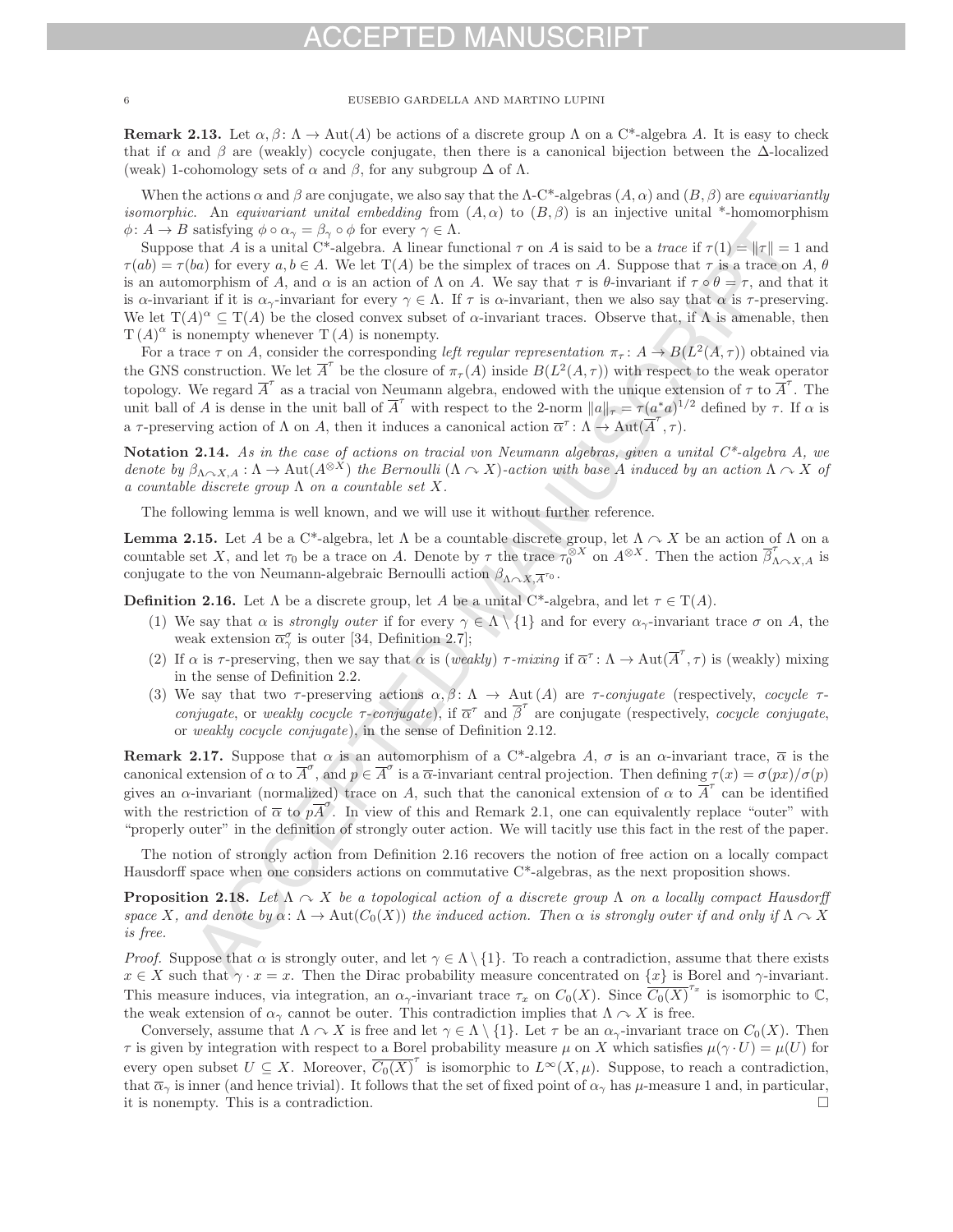Let A be a  $C^*$ -algebra. Then Aut $(A)$  is a topological group when endowed with the topology of pointwise convergence. An action of a topological group  $G$  on  $A$  is said to be *continuous* if it is continuous as a group homomorphism  $G \to \text{Aut}(A)$ . In the following, all the actions of topological groups are supposed to be continuous. The following is a natural example of a continuous action:

**Notation 2.19.** For a compact group  $G$ , let  $C(G)$  be the commutative  $C^*$ -algebra of continuous complexvalued functions on G. We denote by  $\text{Lt}^G: G \to \text{Aut}(C(G))$  the canonical action by left translation, given by  $\texttt{Lt}_g^G(f)(h) = f(g^{-1}h)$  for g,  $h \in G$  and  $f \in C(G)$ . When the group G is clear from the context, we write Lt<br>indeed of LG to lighter the position instead of  $\mathsf{Lt}^G$  to lighten the notation.

We recall the definition of the Rokhlin property for compact group actions on unital  $C^*$ -algebras from [20, Definition 3.2]. The formulation given here is taken from [17, Lemma 3.7].

**Definition 2.20.** Let G be a compact group, let A be a unital C\*-algebra, and let  $\alpha: G \to \text{Aut}(A)$  be an action. We say that  $\alpha$  has the Rokhlin property if for every  $\varepsilon > 0$ , for every finite subset  $S \subseteq C(G)$ , and every finite subset  $F \subseteq A$ , there exists a unital completely positive linear map  $\psi: C(G) \to A$  satisfying

- $\|(\psi \circ \mathsf{Lt}_g)(f) (\alpha_g \circ \psi)(f)\| < \varepsilon$  for all  $f \in S$  and all  $g \in G$ ;
- $\|\psi(f)a a\psi(f)\| < \varepsilon$  for all  $f \in S$  and all  $a \in F$ ;
- $\|\psi(f_0f_1) \psi(f_0)\psi(f_1)\| < \varepsilon$  for any  $f, f_0, f_1 \in S$ .

# 2.3. **Direct and inverse limit constructions.**

**Definition 2.21.** An *inverse system of topological groups* is a family  $(G_i, \pi_{i,j})_{i,j\in I}$ , where I is an ordered set,  $G_i$  are topological groups, and  $\pi_{i,j} : G_j \to G_i$ , for  $i \leq j$ , is a surjective continuous group homomorphism. Given such a countable inverse system, we denote by  $G = \varprojlim(G_i, \pi_{i,j})$  the inverse limit, together with the canonical continuous surjective group homomorphisms  $\pi_{i+1}: \widetilde{G} \to G$ : for  $i \in I$ continuous surjective group homomorphisms  $\pi_{i,\infty} : G \to G_i$  for  $i \in I$ .

Similarly, a direct system of unital C<sup>\*</sup>-algebras is a family  $(A_i, \iota_{i,j})_{i,j\in I}$ , where I is an ordered set,  $A_i$  is a unital C\*-algebra, and  $\iota_{i,j}: A_i \to A_j$ , for  $i \leq j$ , is an injective unital \*-homomorphism. We denote by  $A = \lim_{i} (A_i, \iota_{i,j})$  the corresponding direct limit, together with the canonical injective unital \*-homomorphisms  $\iota_{i,\infty} : A_i \to A$  for  $i \in I$ .

Next, we will see that one can construct actions of inverse limits of groups on direct limits of C\*-algebras in a natural way.

**Lemma 2.22.** Let I be an ordered set, let  $(A_i,t_i,j)_{i,j\in I}$  be a direct system of unital C\*-algebras with limit A, and let  $(G_i, \pi_{i,j})_{i,j\in I}$  be an inverse system of topological groups with limit G. For every  $i \in I$ , let  $\alpha^{(i)}: G_i \to \text{Aut}(A_i)$ be an action satisfying

$$
\alpha_g^{(j)} \circ \iota_{i,j} = \iota_{i,j} \circ \alpha_{\pi_{i,j}(g)}^{(i)} \tag{1}
$$

for every  $i, j \in I$  with  $i \leq j$  and every  $g \in G_j$ . Then there exists a unique action  $\alpha : G \to \text{Aut}(A)$  such that

$$
\alpha_g \circ \iota_{i,\infty} = \iota_{i,\infty} \circ \alpha_{\pi_{i,\infty}(g)}^{(i)} \tag{2}
$$

for every  $i \in I$  and  $q \in G$ .

*Proof.* It is clear that Equation (2) defines a unique action of G on A in view of Equation (1). We check that such an action is continuous. For every  $i \in I$ , we identify  $A_i$  with its image under  $\iota_{i,\infty}$ .

Fix  $\varepsilon > 0$ , let  $i \in I$  and let  $F \subseteq A_i$  be a finite subset. Since  $\alpha^{(i)}$  is continuous, there exists a neighborhood U of the identity of  $G_i$  such that  $\|\alpha_g^{(i)}(x) - x\| < \varepsilon$  for every  $x \in F$  and  $g \in U$ . Set  $V = \pi_{i,\infty}^{-1}(U)$ , which is a neighborhood of the identity of  $G$ . For every  $g \in V$  and  $x \in F$  we have neighborhood of the identity of G. For every  $g \in V$  and  $x \in F$ , we have

$$
\left\|(\alpha_g^{(i)} \circ \iota_{i,\infty})(x) - \iota_{i,\infty}(x)\right\| \le \left\|\alpha_{\pi_{i,\infty}(g)}^{(i)}(x) - x\right\| \le \varepsilon.
$$

Since  $i \in I$  is arbitrary and  $\bigcup_{i \in I} \iota_{i,\infty}(A_i)$  is dense in A, this concludes the proof.  $\Box$ 

The definition of an amenable trace on a unital  $C^*$ -algebra A can be found in [6, Definition 6.2.1]. Observe that the set  $T_{am}(A)$  of amenable traces on A is a face of the simplex  $T(A)$  of traces on A. Particularly, any extreme point of  $T_{am}(A)$  is also an extreme point of  $T(A)$ . Recall that every trace on a nuclear C\*-algebra is amenable [5, Theorem 4.2.1]. The notion of locally reflexive C\*-algebra can be found in [5, Definition 4.3.1]. Every exact C\*-algebra is locally reflexive [6, Corollary 9.4.1]. The following result is folklore, and we thank Stuart White for suggesting this formulation.

 $\Box$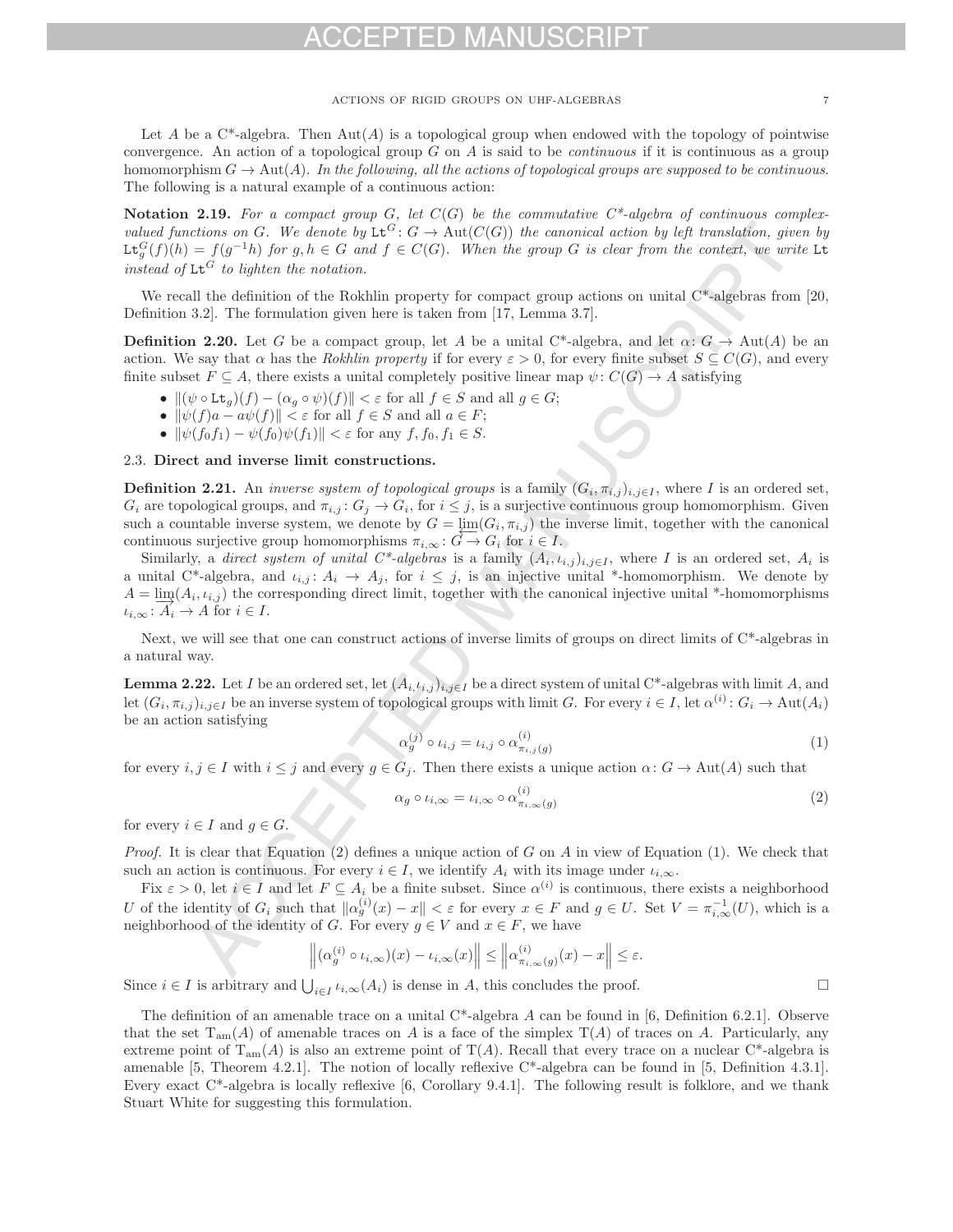**Lemma 2.23.** Let A be a separable, locally reflexive C\*-algebra, and let  $\tau$  be a nonzero trace on A. Then  $\overline{A}'$ is isomorphic to the hyperfinite II<sub>1</sub>-factor with separable predual R if and only if  $\tau$  is amenable and extreme, and A is infinite dimensional.

*Proof.* It is well known that a trace is extreme if and only if  $\overline{A}^{\tau}$  is a factor (in which case it will be of type II<sub>1</sub> or I<sub>n</sub> for some  $n \in \mathbb{N}$ ). If  $\tau$  is amenable, then  $\overline{A}^{\tau}$  is hyperfinite by [5, Corollary 4.3.4], because A is locally reflexive. Finally, since A is infinite dimensional,  $\overline{A}^{\tau}$  must be isomorphic to R by its uniqueness. Conversely, assume that  $\overline{A}^{\tau} \cong R$ . Since the trace on R is amenable, its restriction to A, which agrees with  $\tau$ , must also be amenable. Infinite dimensionality of  $A$  is clear, so the proof is complete.

2.4. **Subgroups with relative property (T).** In this subsection, we recall the definition of relative property (T) for a subgroup  $\Delta$  of a discrete group  $\Lambda$ .

**Definition 2.24.** Let  $\Lambda$  be a discrete group and let  $\Delta$  be a subgroup. We say that  $\Delta$  has *relative property* (T) (of Kazhdan–Margulis), if there exist a finite subset  $F \subseteq \Lambda$  and  $\varepsilon > 0$  such that whenever  $u: \Lambda \to U(H)$  is a unitary representation of  $\Lambda$  on a Hilbert space H, and  $\xi \in H$  is a unit vector satisfying  $\|u_{\gamma}(\xi) - \xi\| < \varepsilon$  for all  $\gamma \in F$ , then H has a nonzero vector which is fixed by the restriction of u to  $\Delta$ .

For  $\Lambda = \Delta$ , the definition above recovers the notion of property (T) group. More generally, it is clear that if either  $\Lambda$  or  $\Delta$  has property (T), then  $\Delta \subseteq \Lambda$  has relative property (T). There also exist inclusions of groups with relative property (T), for which neither the subgroup nor the containing group have property (T). One such example is  $\mathbb{Z}^2 \subseteq \mathbb{Z}^2 \rtimes SL_2(\mathbb{Z})$ . (One can also replace  $SL_2(\mathbb{Z})$  with any of its nonamenable subgroups, by a result of Burger.) Subgroups with relative property (T) have been studied, among others, by Margulis [32], Burger [7], and Jolissaint [24].

# 3. Model action for profinite abelian groups

3.1. **Profinite groups.** Let  $C$  be a class of groups closed under quotients, finite products, and subgroups. A pro-C group is a topological group G that can be realized as the inverse limit of groups from C. Particularly, a group  $G$  is said to be

- profinite if it is pro- $\mathcal C$  for the class  $\mathcal C$  of finite groups;
- pro-p if it is a pro-C for the class C of finite p-groups.

It is clear that a profinite group is abelian if and only if it is pro-C for the class C of finite abelian groups. Similarly, a pro-p group is abelian if and only if it is pro- $\mathcal C$  for the class of finite abelian p-groups. Equivalent characterizations of pro-C groups can be found in [40, Theorem 2.1.3]. In particular, these characterizations show that a topological group is profinite if and only if it is totally disconnected, if and only if the identity of G has a basis of neighborhoods made of open subgroups [40, Theorem 2.1.3]. Recall that, by [40, Lemma 2.1.2], a subgroup of a profinite abelian group is open if and only if it is closed and has finite index.

Denote by P the set of prime numbers. A *supernatural number* is a function  $n: \mathcal{P} \to \{0, 1, 2, \ldots, \infty\}$ . Recall also that a separable UHF-algebra is a unital  $C^*$ -algebra that is obtained as the direct limit of a countable direct system of full matrix algebras. By a fundamental result of Glimm, any separable UHF-algebra has the form  $\otimes_{p \in \mathcal{P}} M_p^{\otimes n(p)}$  for some supernatural number *n*. The supernatural number can be obtained intrinsically from the given separable UHF-algebra, and it is a complete invariant for separable UHF-algebras up to \*-isomorphism. Next, we associate to each second countable profinite group, a canonical supernatural number.

**Definition 3.1.** Let G be a profinite group. The supernatural number associated with G is defined by

$$
n_G(p) = \begin{cases} \infty & \text{if } p \text{ divides the index of an open subgroup of } G, \\ 0 & \text{otherwise.} \end{cases}
$$

We let  $D_G$  be the UHF-algebra  $\bigotimes_{p \in \mathcal{P}} M_p^{\otimes n_G(p)}$  corresponding to  $n_G$ .

It is clear that G is a pro-p group if and only if  $n_G = p^{\infty}$  or, equivalently,  $D_G = M_{p^{\infty}}$ .

3.2. **Model action.** The goal of this subsection is to construct a model action  $\delta^G$  of G on  $D_G$  with the Rokhlin property; see Theorem 3.5. This action will be crucial in the next section, where for certain nonamenable groups, we construct many non weakly cocycle conjugate strongly outer actions on UHF-algebras.

**Remark 3.2.** Suppose that G is finite. Then  $D_G = M_{|G|^\infty}$ , and the model action in this case is rather easy to describe. If  $\lambda^G$ :  $G \to U(l^2(G))$  denotes the left regular representation, then the model action  $\delta^G$ :  $G \to Aut(D_G)$ is given by  $\delta_g^G = \text{Ad}(\lambda_g^G)^{\otimes \mathbb{N}}$ .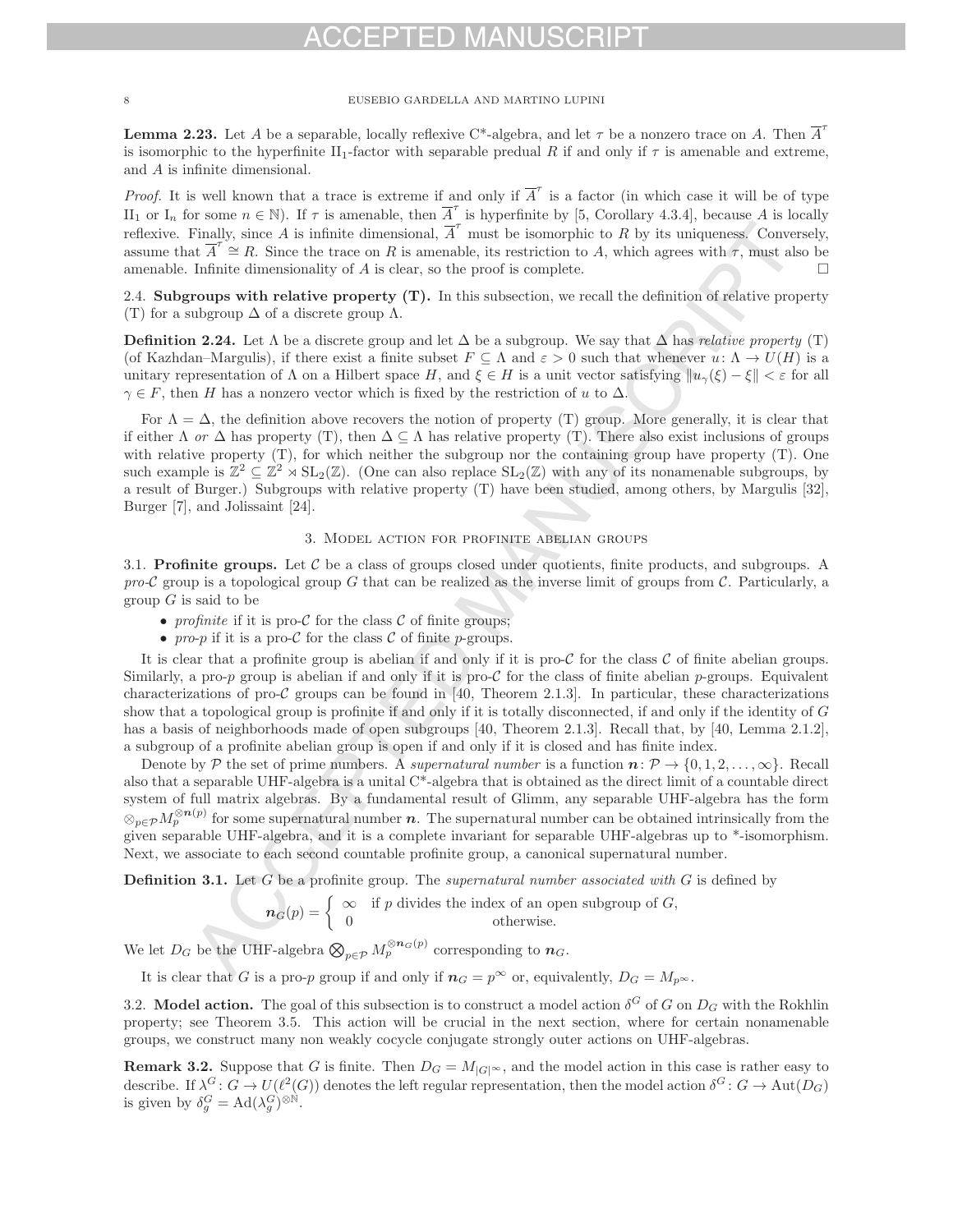The following is folklore; see, for example, [21, Subsection 2.4] (but note that the reference given there only proves the statement about fixed point algebras for  $G = \mathbb{Z}_n$ ). Since we have not been able to find a reference, we include a short proof for the convenience of the reader. (The proof given below uses the classification results of [22], but a direct and elementary, although longer, proof can also be given.)

**Lemma 3.3.** Let G be a finite group. Then the action  $\delta^G: G \to \text{Aut}(D_G)$  described in the remark above has **Lemma 3.3.** Let G be a finite group. Then the action  $\delta^G : G \to \text{Aut}(D_G)$  described in the remark above has the Rokhlin property. When G is abelian, then  $D_G \rtimes_{\delta^G} G$  is naturally isomorphic to  $D_{\widehat{G}}$ , in such a way the dual action  $\delta^G \colon G \to \text{Aut}(D_G \rtimes_{\delta^G} G)$  is conjugate to  $\delta^G$ . is up. Then the action  $\delta^G$ :<br>belian, then  $D_G \rtimes_{\delta^G} G$ <br> $_{\delta^G} G$ ) is conjugate to  $\delta^{\widehat{G}}$ 

*Proof.* It is easy to see that  $\delta^G$  has the Rokhlin property, since there is a unital and equivariant embedding  $C(G) \to B(\ell^2(G)) \cong M_{|G|}$  as multiplication operators. The crossed product  $D_G \rtimes_{\delta^G} G$  is a UHF-algebra by [16, Corollary 3.11]. Since there are unital inclusions

$$
D_G \subseteq D_G \rtimes_{\delta^G} G \subseteq \mathcal{K}(\ell^2(G)) \otimes D_G \cong D_G,
$$

it follows that  $D_G$  and  $D_G \rtimes_{\delta} G$  have the same corresponding supernatural number, and hence they are<br>isomorphic In particular,  $D_G \rtimes_{\delta} G$  is isomorphic to  $D_G$ . it follows that  $D_G$  and  $D_G \rtimes_{\delta} G$  have the same corres<br>isomorphic. In particular,  $D_G \rtimes_{\delta} G$  is isomorphic to  $D_{\hat{G}}$ .<br>It remains to identify the dual action of  $\delta^G$ . Observe the

It remains to identify the dual action of  $\delta^G$ . Observe that  $\delta^G$  is approximately representable in the sense of [22, Definition 3.6], as one may take the unitaries  $u(g)$  appearing in said definition to be  $u(g) = \lambda_0^{\otimes n}$  for a large enough  $n \in \mathbb{N}$ . By [22, part (2) of Lemma 3.8], it follows that the dual action  $\delta^G$  has the Rokhlin property as an action of  $\hat{G}$  on  $D_G \rtimes_{\delta^G} G \cong D_{\hat{G}}$ . Since for  $\chi \in \hat{G}$ , the automorphisms  $\delta_{\chi}^{\hat{G}}$ <br>an action of  $\hat{G}$  on  $D_G \rtimes_{\delta^G} G \cong D_{\hat{G}}$ . Since for  $\chi \in \hat{G}$ , the automorphisms  $\delta_{\chi}^{\hat{G}}$ enough  $n \in \mathbb{N}$ . By [22, part (2) or Lemma 3.8], it follows that the dual action  $\delta^C$  has the Nokimir property as<br>an action of  $\hat{G}$  on  $D_G \rtimes_{\delta^G} G \cong D_{\hat{G}}$ . Since for  $\chi \in \hat{G}$ , the automorphisms  $\delta^{\hat{G}}_{\$  $\mathcal{G}$ , and the proof is finished.  $\Box$ 

The model action  $\delta^G$  for an arbitrary profinite abelian group G will be constructed from its finite quotients using Lemma 3.3. The following proposition is the inductive step in the construction.

**Proposition 3.4.** Let H be a finite abelian group, let N be a subgroup of H, and set  $Q = H/N$  with quotient map  $\pi: H \to Q$ . Denote by  $\delta^H: H \to \text{Aut}(D_H)$  and  $\delta^Q: Q \to \text{Aut}(D_Q)$  the actions described in Remark 3.2. Then there is an injective unital homomorphism  $\iota: D_Q \to D_H$  satisfying

$$
\delta_h^H \circ \iota = \iota \circ \delta_{\pi(h)}^Q
$$

for all  $h \in H$ .

*Proof.* For a finite group K, we denote by  $\{\xi_k^K\}_{k\in K}$  the canonical basis of  $\ell^2(K)$ . Also, when K is abelian, we write  $\hat{K}$  for its dual group, and an element of  $\hat{K}$  will be denoted, with a slight abuse of notation, by  $\hat{k}$ . Observe that  $Q$  is a subgroup of  $H$ , and that  $H/Q \cong N$ . Fix a section  $s: N \to H$ . Then s induces a unitary  $U: \ell^2(\widehat{Q}) \otimes \ell^2(\widehat{N}) \to \ell^2(\widehat{H})$  given by  $U(\xi^{\widehat{Q}}_q \otimes \xi^{\widehat{N}}_n) = \xi^{\widehat{H}}_{\widehat{q}s(\widehat{n})}$  $U: \ell^2(\widehat{Q}) \otimes \ell^2(\widehat{N}) \to \ell^2(\widehat{H})$  given by

$$
U(\xi_{\widehat{q}}^{\widehat{Q}} \otimes \xi_{\widehat{n}}^{\widehat{N}}) = \xi_{\widehat{q}s(\widehat{n})}^{\widehat{H}}
$$

for every  $\widehat{q} \in \widehat{Q}$  and every  $\widehat{n} \in \widehat{N}$ . Define a unital embedding  $\varphi: B(\ell^2(\widehat{Q})) \to B(\ell^2(\widehat{H}))$  by  $\varphi(a)(\xi_{\widehat{q}s(\widehat{n})}^{\widehat{H}}) = U(a(\xi_{\widehat{q}}^{\widehat{Q}}) \otimes \xi_{\widehat{n}}^{\widehat{N}})$ 

e a unital embedding 
$$
\varphi: B(\ell^2)
$$
  

$$
\varphi(a)(\xi_{\widehat{q}s(\widehat{n})}^{\widehat{H}}) = U(a(\xi_{\widehat{q}}^{\widehat{Q}}) \otimes \xi_{\widehat{n}}^{\widehat{N}})
$$

 $\varphi(a)(\xi_{\widehat{q}s(\widehat{n})}^{\widehat{H}}) = U(a(\xi_{\widehat{q}}^{\widehat{Q}}) \otimes \xi_{\widehat{n}}^{\widehat{N}})$ <br>for every  $a \in B(\ell^2(\widehat{Q}))$ , for every  $\widehat{q} \in \widehat{Q}$  and every  $\widehat{n} \in \widehat{N}$ . Let  $\widehat{q} \in \widehat{Q}$ . We claim that  $\varphi(\lambda_{\widehat{q}}^{\widehat{Q}})$  $\begin{matrix} \widehat{Q} \ \widehat{q} \end{matrix}$  $\widehat{Q}$ <sub> $\widehat{\widehat{q}}$ </sub>) =  $\lambda \widehat{H}$ . To see this,  $\tilde{f}_q$ let  $\hat{p} \in \hat{Q}$  and let  $\hat{n} \in \hat{N}$ . Then<br>  $\varphi(\lambda_{\hat{q}}^{\hat{Q}})(\xi_{\hat{p}s(\hat{n}}^{\hat{H}}))$  $\frac{\widehat{Q}}{\widehat{\sigma}}(\xi_{\widehat{n}}^{\widehat{Q}})$  $\hat{N}$ <sub> $\hat{n}$ </sub>) =  $U(\xi_{\hat{\alpha}\hat{\beta}}^{\hat{Q}})$ 

$$
\begin{aligned}\n\widehat{\mathbb{R}} \widehat{N}.\n\end{aligned}\n\text{ Then }\n\widehat{\varphi(\lambda_{\widehat{q}}^{\widehat{G}})}(\xi_{\widehat{p}s(\widehat{n})}^{\widehat{R}}) = U(\lambda_{\widehat{q}}^{\widehat{Q}}(\xi_{\widehat{p}}^{\widehat{Q}}) \otimes \xi_{\widehat{n}}^{\widehat{N}}) = U(\xi_{\widehat{q}\widehat{p}}^{\widehat{Q}} \otimes \xi_{\widehat{n}}^{\widehat{N}}) = \xi_{\widehat{q}\widehat{p}s(\widehat{n})}^{\widehat{H}} = \lambda_{\widehat{q}}^{\widehat{H}}(\xi_{\widehat{p}s(\widehat{n})}^{\widehat{H}}).
$$

This proves the claim. It follows that  $\varphi$  induces, upon taking its infinite tensor product, a unital injective homomorphism  $\psi \colon D_{\widehat{Q}} \to D_{\widehat{H}}$ , which moreover satisfies homomorphism  $\psi : D_{\widehat{Q}} \to D_{\widehat{H}}$ , which moreover satisfies<br>  $\psi \circ \delta_{\widehat{q}}^{\widehat{Q}} = \delta_{\widehat{q}}^{\widehat{H}}$ n.

satisfies  

$$
\psi \circ \delta_{\widehat{q}}^{\widehat{Q}} = \delta_{\widehat{q}}^{\widehat{H}} \circ \psi
$$

for all  $\hat{q} \in \hat{Q}$ , by the claim above. After taking crossed products by  $\hat{Q}$  and  $\hat{H}$ , and using Lemma 3.3, we obtain a unital embedding  $\iota: D_Q \to D_H$ , which satisfies  $\delta_h^H \circ \iota = \iota \circ \delta_{\pi(h)}^Q$  for all  $h \in H$ . This completes the proof.  $\Box$ 

Here is the main result of this section.

**Theorem 3.5.** Let G be a second countable, abelian, profinite group. Let  $D_G$  denote the UHF-algebra associated with G as in Definition 3.1. Then there exists a canonical action  $\delta^G: G \to \text{Aut}(D_G)$  with the following properties.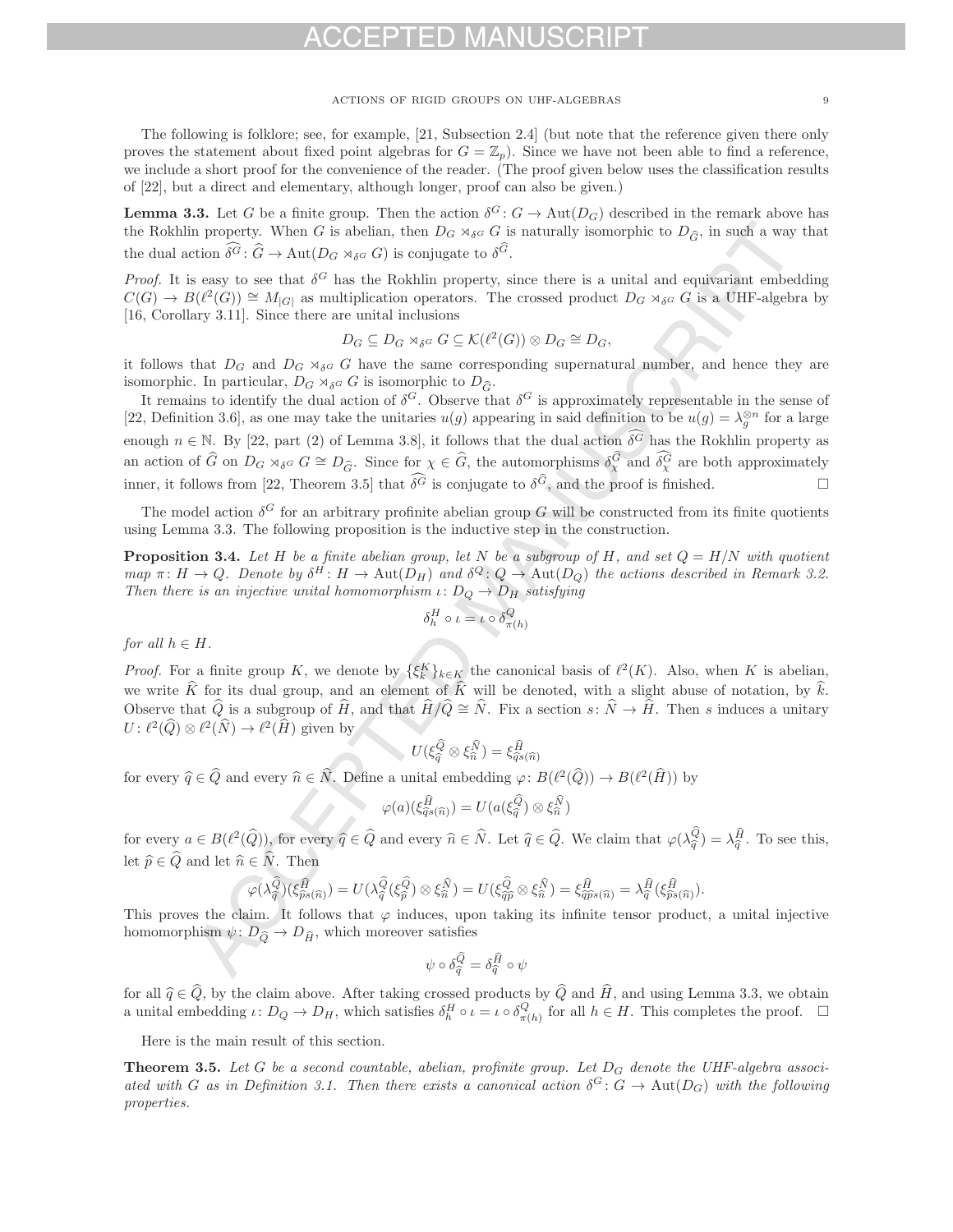(1) There exists an equivariant unital embedding  $(C(G), L^G) \to (D_G, \delta^G)$ .

 $\begin{pmatrix} 2 \end{pmatrix}$   $(D_G^{\otimes N}, (\delta^G)^{\otimes N})$  is equivariantly isomorphic to  $(D_G, \delta^G)$ .<br>  $\begin{pmatrix} 2 \end{pmatrix}$  of heather Bobblin property.

(3)  $\delta^G$  has the Rokhlin property.

(4) The fixed point algebra  $D_G^{\delta^G}$  is isomorphic to  $D_G$ .

Moreover,  $\delta^G$  is—up to conjugacy—the unique action of G on  $D_G$  with the Rokhlin property. Furthermore, if E is a unital C\*-algebra with  $D_G \otimes E \cong E$  and  $\beta: G \to \text{Aut}(E)$  is an action with the Rokhlin property, then β is conjugate to  $\delta^G \otimes \beta$ .

*Proof.* Since the group  $G$  is fixed, we drop the subscript  $G$  from all algebras and actions, in order to lighten the notation. We first construct the action, and then show that it has the desired properties. Let  $V$  be the collection of open subgroups of G, and observe that V is countable. Define an inverse system  $(G_i, \pi_{i,j})_{i,j\in I}$  of finite groups as follows. Set  $I = V$  ordered by *reverse inclusion*. For  $i \in I$ , let  $G_i = G/i$ , and for  $i, j \in I$  with  $i \leq j$ , let  $\pi_{i,j}$ :  $G_j \to G_i$  be the canonical quotient map. Then  $G = \varinjlim_{i} (G_i, \pi_{i,j})$ . By Proposition 3.4, for every  $i, j \in I$  with  $i \leq j$ , there exists a unital embedding  $\iota_{i,j} : D_{G_i} \to D_{G_j}$  satisfying  $\delta_g^{G_j} \circ \iota_{i,j} = \iota_{i,j} \circ \delta_{\pi_{i,j}(g)}^{G_i}$  for  $\iota_{i,j} \in C$ . Observe that  $D$  are be identified with the direct limit of the UHE el all  $g \in G_j$ . Observe that D can be identified with the direct limit of the UHF-algebras  $D_{G_i}$ , for  $i \in I$ , with connective maps  $\iota_{i,j}$  for  $i,j \in I$  with  $i \leq j$ . By Lemma 2.22, there exists an induced action  $\delta: G \to \text{Aut}(D)$ given by

$$
\delta_g(\iota_{i,\infty}(a)) = \iota_{i,\infty}(\delta^{G_i}_{\pi_{i,\infty}(g)}(a))
$$

for all  $g \in G$ , for all  $i \in I$ , and all  $a \in D_{G_i}$ .

(1): Let  $i \in I$ . Observe that the restriction of  $\delta^{G_i}$  to  $\mathbb{C} \rtimes G_i \cong C(G_i)$  is naturally conjugate to the left explicit explicitly existent  $G(G)$ . Let  $G_i$  and  $G_i$ translation action Lt<sup>G<sub>i</sub></sup>. In particular, there is a unital equivariant embedding  $\phi_i: (C(G_i), L^{\mathcal{G}_i}) \to (D_{G_i}, \delta^{G_i})$ . For  $i, j \in I$  with  $i \leq j$ , denote by  $\pi_{i,j}^* : C(G_i) \to C(G_j)$  the injective unital \*-homomorphism given by  $\pi_{i,j}^*(f) =$ <br>f e.g. for all f  $\subset C(C_i)$ . Then the maps  $\phi$  are easily seen to satisfy  $\phi$ ,  $\phi \phi = \phi \circ \sigma^*$ , for all  $f \circ \pi_{i,j}$  for all  $f \in C(G_i)$ . Then the maps  $\phi_i$  are easily seen to satisfy  $\iota_{i,j} \circ \phi_i = \phi_j \circ \pi_{i,j}^*$  for all  $i, j \in I$  with  $i < i$ . By the universal property of direct limits, it follows that there exists a unital equ  $i \leq j$ . By the universal property of direct limits, it follows that there exists a unital equivariant embedding  $(C(G), \text{Lt}) \to (D, \delta)$ , as desired.

(2): This is an easy consequence of the fact that  $\delta^{G_i}$  is conjugate to  $(\delta^{G_i})^{\otimes N}$  for every  $i \in I$ .

(3): This is an immediate consequence of (1) and (2).

(4): By part (1) of Corollary 3.11 in [16], the fixed point algebra  $D^{\delta}$  is a UHF-algebra, and it absorbs D by [16, Theorem 4.3]. Since it is obviously unitally embedded in D, it follows from [45, Proposition 5.12] that  $D^{\delta}$ is isomorphic to D. The last part of the theorem is a consequence of  $[18,$  Theorem X.4.5].  $\Box$ 

# 4. Uncountably many actions

In this section, given a countable group  $\Lambda$  containing an infinite subgroup  $\Delta$  with relative property (T) which we fix once and for all—and given a UHF-algebra  $A$  of infinite type, we construct uncountably many strongly outer actions of  $\Lambda$  on A, which are not weakly cocycle conjugate; see Theorem 4.7. In fact, we perform the construction for an arbitrary separable unital  $C^*$ -algebra A satisfying the following properties: A is locally reflexive,  $M_{p^{\infty}}$ -absorbing for some prime p, has an amenable trace, and is isomorphic to its infinite tensor product  $A^{\otimes \hat{\mathbb{N}}}$ .

Let G be a second countable abelian pro-p group, and let  $\delta^G: G \to \text{Aut}(D_G)$  be the action constructed in Theorem 3.5. We denote in the same fashion the extension of  $\delta^G$  the weak closure of  $D_G$  with respect to its unique trace, which can be regarded as an action on the hyperfinite  $II_1$  factor R. In the following lemma, we will use the pairing function from Definition 2.11. We write  $\Gamma$  for the Pontryagin dual of G, and we let  $m^{\Gamma} \colon \Gamma \times \Gamma \to \Gamma$  be the multiplication operation. Recall also that Lt:  $G \to \text{Aut}(C(G))$  denotes the action by left translation.

**Lemma 4.1.** Let N be the algebra  $(R \otimes R)^{\otimes \Lambda}$ , and let  $\rho$  be the action  $(\delta^G \otimes \mathrm{id}_R)^{\otimes \Lambda}$  of G on N. Define B to the the first substitution of  $\Lambda$  or  $\Lambda$ . be the fixed point algebra  $N^{\rho}$  of  $\rho$ , which is isomorphic to the hyperfinite II<sub>1</sub> factor by Theorem 3.5. Consider the Bernoulli  $(\Lambda \cap \Lambda)$ -action  $\beta$  with base  $R \otimes R$ , which is an action on N, and its restriction  $\alpha$  to B. Then there exist bijections  $\eta: H^1_{\Delta,w}(\alpha) \to \Gamma$  and  $\eta^{(2)}: H^1_{\Delta,w}(\alpha \otimes \alpha) \to \Gamma$  satisfying

$$
\eta^{(2)} \circ m^{\alpha}_{\Delta} = m^{\Gamma} \circ (\eta \times \eta).
$$

Proof. Let  $\zeta$  be the restriction of  $\beta$  to  $\Delta$ . Let  $u: \Lambda \to U(B)$  be a weak 1-cocycle for  $\alpha$ . Since  $\alpha$  is the restriction of β to B, we deduce that u is also a 1-cocycle for β. It is shown in [39, Section 3] that the von Neumann-algebraic Bernoulli ( $\Lambda \sim \Lambda$ )-action  $\beta$  satisfies the assumptions of [39, Theorem 4.1]. Applying [39, Theorem 4.1 in the case of weak 1-cocycles, with  $S = S_1 = \{1\}$  in the notation of [39], we conclude that u is a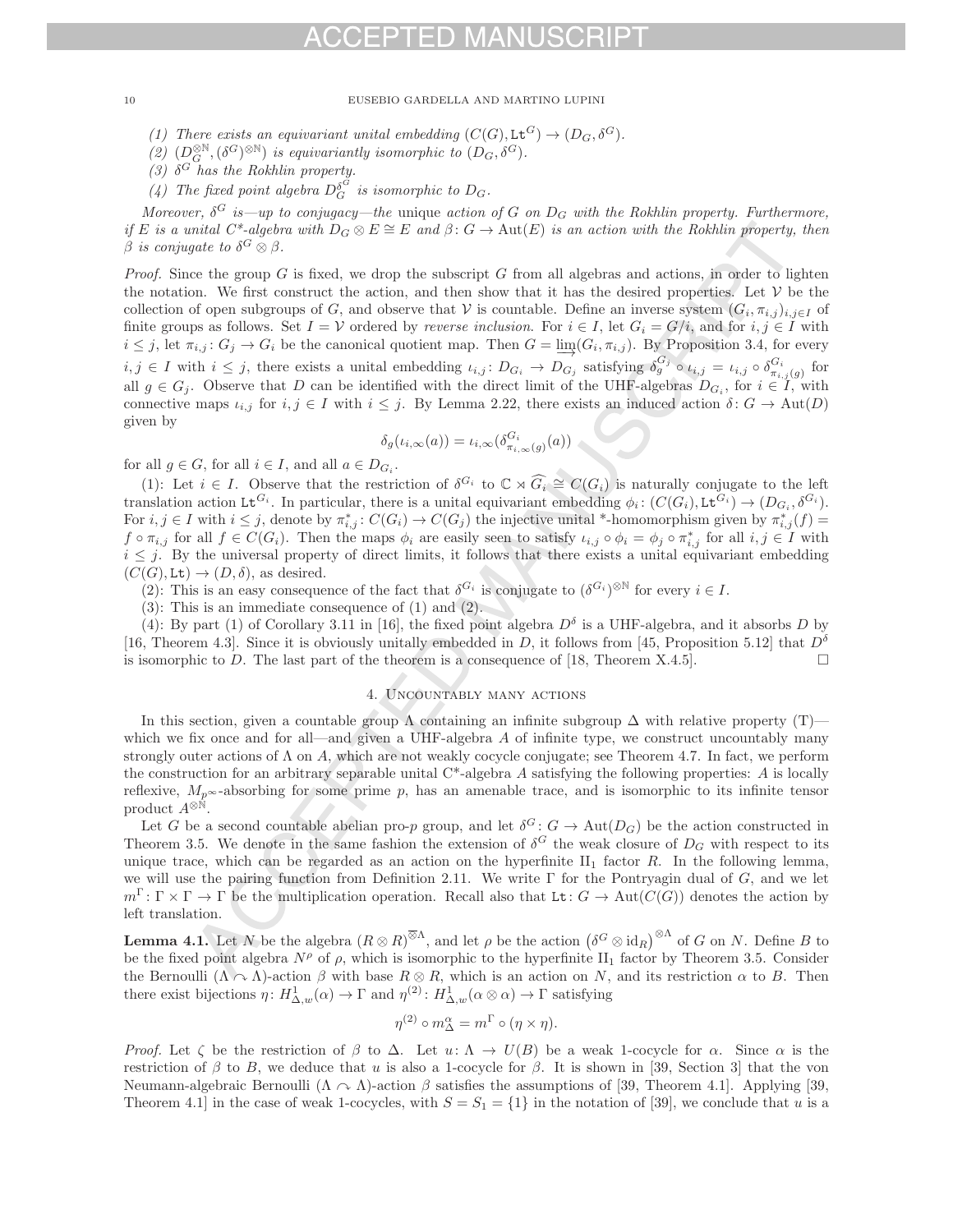$Δ$ -local weak coboundary for β. Therefore, there exist a unitary  $v ∈ U(N)$  and a function  $μ: Δ → T$  satisfying  $u_{\gamma} = \mu_{\gamma} v^* \beta_{\gamma}(v)$  for every  $\gamma \in \Delta$ . Fix  $g \in G$ . Applying  $\rho_g$  to the previous identity, and using that  $u_{\gamma} \in N^{\rho} = B$ , yields

$$
\mu_{\gamma}v^*\beta_{\gamma}(v) = u_{\gamma} = \rho_g(u_{\gamma}) = \mu_{\gamma}\rho_g(v)^*\beta_{\gamma}(\rho_g(v))
$$

for every  $\gamma \in \Delta$ . Hence  $\rho_g(v)v^*$  is fixed by  $\zeta$ . By Proposition 2.7,  $\zeta$  is mixing. Therefore by Remark 2.3 we<br>conclude that a (v)v<sup>\*</sup> is a scalar. Define a function  $\chi : C \to \mathbb{T}$  by  $\chi$  (e)  $-\varepsilon$  (v)v<sup>\*</sup> for  $\$ conclude that  $\rho_g(v)v^*$  is a scalar. Define a function  $\chi_u : G \to \mathbb{T}$  by  $\chi_u(g) = \rho_g(v)v^*$  for  $g \in G$ .

**Claim.**  $\chi_u$  is well-defined (that is, independent of the choice of  $\mu$  and  $v$ ).

*Proof of claim.* Fix  $v, v' \in U(N)$  and  $\mu, \mu' : \Delta \to \mathbb{T}$  satisfying

$$
u_{\gamma} = \mu_{\gamma} v^* \beta_{\gamma}(v) = \mu'_{\gamma}(v')^* \beta_{\gamma}(v')
$$

for every  $\gamma \in \Delta$ . We want to show that  $\rho_g(v)v^* = \rho_g(v')(v')^*$  for all  $g \in G$ . The above identity implies that

$$
\beta_{\gamma}(v'v^*) = \mu_{\gamma}\overline{\mu}'_{\gamma}v'v^*
$$

for all  $\gamma \in \Delta$ . In particular, the 1-dimensional subspace of  $L^2(N)$  spanned by  $v'v^*$  is invariant by  $\zeta$ . Hence, it follows from Remark 2.3 and the fact that  $\zeta$  is mixing that  $v'v^*$  is a scalar, which we abbreviate to  $z \in \mathbb{T}$ . Thus,

$$
\rho_g(v')(v')^* = \rho_g(zv)(zv)^* = z\overline{z}\rho_g(v)v^* = \rho_g(v)v^*
$$

for all  $g \in G$ , as desired.

**Claim.**  $\chi_u$  is a character on G

*Proof of claim.* First, observe that  $\chi_u$  is a continuous function, since  $\rho_g$  is a continuous action. To check the character condition, let  $g, h \in G$ . Then

$$
\chi_u(gh) = \rho_{gh}(v)v^* = \rho_g(\rho_h(v)v^*)\rho_g(v)v^* = \chi_u(g)\chi_u(h),
$$

so the claim is proved.

**Claim.** For  $u \in Z_w^1(\alpha)$ , the character  $\chi_u$  only depends on the  $\Delta$ -local weak cohomology class of u.

Proof of claim. Let  $u' \in Z_w^1(\alpha)$  be  $\Delta$ -locally weakly cohomologous to u, and let  $w \in U(N)$  satisfy  $u'_{\gamma} = u^{*}_{\gamma}$  $w^*u_\gamma\alpha_\gamma(w)$ modC for every  $\gamma \in \Delta$ . Let  $v \in U(N)$  be an eigenvector for  $\rho$  with eigenvalue  $\chi_u$ , such that  $u_{\gamma} = v^* \overline{\beta}_{\gamma}(v) \mod \mathbb{C}$  for every  $\gamma \in \Delta$ . Then

$$
u'_{\gamma} = \mu_{\gamma}(vw)^{*}\beta_{\gamma}(vw) \text{mod} \mathbb{C}
$$

for every  $\gamma \in \Delta$ , and hence  $vw \in U(N)$  is an eigenvector for  $\rho$  with eigenvalue  $\chi_u$ . Therefore  $\chi_{u'} = \chi_u$ .

In view of the previous claims, we can define a function  $\eta: H^1_{\Delta,w}(\alpha) \to \Gamma$  by  $\eta([u]) = \chi_u$  for all  $[u] \in H^1_{\Delta,w}(\alpha)$ .

**Claim.** The map  $\eta: H^1_{\Delta,w}(\alpha) \to \Gamma$  is surjective.

Proof of claim. Fix  $\omega \in \Gamma$ . Since  $\omega$  is a continuous function  $\omega: G \to \mathbb{C}$ , we can regard  $\omega$  as a (unitary) element in  $C(G)$ . Observe that  $\omega$  is an eigenvector for Lt with eigenvalue  $\omega$ . By part (1) of Theorem 3.5, there exists an equivariant unital embedding  $(C(G), \text{Lt}) \to (D, \delta)$ . Furthermore, there exists an equivariant unital embedding

$$
(D,\delta) \to ((D \otimes A)^{\otimes \Lambda}, (\delta \otimes id_A)^{\otimes \Lambda}).
$$

Composing these maps, one can conclude that there exists an equivariant unital embedding

$$
(C(G), \text{Lt}) \to ((D \otimes A)^{\otimes \Lambda}, (\delta \otimes \text{id}_A)^{\otimes \Lambda}).
$$

Identifying  $C(G)$  with its image inside  $(D \otimes A)^{\otimes \Lambda}$ , we can regard  $\omega$  as an element of  $(D \otimes A)^{\otimes \Lambda}$ , which is an eigenvector for  $(\delta \otimes id_A)^{\otimes \Lambda}$  with eigenvalue  $\omega$ . In turn, this gives an element v of the weak closure N of  $(D \otimes A)^{\otimes \Lambda}$  which is an eigenvector for  $\rho$  with eigenvalue  $\omega$ . Define a function  $u: \Lambda \to N$  by  $u_{\gamma} = v^* \beta_{\gamma}(v)$  for all  $\gamma \in \Lambda$ . For every  $g \in G$ , we have

$$
\rho_g(u_\gamma) = \rho_g(v)^* \beta_\gamma(\rho_g(v)) = v^* \beta_\gamma(v) = u_\gamma
$$

for all  $\gamma \in \Lambda$ . It follows that u takes values in  $B = N^{\rho}$ . On the other hand, given  $\gamma, \lambda \in \Lambda$ , we have

$$
u_{\gamma}\alpha_{\gamma}(u_{\lambda})=v^*\beta_{\gamma}(v)\alpha_{\gamma}(v^*\beta_{\lambda}(v))=v^*\beta_{\gamma\lambda}(v)=u_{\gamma\lambda}\mathrm{mod}\mathbb{C}.
$$

Therefore u is a weak 1-cocycle for  $\alpha$ , and  $\chi_u = \omega$ . It follows that  $\eta$  is surjective, as desired.

**Claim.** The map  $\eta: H^1_{\Delta,w}(\alpha) \to \Gamma$  is injective (and hence a bijection).

 $\Box$ 

 $\Box$ 

 $\Box$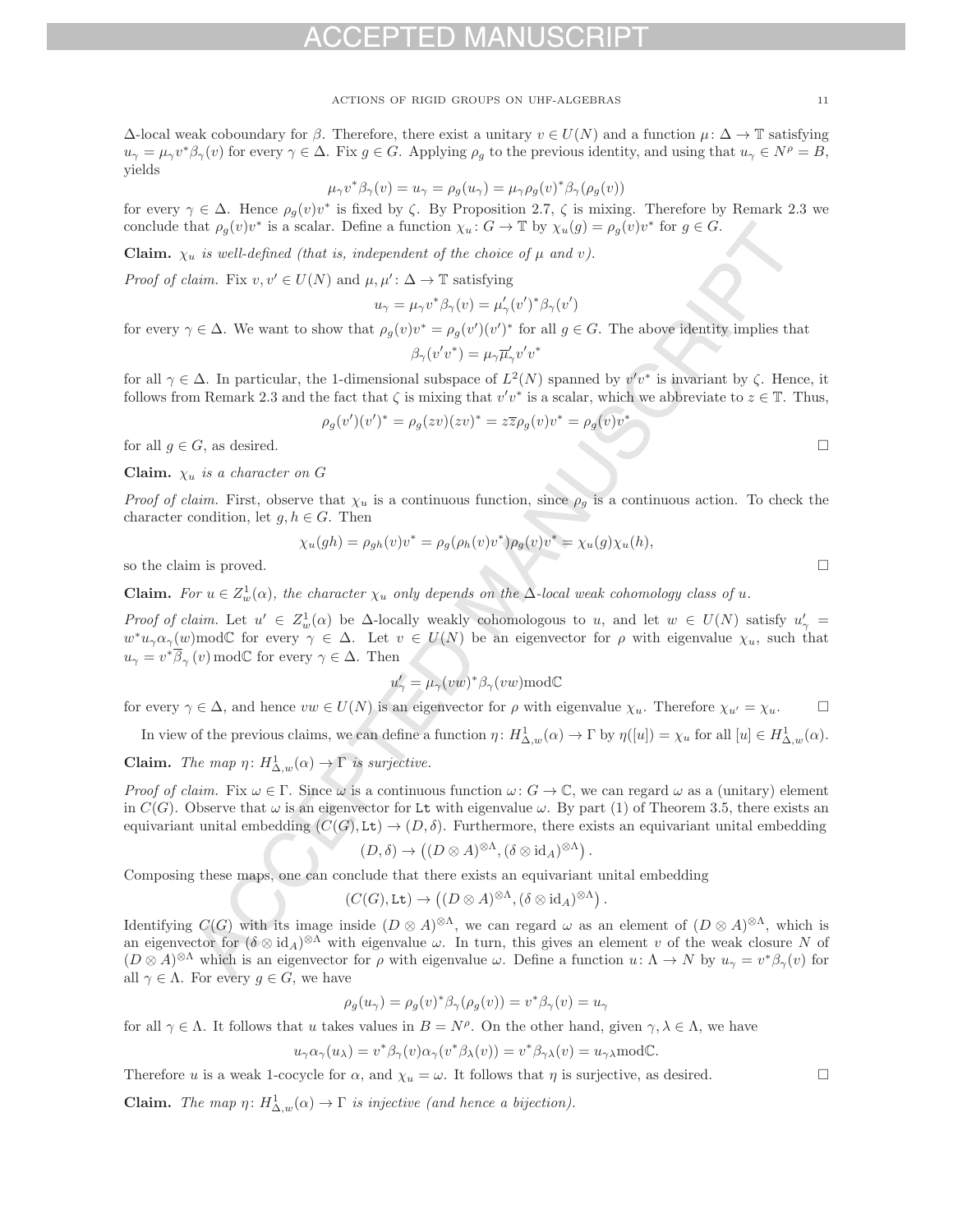Proof of claim. Let  $u_0, u_1 \in Z_{w}^{1}(\alpha)$  satisfy  $\chi_{u_0} = \chi_{u_1}$ . Denote by  $\omega$  this character. Find eigenvectors  $v_0, v_1 \in$ <br> $U(R)$  for a with eigenvalue  $\omega$  such that  $u_1 = v^* \beta$  (w) mod(f for all  $\alpha \in A$  and  $i = 0,$  $U(B)$  for  $\rho$  with eigenvalue  $\omega$  such that  $u_{j,\gamma} = v_j^* \beta_\gamma(v_j) \text{mod} \mathbb{C}$  for all  $\gamma \in \Delta$  and  $j = 0, 1$ . Set  $w = v_0^* v_1$ , which is a unitary in B. For every  $\gamma \in \Delta$ , we have

$$
w^*u_{0,\gamma}\alpha_\gamma(w)=(v_0^*v_1)^*u_{0,\gamma}\alpha_\gamma(v_0^*v_1)=v_1^*v_0(v_0^*\beta_\gamma(v_0))\beta_\gamma(v_0^*v_1)=v_1^*\beta_\gamma(v_1)=u_{1,\gamma}\text{ mod }\mathbb{C}.
$$

Therefore w witnesses the fact that  $u_0$  and  $u_1$  are  $\Delta$ -locally weakly cohomologous. Thus  $[u_0] = [u_1] \in H^1_{\Delta,w}(\overline{\alpha})$ , and n is injective. and  $\eta$  is injective.

We now turn to the construction of the map  $\eta^{(2)}$ :  $H^1_{\Delta,w}(\alpha \otimes \alpha) \to \Gamma$ . Observe that  $\alpha \otimes \alpha$  is conjugate to  $\alpha$ . Let  $u \in Z^1_w(\alpha \otimes \alpha)$ , and choose a unitary  $v \in U(N \overline{\otimes} N)$  satisfying  $u_\gamma = v^*(\beta_\gamma \otimes \beta_\gamma)(v)$ modC for all<br> $\alpha \in \Delta$ . As before one chocks that u is an eigenvector for  $\alpha \otimes \alpha$  and that its eigenvalue  $\kappa$ , is  $\gamma \in \Delta$ . As before, one checks that v is an eigenvector for  $\rho \otimes \rho$ , and that its eigenvalue  $\kappa_u$  is a character in Γ, which is independent of v. Similarly to what was done above, one defines the map  $\eta^{(2)}: H^1_{\Delta,w}(\alpha \otimes \alpha) \to \Gamma$  by  $\eta^{(2)}([u]) = \kappa_u$  for all  $[u] \in H^1_{\Delta,w}(\alpha \otimes \alpha)$ .

It remains to prove the identity  $\eta^{(2)} \circ m^{\alpha}_{\alpha} = m^{\Gamma} \circ (\eta \times \eta)$ . Let  $[u], [u'] \in H^1_{\Delta,w}(\alpha)$ , and set  $\omega = \eta([u])$  and  $-\eta([u'])$  and  $-\eta([u'])$ .  $\omega' = \eta([u'])$ . Find eigenvectors  $v, v' \in U(B)$  for  $\rho$  with eigenvalues  $\omega$  and  $\omega'$ , respectively, satisfying

$$
u_{\gamma} = v^* \beta_{\gamma}(v) \mod C
$$
 and  $u'_{\gamma} = v'^* \beta_{\gamma}(v') \mod C$ 

for all  $\gamma \in \Delta$ . Hence  $(u \otimes u')_{\gamma} = (v \otimes v')^*(\overline{\beta}_{\gamma} \otimes \overline{\beta}_{\gamma})(v \otimes v') \mod C$  for every  $\gamma \in \Delta$ . Since  $v \otimes v'$  is an eigenvector for  $\rho \otimes \rho$  with eigenvalue  $\omega \omega'$ , this shows that

$$
(\eta^{(2)} \circ m_{\Delta}^{\alpha})([u],[u']) = \omega \omega' = \eta([u])\eta([u']) = (m^{\Gamma} \circ (\eta \times \eta))([u],[u']).
$$

This concludes the proof of the lemma.  $\Box$ 

We fix now a C<sup>\*</sup>-algebra A which is locally reflexive,  $M_{p^{\infty}}$ -absorbing for some prime p, has an amenable trace, and is isomorphic to its infinite tensor product  $A^{\otimes N}$ . We also fix a prime p such that  $A \cong A \otimes M_{p^{\infty}}$ . We will frequently use the notation for Bernoulli actions from Notation 2.14. We write D for  $M_{p^{\infty}}$ . We also fix an isomorphism  $\phi: A \to A^{\otimes \Lambda}$ . Using this isomorphism, we let  $\sigma: \Lambda \to \text{Aut}(A)$  denote the action given by

$$
\sigma_{\gamma} = \phi^{-1} \circ (\beta_{\Lambda \cap \Lambda, A})_{\gamma} \circ \phi
$$

for all  $\gamma \in \Lambda$ .

Consider the diagonal action  $(\delta^G)^{\otimes \Lambda}: G \to \text{Aut}(D^{\otimes \Lambda})$ , and denote by  $E_G$  its fixed point algebra, which, by parts (2) and (4) of Theorem 3.5, is isomorphic to D. Since  $(\delta^G)^{\otimes \Lambda}$  and  $\beta_{\Lambda \curvearrowright \Lambda, D}$  commute,  $\beta_{\Lambda \curvearrowright \Lambda, D}$  restricts to an action  $\beta_{\Lambda \cap \Lambda,D}|_{E_G} : \Lambda \to \text{Aut}(E_G)$ .

**Definition 4.2.** For each pro-p group G, we choose an isomorphism  $\xi_G$ :  $A \to E_G \otimes A$ . Now, we define an action  $\alpha^G \colon \Lambda \to \text{Aut}(A)$  by

$$
\alpha_{\gamma}^{G} = \xi_{G}^{-1} \circ (\beta_{\Lambda \cap \Lambda,D}|_{E_G} \otimes \sigma)_{\gamma} \circ \xi_{G}
$$

for all  $\gamma \in \Lambda$ .

It will be shown in Theorem 4.6 that for non-isomorphic pro-p groups  $G_0$  and  $G_1$ , the actions  $\alpha^{G_0}$  and  $\alpha^{G_1}$ are not weakly cocycle conjugate. In order to do this, we will need to study the weak extensions of these actions with respect to certain invariant traces. Our next result provides us with a canonical subset of  $T(A)$  consisting of traces that are  $\alpha^G$ -invariant for every pro-p group G. Later, in Proposition 4.4, we will show that for any of these traces and for any G, the weak extension of any of  $\alpha^G$  is mixing. For a pro-p group G, we denote by  $\tau_{E_G}$ the (unique) trace on  $E_G$ .

**Proposition 4.3.** Adopt the notation from the previous discussion, and define a continuous, affine map  $\iota: T(A) \to T(A)$  by  $\iota(\tau) = \tau^{\otimes \Lambda} \circ \phi$  for all  $\tau \in T(A)$ . If  $\tau$  is extreme and amenable, then so is  $\iota(\tau)$ .

Moreover, if G is any pro-p group, then  $\iota(\tau) = (\tau_{E_G} \otimes \iota(\tau)) \circ \xi_G$  for all  $\tau \in T(A)$ . In particular,  $\iota(\tau)$  is  $\alpha^G$ -invariant for all  $\tau \in T(A)$ .

Proof. The first assertion is standard (and in our case, it follows from Lemma 2.23, since the weak closure of  $A^{\otimes \Lambda}$  with respect to  $\tau^{\otimes \Lambda}$  is canonically isomorphic to  $(\overline{A}^{\tau})^{\otimes \Lambda} \cong R^{\otimes \Lambda} \cong R$ .)

Let G be a pro-p group and let  $\tau \in T(A)$ . Observe that  $(\tau_{E_G} \otimes \iota(\tau)) \circ \xi_G$  is an  $\alpha^G$ -invariant trace on A. Hence, it suffices to show that this trace equals  $\iota(\tau)$ .

Observe that since  $E_G$  is a UHF-algebra of infinite type, the isomorphism  $\xi_G: A \to E_G \otimes A$  is approximately unitarily equivalent to the second tensor factor embedding  $\kappa: A \to E_G \otimes A$  given by  $\kappa(a)=1_{E_G} \otimes a$  for all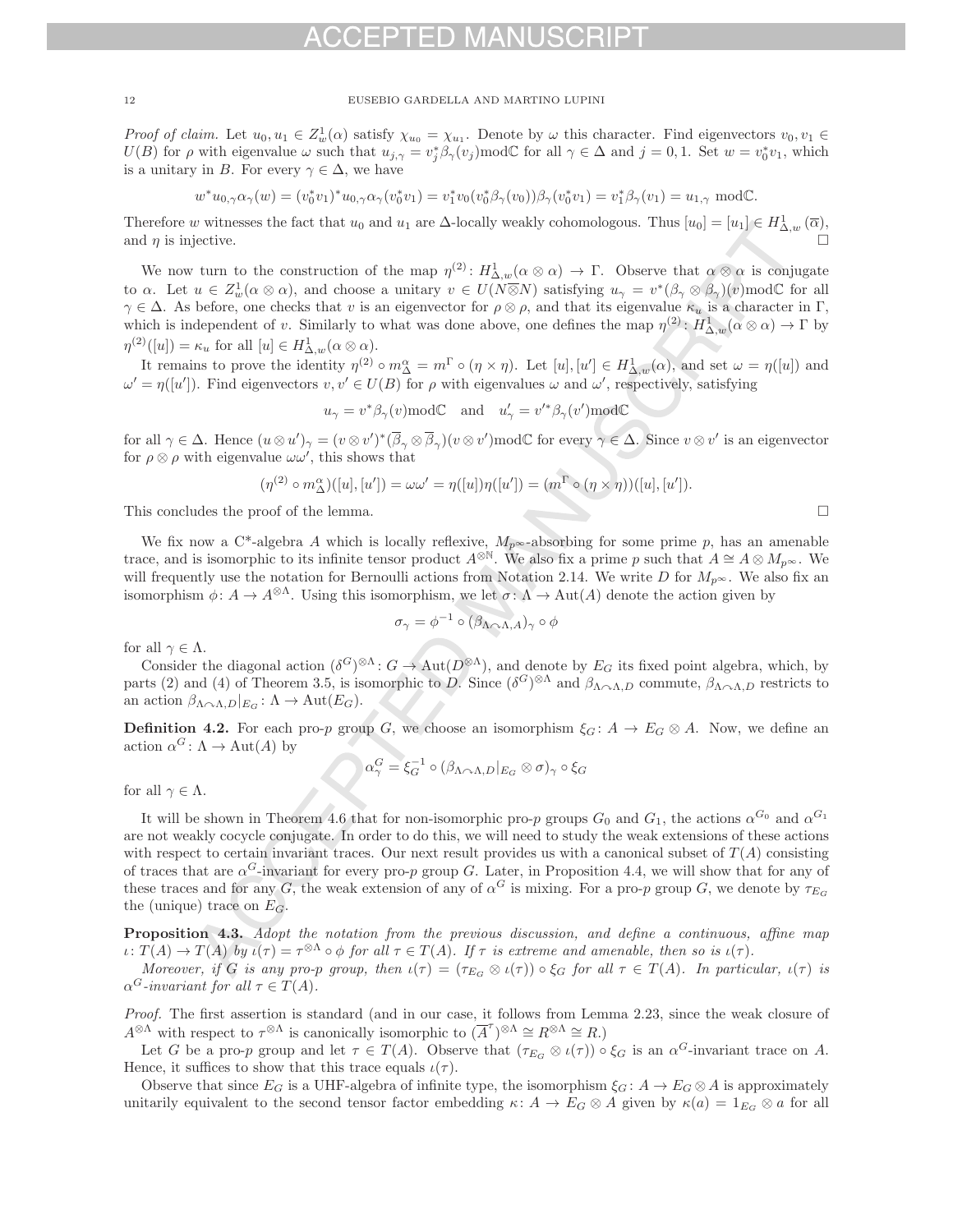$a \in A$ ; see [45, Corollary 1.12]. It follows that  $\xi_G$  and  $\kappa$  induce the same map at the level of traces. Using this at the first step in the following computation, we conclude that

$$
(\tau_{E_G} \otimes \iota(\tau)) \circ \xi_G = (\tau_{E_G} \otimes \iota(\tau)) \circ \kappa = \iota(\tau)
$$

for all traces  $\tau \in T(A)$ , as desired.

Our next goal is to establish a number of properties for  $\alpha^G$ ; this will be done in Proposition 4.4. In order to do this, we need an alternative description of  $\alpha^G$ . Since the group G will be fixed from now on and until Theorem 4.6, we will drop it from the notation for the actions  $\delta^G$  and  $\alpha^G$ , as well as from the notation for the algebra  $E_G$ . In Theorem 4.6, we will show that for nonisomorphic  $G_0$  and  $G_1$ , the actions constructed above are not weakly cocycle conjugate. Until then, we will work with a fixed pro- $p$  group  $G$ .

Observe that the Bernoulli action  $\beta_{\Lambda \cap \Lambda,D\otimes A}$  commutes with the diagonal action

$$
(\delta \otimes id_A)^{\otimes \Lambda} : G \to \text{Aut}((D \otimes A)^{\otimes \Lambda}).
$$

Thus, with B denoting the fixed point algebra of  $(\delta \otimes id_A)^{\otimes \Lambda}$ , the action  $\beta_{\Lambda \curvearrowright \Lambda, D\otimes A}$  restricts to an action  $\widetilde{\alpha}$ :  $\Lambda \to \text{Aut}(B)$ .

Fix an amenable extreme trace  $\tau_0$  on  $D \otimes A$  and let  $\tilde{\tau}$  be the trace  $\tau_0^{\otimes A}$  on  $(D \otimes A)^{\otimes A}$ . Then  $\overline{D \otimes A}^{\tau_0}$  is<br>morphic to B by Lamma 2.22, and the extension of  $\tau$  to  $\overline{D \otimes A}^{\tau_0}$  is the un isomorphic to R by Lemma 2.23, and the extension of  $\tau_0$  to  $\overline{D \otimes A}^{\tau_0}$  is the unique trace on  $\overline{R}$ . We identify  $\overline{\beta}_{\Lambda \cap \Lambda, D\otimes A}'$  with the von Neumann-algebraic Bernoulli action  $\beta_{\Lambda \cap \Lambda, R} \colon \Lambda \to \text{Aut}(R^{\otimes \Lambda})$ , and  $\overline{\beta}_{\Lambda \cap \Lambda, D\otimes A}'$  with  $\beta_{\Lambda \cap \Lambda, R} \colon \Delta \to \text{Aut}(R^{\otimes \Lambda})$ . Similarly, the extension of  $(\delta \otimes id_A)^{\otimes \Lambda}$  to th  $\frac{1}{\tilde{\tau}}$ h<br>R<br>v<br>^ identified with  $\left(\overline{\delta}^{\tau_D}\right)$ solution  $\beta_{\Lambda \sim \Lambda, R}: \Lambda \to \text{Aut}(R^{\otimes \Lambda})$ , and  $\beta_{\Delta \sim \Lambda, D\otimes A}$  with  $R^{\otimes \Lambda}$ . Similarly, the extension of  $(\delta \otimes id_A)^{\otimes \Lambda}$  to the weak closure with respect to  $\widetilde{\tau}$  can be  $\otimes id_R^{\overline{\otimes} \Lambda}$ , where  $\tau_D$  is the un identified with  $(\delta \tilde{\sigma}^{\alpha} \otimes id_R)^{\otimes \Lambda}$ , where  $\tau_D$  is the unique trace on *D*. Furthermore, since *G* is compact, *B* can be identified with the identified with the restriction of  $\tilde{\beta}^{\tilde{\tau}}$  to  $\overline{B}^{\tilde{\tau}}$ . restriction of  $\beta'$  to  $\overline{B}'$ .

In the next proposition, we first show that  $\alpha$  is conjugate to  $\tilde{\alpha}$ . Then we use this alternative descriptions to verify some properties of  $\alpha$ .

**Proposition 4.4.** Adopt the notation of the discussion above. Let  $\tau_0$  be a trace on A, and  $\tau$  be the image of  $\tau_0$ under the map ι from Proposition 4.3. Define  $\tilde{\tau}$  to be the trace  $(\tau_D \otimes \tau_0)^{\otimes \Lambda}$  on  $(D \otimes A)^{\otimes \Lambda}$ . Then:

- (1) There is a  $\Lambda$ -equivariant trace-preserving isomorphism  $(A, \tau, \alpha) \cong (B, \widetilde{\tau}, \widetilde{\alpha})$ .
- (2) There is a  $\Lambda$ -equivariant isomorphism  $(A, \alpha) \cong (A \otimes M_{\rho}^{\otimes \Lambda}, \alpha \otimes \beta_{\Lambda \curvearrowright \Lambda, M_p}).$ <br>(2) There is a  $\Lambda$ -equivariant trace preserving isomorphism  $(A \subset \alpha) \cong (A \otimes A)$
- (3) There is a  $\Lambda$ -equivariant trace-preserving isomorphism  $(A, \tau, \alpha) \cong (A \otimes A, \tau \otimes \tau, \alpha \otimes \alpha)$ .
- (4) The action  $\alpha$  is strongly outer;
- (5) The action  $\overline{\alpha}^{\tau}$  is mixing.

Proof. (1): By rearranging the tensor factors, it is clear that there exists a Λ-equivariant trace-preserving isomorphism

$$
((D\otimes A)^{\otimes\Lambda}, \widetilde{\tau}, \beta_{\Lambda\curvearrowright\Lambda, D\otimes A}) \cong (D^{\otimes\Lambda}\otimes A^{\otimes\Lambda}, \tau_D^{\otimes\Lambda}\otimes \tau_0^{\otimes\Lambda}, \beta_{\Lambda\curvearrowright\Lambda, D}\otimes \beta_{\Lambda\curvearrowright\Lambda, A}).
$$

Upon identifying  $A^{\otimes \Lambda}$  with A via the isomorphism  $\phi$ , we obtain a  $\Lambda$ -equivariant isomorphism

$$
((D\otimes A)^{\otimes\Lambda}, \widetilde{\tau}, \beta_{\Lambda\cap\Lambda, D\otimes A}) \cong (D^{\otimes\Lambda}\otimes A, \tau_D^{\otimes\Lambda}\otimes \tau, \beta_{\Lambda\cap\Lambda, D}\otimes \sigma).
$$

This isomorphism can be regarded as a G-equivariant isomorphism

$$
((D\otimes A)^{\otimes\Lambda}, \widetilde{\tau}, (\delta\otimes id_A)^{\otimes\Lambda}) \cong (D^{\otimes\Lambda}\otimes A, \tau_D^{\otimes\Lambda}\otimes \tau, \delta^{\otimes\Lambda}\otimes id_A).
$$

Upon taking G-fixed point algebras, and recalling that E denotes the fixed point algebra of  $\delta^{\otimes\Lambda}$ , we obtain a trace-preserving isomorphism  $\psi: (B, \tilde{\tau}) \to (E \otimes A, \tau_E \otimes \tau)$ . Moreover,  $\psi$  can be regarded as a *Λ*-equivariant trace-preserving isomorphism

$$
\psi: (B, \widetilde{\tau}, \widetilde{\alpha}) \to (E \otimes A, \tau_E \otimes \tau, \beta_{\Lambda \cap \Lambda, D} |_{E} \otimes \sigma).
$$

Since  $\xi: (A, \alpha) \to (E \otimes A, \beta_{\Lambda \cap \Lambda, D} |_{E} \otimes \sigma)$  is an equivariant isomorphism by definition, and  $(\tau_E \otimes \tau) \circ \xi = \tau$  by<br>Proposition 4.2, it follows that  $\xi^{-1} \circ \psi$  is a 4 conjugation trace precenting isomorphism  $(B \ncong \n$ Proposition 4.3, it follows that  $\xi^{-1} \circ \psi$  is a  $\Lambda$ -equivariant trace-preserving isomorphism  $(B, \tilde{\tau}, \tilde{\alpha}) \to (A, \tau, \alpha)$ .

(2): By (1), it is enough to prove that there is a  $\Lambda$ -equivariant isomorphism

$$
(B,\widetilde{\alpha}) \cong (B \otimes M_p^{\otimes \Lambda}, \widetilde{\alpha} \otimes \beta_{\Lambda \cap \Lambda, M_p}).
$$

Using that A is isomorphic to  $A \otimes M_p$ , it is clear that there is an equivariant isomorphism

$$
((D\otimes A)^{\otimes\Lambda},\beta_{\Lambda\curvearrowright\Lambda,D\otimes A})\cong ((D\otimes A)^{\otimes\Lambda}\otimes M_p^{\otimes\Lambda},\beta_{\Lambda\curvearrowright\Lambda,D\otimes A}\otimes \beta_{\Lambda\curvearrowright\Lambda,M_p}).
$$

 $\Box$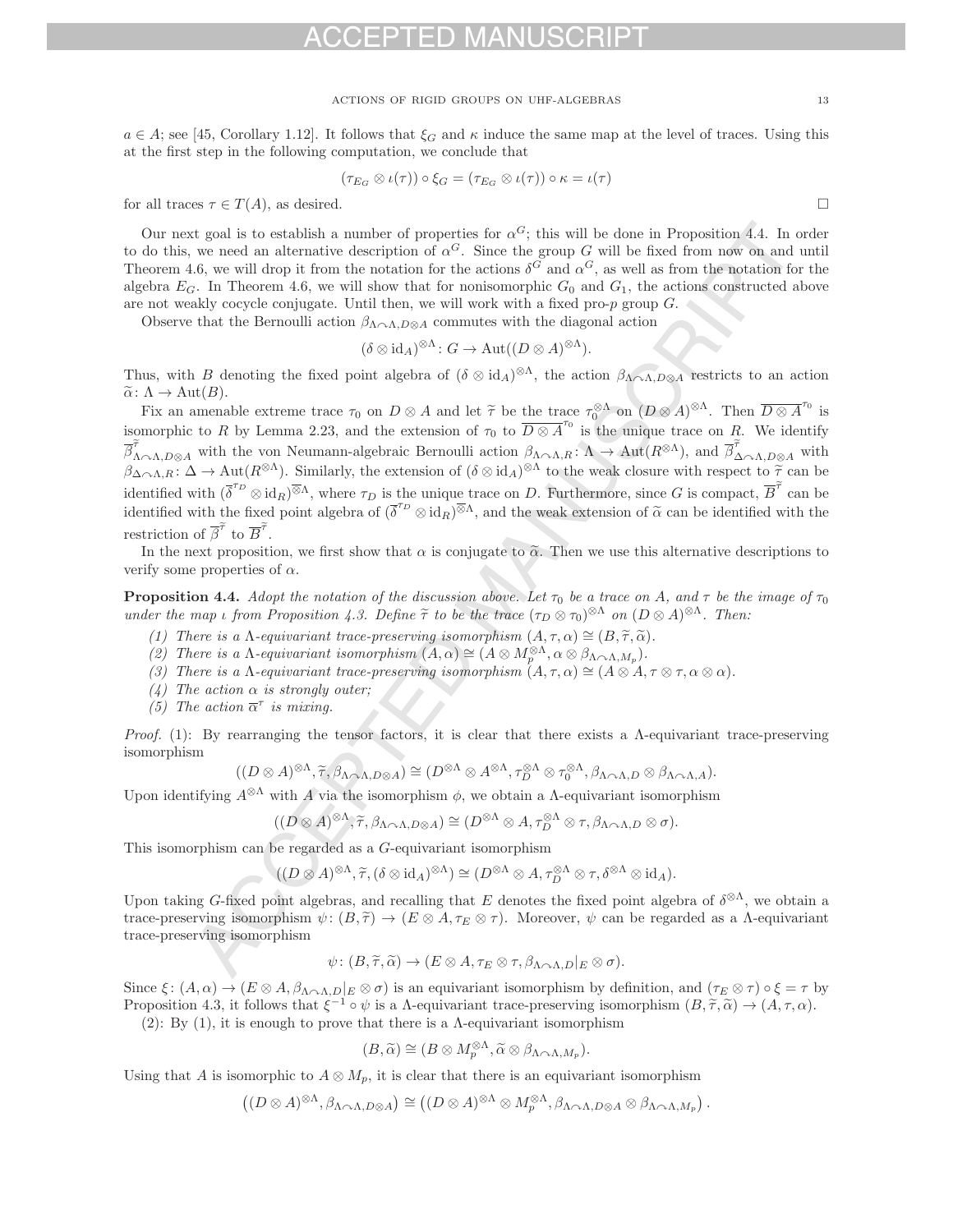This isomorphism intertwines the actions

$$
(\delta \otimes id_A)^{\otimes \Lambda} \colon G \to \text{Aut}\left((D \otimes A)^{\otimes \Lambda}\right) \quad \text{and} \quad (\delta \otimes id_A)^{\otimes \Lambda} \otimes id_{M_p^{\otimes \Lambda}} \colon G \to \text{Aut}\left((D \otimes A)^{\otimes \Lambda} \otimes M_p^{\otimes \Lambda}\right).
$$

The fixed point algebra of the second action is isomorphic to  $B \otimes M_{\infty}^{\otimes \Lambda}$ , in such a way that the restriction of  $\beta_{\Lambda\sim\Lambda,D\otimes A}\otimes\beta_{\Lambda\sim\Lambda,M_p}$  to this algebra is conjugate to  $\tilde{\alpha}\otimes\beta_{\Lambda\sim\Lambda,M_p}$ . Thus  $(B,\tilde{\alpha})$  is equivariantly isomorphic to  $(P\otimes M\otimes\Lambda \otimes \alpha)$  as desired  $(B \otimes M_p^{\otimes \Lambda}, \widetilde{\alpha} \otimes \beta_{\Lambda \curvearrowright \Lambda, M_p}),$  as desired.

(3): This is similar to (2), using the fact that  $(A^{\otimes \Lambda}, \tau_0^{\otimes \Lambda}) \cong (A, \tau)$  via  $\phi$ .

(4): By (1) and (2), it suffices to show that  $\tilde{\alpha} \otimes \beta_{\Lambda \cap \Lambda, M_p}$  is strongly outer. Let  $\gamma \in \Lambda \setminus \{1\}$  and let  $\hat{\tau}$  be an  $\otimes \beta$ .  $(\widetilde{\alpha} \otimes \beta_{\Lambda \cap \Lambda, M_p})_{\gamma}$ -invariant trace on  $B \otimes M_p^{\otimes \Lambda}$ . Since  $M_p^{\otimes \Lambda} \cong D$  has a unique trace  $\tau_D$ , we deduce that  $\hat{\tau}$  has the form  $\tau \otimes \tau_{\gamma}$  for some  $\alpha$ , invariant trace  $\tau_{\gamma}$  on  $B$ . The weak the form  $\tau_B \otimes \tau_D$  for some  $\alpha_{\gamma}$ -invariant trace  $\tau_B$  on B. The weak extension of  $(\tilde{\alpha} \otimes \beta_{\Lambda \cap \Lambda, M_p})_{\gamma}$  with respect to  $\hat{\tau}$  is conjugate to  $(\overline{\alpha}^{TB} \otimes \overline{\beta}_{\Lambda \sim \Lambda, M_p})_{\gamma}$ , where  $\overline{\beta}_{\Lambda \sim \Lambda, M_p}$  is the von Neumann-algebraic Bernoulli  $(\Lambda \sim \Lambda)$ -action with base  $M_p$ . Such an action is easily seen to be outer. τε  $\beta_{\Lambda \sim \Lambda, M_p}$  is the von Neumann-algebraic Bernoulli ( $\Lambda \sim$ <br>
<sup>7</sup> is mixing. Observe that  $\overline{\alpha}^{\tilde{\tau}}$  is the restriction to  $\overline{B}^{\tilde{\tau}}$  of  $\overline{\beta}$ <br>
Neumann-algebraic Bernoulli action  $\beta$  $rac{1}{\tau}$ 

(5): By (1), it suffices to check that  $\tilde{\alpha}'$  is mixing. Observe that  $\tilde{\alpha}'$  is the restriction to  $\overline{B}'$  of  $\overline{\beta}'_{\Lambda \curvearrowright \Lambda, D\otimes A}$ . The latter action is conjugate to the von Neumann-algebraic Bernoulli action  $\beta_{\Lambda \sim \Lambda, \overline{D \otimes A}^{r_0}}$ , which is mixing by Proposition 2.7. Therefore  $\overline{\tilde{\alpha}}^{\tilde{\tau}}$  is mixing. check that  $\alpha$  is mixing. Observe that  $\alpha$  is the restriction to  $B$  of  $\beta_{\Lambda \sim \Lambda, D\otimes A}$ .<br>
e to the von Neumann-algebraic Bernoulli action  $\beta_{\Lambda \sim \Lambda, \overline{D\otimes A}^{r_0}}$ , which is mixing by<br>  $\widetilde{\tau}$  is mixing.  $\Box$ 

We retain the notation from before Proposition 4.4. Given a trace  $\tau$  in the image of the map  $\iota$  from Proposition 4.3, we will use the pairing function  $m_{\Delta}^{\overline{\alpha}^*} : H^1_{\Delta,w}(\overline{\alpha}^r) \times H^1_{\Delta,w}(\overline{\alpha}^r) \to H^1_{\Delta,w}(\overline{\alpha}^r \otimes \overline{\alpha}^r)$  from Definition 2.11. As above, we write Γ for the Pontryagin dual of G, and we let  $m^{\Gamma} \colon \Gamma \times \Gamma \to \Gamma$  be the multiplication operation. Recall also that  $\texttt{Lt}: G \to \text{Aut}(C(G))$  denotes the action by left translation.

In what follows, and since all weak extensions will be taken with respect to  $\tilde{\tau}$ , we will omit this trace from the notation. Also, we will regard  $\tilde{\alpha}$  as an alternative description of  $\alpha$ , and, with a slight abuse of notation, we will write  $\alpha$  to mean  $\tilde{\alpha}$ . In particular, the symbol  $\overline{\alpha}$  will always represent the weak extension of  $\tilde{\alpha}$  with respect to the trace  $\tilde{\tau}$ .

**Theorem 4.5.** Adopt the notation from Definition 4.2. Let  $\tau_0 \in T(A)$ , and set  $\tau = \iota(\tau_0)$ . Then there exist bijections  $\eta: H^1_{\Delta,w}(\overline{\alpha}^{\tau}) \to \Gamma$  and  $\eta^{(2)}: H^1_{\Delta,w}(\overline{\alpha}^{\tau} \otimes \overline{\alpha}^{\tau}) \to \Gamma$  satisfying

$$
\eta^{(2)} \circ m_{\Delta}^{\overline{\alpha}^{\tau}} = m^{\Gamma} \circ (\eta \times \eta).
$$

Proof. Let  $\tau_D$  denote the unique trace on D. For the trace  $\tau_0$  in the statement, set  $\tilde{\tau} = (\tau_D \otimes \tau_0)^{\otimes \Lambda}$ , which is naturally a trace on  $(D \otimes A)^{\otimes \Lambda}$ . Recall the definition of  $\tilde{\alpha}$  from before Proposition 4.4. By part (1) of Proposition 4.4 the action  $\alpha$  is conjugate to  $\tilde{\alpha}$  via an isomorphism that maps  $\tau$  to  $\tilde{\tau}$ . In particular, the weak extension of  $\alpha$  with respect to  $\tau$  is conjugate to the weak extension of  $\tilde{\alpha}$  with respect to  $\tilde{\tau}$ . Therefore it is enough to prove the corresponding statement for  $\tilde{\alpha}$  and  $\tilde{\tau}$ .

Let  $\beta$  be the Bernoulli  $(\Lambda \cap \Lambda)$ -action with base  $D \otimes A$ , and  $\zeta$  its restriction to  $\Delta$  which is the Bernoulli  $(\Delta \cap \Lambda)$ -action with base  $D \otimes A$ . Observe that  $\tilde{\alpha}$  is the restriction of  $\beta$  to  $B \subseteq (D \otimes A)^{\otimes \Lambda}$ , and the unique extension  $\frac{\overline{\alpha}}{\alpha}$  of  $\alpha$  to the weak closure  $\overline{B}$  with respect to the trace  $\tilde{\tau}$ . Therefore the conclusion follows from Lemma 4.1. Lemma 4.1.  $\Box$ 

Using the previous result, we will show below that if one starts with two non-isomorphic abelian pro-p groups  $G_0$  and  $G_1$ , then the actions  $\alpha^{G_0}$  and  $\alpha^{G_1}$  of  $\Lambda$  on A, as in Definition 4.2, are not weakly cocycle conjugate. Since the pro-p group is no longer fixed, we again use superscripts (for the actions) and subscripts (for the algebras) to keep track of which pro-p group they come from.

**Theorem 4.6.** Let the notation be as in Definition 4.2 and Proposition 4.3. Fix  $\tau_0 \in T(A)$  and set  $\tau = \iota(\tau)$ . Let  $G_0$  and  $G_1$  be second countable abelian pro-p groups. The following assertions are equivalent:

- (1) The groups  $G_0$  and  $G_1$  are topologically isomorphic;
- (2) The  $\Lambda$ -actions  $\alpha^{G_0}$  and  $\alpha^{G_1}$  are conjugate;
- (3) The  $\Lambda$ -actions  $\alpha^{G_0}$  and  $\alpha^{G_1}$  are cocycle conjugate:
- (4) The  $\Lambda$ -actions  $\alpha^{G_0}$  and  $\alpha^{G_1}$  are weakly cocycle  $\tau$ -conjugate.

*Proof.* Since  $G_0$  and  $G_1$  are pro-p groups, there are isomorphisms  $D_{G_0} \cong D_{G_1} \cong M_{p^{\infty}}$ , and we denote this algebra by D. Any isomorphism  $G_0 \cong G_1$  is immediately seen to induce an equivariant \*-isomorphism  $(D, \delta^{G_0}) \cong$  $(D, \delta^{G_1})$ . From this, it is easy to construct an equivariant \*-isomorphism  $(B_{G_0}, \alpha^{G_0}) \cong (B_{G_1}, \alpha^{G_1})$ . This proves the implication (1)⇒(2). It is clear that (2) implies (3), and that (3) implies (4), because  $\tau$  is  $\alpha^{G_0}$ - and  $\alpha^{G_1}$ -invariant by Proposition 4.3. Therefore, it only remains to prove that (4) implies (1).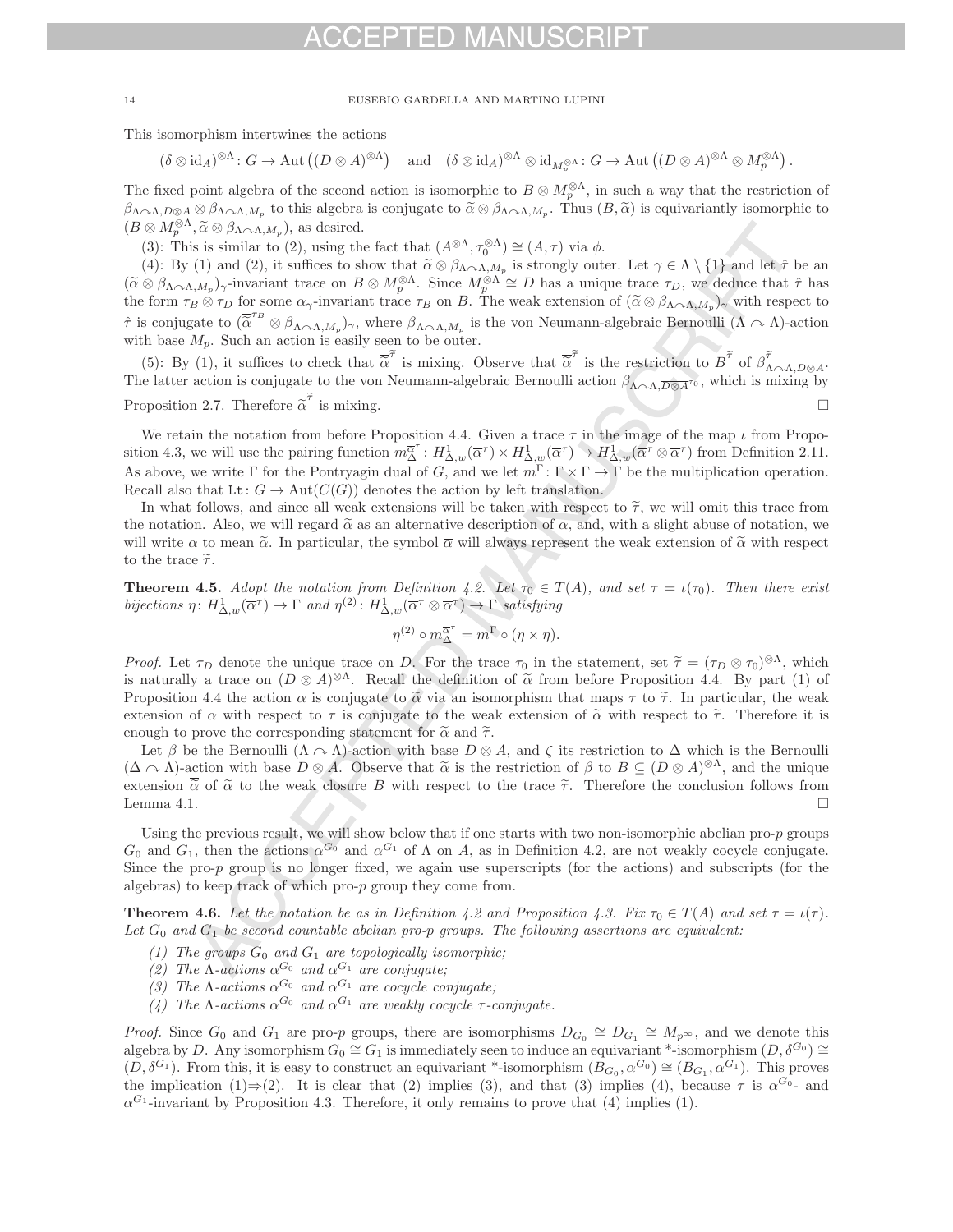Suppose that  $\alpha^{G_0}$  and  $\alpha^{G_1}$  are weakly cocycle  $\tau$ -conjugate. Let  $\tau_D$  denote the unique trace on D, and set  $\tilde{\tau} = (\tau_D \otimes \tau_0)^{\otimes \Lambda}$ , which is a trace on  $(D \otimes A)^{\otimes \Lambda}$ . By part (1) of Proposition 4.4, for  $i = 0, 1$ , the weak extension of  $\alpha^{G_i}$  with respect to  $\tau$  can be identified with the weak extension of  $\tilde{\alpha}^{G_i}$  with respect to  $\tilde{\tau}$ . (The action  $\tilde{\alpha}^{G_i}$  is described before Proposition 4.4.) Hence, it suffices to show that  $\tilde{\alpha}^{G_0}$  and  $\tilde{\alpha}^{G_1}$  are not weakly cocycle  $\tilde{\tau}$ -conjugate. Since the trace  $\tilde{\tau}$  is fixed, we will omit it from the notation for weak closures and weak extensions. With a slight abuse of notation, we will write  $\alpha^{G_i}$  to mean  $\tilde{\alpha}^{G_i}$ . This way, the symbol  $\overline{\alpha}^{G_i}$  will always represent the weak extension of  $\tilde{\alpha}^{G_i}$  with respect to the trace  $\tilde{\tau}$ . Let  $\beta$  be the Bernoulli ( $\Lambda \cap \Lambda$ )-action with base  $D \otimes A$ . We also denote the algebra  $\overline{(D \otimes A)}^{\otimes \Lambda}$  by N (omitting the trace  $\tau_D \otimes \tau_0$ ), and abbreviate the  $G_i$ -action  $(\overline{\delta}^{G_i} \otimes id_R)^{\overline{\otimes} \Lambda}$  on N to  $\rho^{(i)} \colon G_i \to Aut(N)$ . (In particular,  $\overline{B}_{G_i} = N^{\rho_i}$ .) We let  $\Gamma_i$  be the dual group of  $G_i$ .

Let  $\psi: \overline{B}_{G_0} \to \overline{B}_{G_1}$  be an isomorphism and let  $w: \Lambda \to U(\overline{B}_{G_1})$  be a weak 1-cocycle for  $\alpha^{G_1}$  satisfying

$$
\operatorname{Ad}(w_{\gamma}) \circ \overline{\alpha}_{\gamma}^{G_1} = \psi \circ \overline{\alpha}_{\gamma}^{G_0} \circ \psi^{-1}
$$
\n(3)

for every  $\gamma \in \Lambda$ . Using Popa's superrigidity theorem [39, Theorem 4.1] in the case of weak 1-cocycles as in the proof of Theorem 4.5, one can find unitaries  $z \in U(\overline{B}_{G_1})$  and  $v \in U(N)$ , and a character  $\chi \in \Gamma_1$  such that

$$
w_{\gamma} = z^* v^* \overline{\beta}_{\gamma}(v) \overline{\alpha}_{\gamma}(z) \mod \mathbb{C}
$$
 and  $\rho_g^{(1)}(v) = \chi(g)v$ 

for every  $\gamma \in \Delta$  and for every  $g \in G_1$ . Therefore, upon replacing  $\psi$  with  $\psi \circ \text{Ad}(z^*)$ , we can assume that  $z = 1$ and  $w_{\gamma} = v^* \overline{\beta}_{\gamma}(v)$  for every  $\gamma \in \Delta$ .

Next, we want to define a bijection  $\varphi: H^1_{\Delta,w}(\overline{\alpha}^{G_0}) \to H^1_{\Delta,w}(\overline{\alpha}^{G_1})$ . Given a function  $u: \Lambda \to U(\overline{B}_{G_1})$ , define  $\psi(u)w: \Lambda \to U(\overline{B}_{G_1})$  to be the function given by  $(\psi(u)w)_{\gamma} = \psi(u_{\gamma})w_{\gamma}$  for all  $\gamma \in \Lambda$ .

**Claim.** If 
$$
u \in Z_w^1(\overline{\alpha}^{G_0})
$$
, then  $\psi(u)w \in Z_w^1(\overline{\alpha}^{G_1})$ .

Proof of claim. Let  $\gamma, \sigma \in \Lambda$ . In the following computation (where all equalities are up to scalars), we use the fact that w is a weak 1-cocycle for  $\overline{\alpha}^{G_1}$  at the first step, and equation (3) at the second step, to get

$$
\psi(u_{\gamma\sigma}) = \psi(u_{\gamma})(\psi \circ \overline{\alpha}_{\gamma}^{G_0} \circ \psi^{-1})(\psi(u_{\sigma})) = \psi(u_{\gamma})(\text{Ad}(w_{\gamma}) \circ \overline{\alpha}_{\gamma}^{G_1})(\psi(u_{\sigma})) = \psi(u_{\gamma})w_{\gamma}\overline{\alpha}_{\gamma}^{G_1}(\psi(u_{\sigma}))w_{\gamma}^* \text{ mod } \mathbb{C}
$$

Therefore, using the above identity and the fact that u is a weak 1-cocycle for  $\overline{\alpha}^{G_0}$ , we deduce that

$$
\psi(u_{\gamma\sigma})w_{\gamma\sigma} = \psi(u_{\gamma})w_{\gamma}\overline{\alpha}_{\gamma}^{G_1}(\psi(u_{\sigma}))w_{\gamma}^*w_{\gamma}\overline{\alpha}_{\gamma}^{G_1}(w_{\sigma}) = \psi(u_{\gamma})w_{\gamma}\overline{\alpha}_{\gamma}^{G_1}(\psi(u_{\sigma})w_{\sigma}) \mod \mathbb{C}.
$$

This shows that  $\psi(u)w$  is a weak 1-cocycle for  $\overline{\alpha}^{G_1}$ , proving the claim.  $\Box$ 

It follows that there is a well-defined map  $\hat{\psi}$ :  $Z_w^1(\overline{\alpha}^{G_0}) \to Z_w^1(\overline{\alpha}^{G_1})$  given by  $\hat{\psi}(u) = \psi(u)w$  for  $u \in Z_w^1(\overline{\alpha}^{G_0})$ .

**Claim.** If  $u, u' \in Z_w^1(\overline{\alpha}^{G_0})$  are  $\Delta$ -locally weakly cohomologous, then so are  $\hat{\psi}(u)$  and  $\hat{\psi}(u')$ .

*Proof of claim.* Find a unitary  $z \in U(\overline{B}_{G_0})$  satisfying  $u'_\gamma = z^* u_\gamma \overline{\alpha}_\gamma^{G_0}(z) \mod \mathbb{C}$  for  $\gamma \in \Delta$ . Then

 $\psi(u'_\gamma)w_\gamma = \psi(z)^*\psi(u_\gamma)(\psi \circ \overline{\alpha}_{\gamma}^{G_0} \circ \psi^{-1})(z)w_\gamma = \psi(z)^*\psi(u_\gamma)(\text{Ad}(w_\gamma) \circ \overline{\alpha}_{\gamma}^{G_1})(z)w_\gamma = \psi(z)^*\psi(u_\gamma)w_\gamma \overline{\alpha}_{\gamma}^{G_1}(z) \text{ mod } \mathbb{C}$ for all  $\gamma \in \Delta$ . This shows that  $\psi(u')w$  and  $\psi(u)w$  are  $\Delta$ -locally weakly cohomologous.

It follows that  $\hat{\psi}$  induces a well-defined map  $\varphi: H^1_{\Delta,w}(\overline{\alpha}^{G_0}) \to H^1_{\Delta,w}(\overline{\alpha}^{G_1})$ .

**Claim.** The map  $\varphi$  is invertible.

Proof of claim. It follows from equation (3) that

$$
\overline{\alpha}_{\gamma}^{G_0} = \psi^{-1} \circ \mathrm{Ad}(w_{\gamma}) \circ \overline{\alpha}_{\gamma}^{G_1} \circ \psi = \mathrm{Ad}(\psi^{-1}(w_{\gamma})) \circ \psi^{-1} \circ \overline{\alpha}_{\gamma}^{G_0} \circ \psi
$$

for all  $\gamma \in \Lambda$ . Therefore, the same argument as before shows that the function that assigns to the cocycle u for  $\overline{\alpha}^{G_1}$  the cocycle  $\gamma \mapsto \psi^{-1}(u_\gamma w_\gamma)$  for  $\overline{\alpha}^{G_0}$  induces a well-defined function  $H^1_{\Delta,w}(\overline{\alpha}^{G_1}) \to H^1_{\Delta,w}(\overline{\alpha}^{G_0})$ , which is easily seen to be the inverse of  $\varphi$ . This proves the claim.  $\Box$ 

Similarly as above, we define a bijection  $\varphi^{(2)}$ :  $H^1_{\Delta,w}(\overline{\alpha}^{G_0} \otimes \overline{\alpha}^{G_0}) \to H^1_{\Delta,w}(\overline{\alpha}^{G_1} \otimes \overline{\alpha}^{G_1})$ , by

$$
\varphi^{(2)}([u]) = [(\psi \otimes \psi)(u)(w \otimes w)]
$$

for all  $u \in Z^1_w(\overline{\alpha} \otimes \overline{\alpha})$ , where  $(\psi \otimes \psi)(u)(w \otimes w)$ :  $\Lambda \to U(\overline{B}_{G_1})$  is the weak 1-cocycle for  $\overline{\alpha}^{G_1} \otimes \overline{\alpha}^{G_1}$  given by  $\gamma \mapsto (\psi \otimes \psi)(u_{\gamma})(w_{\gamma} \otimes w_{\gamma})$  for all  $\gamma \in \Lambda$ . Moreover, a routine calculation shows that  $\varphi^{(2)} \circ m_{\Delta}^{\overline{\alpha}^{G_0}} = m_{\Delta}^{\overline{\alpha}^{G_1}} \circ \varphi$ .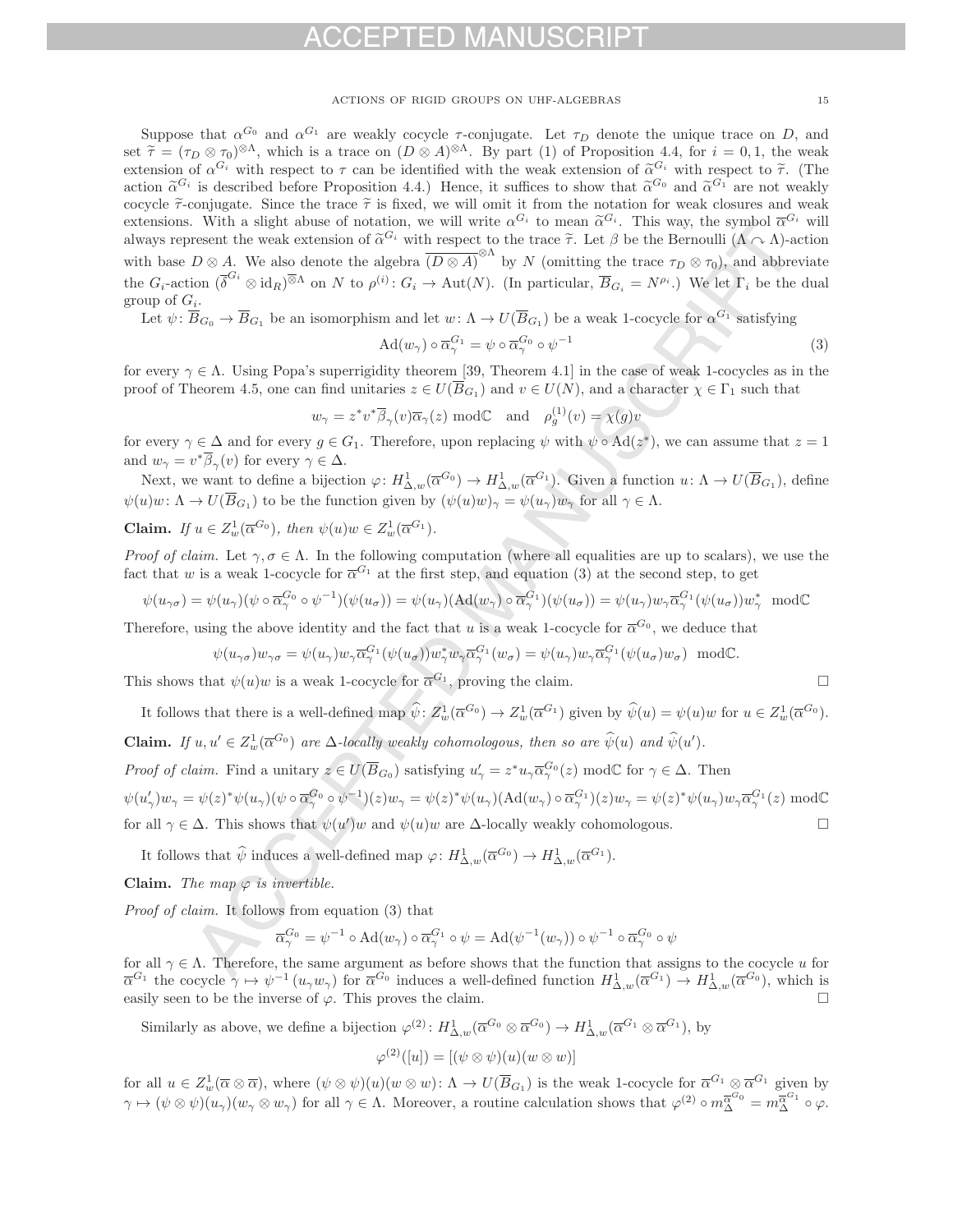For  $i \in \{0,1\}$ , let  $\eta_{G_i} : H^1_{\Delta,w}(\overline{\alpha}^{G_i}) \to \Gamma_i$  and  $\eta_{G_i}^{(2)} : H^1_{\Delta,w}(\overline{\alpha}^{G_i} \otimes \overline{\alpha}^{G_i}) \to \Gamma_i$  be the maps from Theorem 4.5, and set

$$
\pi = \eta_{G_1} \circ \varphi \circ \eta_{G_0}^{-1} \colon \Gamma_0 \to \Gamma_1 \quad \text{and} \quad \pi^{(2)} = \eta_{G_1}^{(2)} \circ \varphi^{(2)} \circ (\eta_{G_0}^{(2)})^{-1} \colon \Gamma_0 \to \Gamma_1.
$$

By Theorem 4.5, the following diagram is commutative:

$$
\Gamma_0 \times \Gamma_0 \xrightarrow{\eta_{G_0} \times \eta_{G_0}} H^1_{\Delta,w}(\overline{\alpha}^{G_0}) \times H^1_{\Delta,w}(\overline{\alpha}^{G_0}) \xrightarrow{m^{\overline{\alpha}^{G_0}}} H^1_{\Delta,w}(\overline{\alpha}^{G_0} \otimes \overline{\alpha}^{G_0}) \xrightarrow{\eta_{G_0}^{(2)}} \Gamma_0
$$
\n
$$
\pi \times \pi \downarrow \qquad \qquad \varphi \times \varphi \downarrow \qquad \qquad \downarrow \varphi^{(2)} \qquad \qquad \downarrow \varphi^{(2)} \qquad \qquad \downarrow \qquad \qquad \qquad \downarrow \varphi^{(2)} \qquad \qquad \downarrow \qquad \qquad \downarrow \qquad \qquad \downarrow \qquad \qquad \downarrow \qquad \qquad \downarrow \qquad \qquad \downarrow \qquad \qquad \downarrow \qquad \qquad \downarrow \qquad \qquad \downarrow \qquad \qquad \downarrow \qquad \qquad \downarrow \qquad \qquad \downarrow \qquad \qquad \downarrow \qquad \qquad \downarrow \qquad \qquad \downarrow \qquad \qquad \downarrow \qquad \qquad \downarrow \qquad \qquad \downarrow \qquad \qquad \downarrow \qquad \qquad \downarrow \qquad \qquad \downarrow \qquad \qquad \downarrow \qquad \qquad \downarrow \qquad \qquad \downarrow \qquad \qquad \downarrow \qquad \qquad \downarrow \qquad \qquad \downarrow \qquad \qquad \downarrow \qquad \qquad \downarrow \qquad \qquad \downarrow \qquad \qquad \downarrow \qquad \qquad \downarrow \qquad \qquad \downarrow \qquad \qquad \downarrow \qquad \qquad \downarrow \qquad \qquad \downarrow \qquad \qquad \downarrow \qquad \qquad \downarrow \qquad \qquad \downarrow \qquad \qquad \downarrow \qquad \qquad \downarrow \qquad \qquad \downarrow \qquad \qquad \downarrow \qquad \qquad \downarrow \qquad \qquad \downarrow \qquad \qquad \downarrow \qquad \qquad \downarrow \qquad \qquad \downarrow \qquad \qquad \downarrow \qquad \qquad \downarrow \qquad \qquad \downarrow \qquad \qquad \downarrow \qquad \qquad \downarrow \qquad \qquad \downarrow \qquad \qquad \downarrow \qquad \qquad \downarrow \qquad \qquad \downarrow \qquad \qquad \downarrow \qquad \qquad
$$

Recall that  $\chi$  denotes the character of  $G_1$  associated with the weak 1-cocycle w for  $\overline{\alpha}^{G_1}$ . Then  $\pi^{(2)}(\omega\omega')$  =  $\pi(\omega)\pi(\omega')$  and  $\pi(1_{\Gamma_0}) = \chi$ . It follows that  $\pi^{(2)}(\omega) = \pi(\omega)\chi$  for every  $\omega \in \Gamma_0$ . Therefore the map  $\tilde{\pi} \colon \Gamma_0 \to \Gamma_1$ <br>given by  $\tilde{\pi}(\omega) = \pi(\omega)\chi^{-1}$  for all  $\omega \in \Gamma_0$  is a group isomorphism. Indeed, we have given by  $\widetilde{\pi}(\omega) = \pi(\omega)\chi^{-1}$  for all  $\omega \in \Gamma_0$ , is a group isomorphism. Indeed, we have

$$
\pi(\omega)\chi^{-1}\pi(\omega')\chi^{-1} = \pi^{(2)}(\omega\omega')\chi^{-2} = \pi(\omega\omega')\chi^{-1}
$$

for  $\omega, \omega' \in \Gamma_0$ . Since clearly  $\widetilde{\pi}$  is a bijection, we conclude that  $\widetilde{\pi}$  is a group isomorphism, and hence  $\Gamma_0 \cong \Gamma_1$ . By Pontryagin duality, we conclude that  $G_0 \cong G_1$ , and the proof is finished.

We now arrive at the main result of this section. Its conclusion will be significantly strengthened in Corollary 5.10.

**Theorem 4.7.** Let  $\Lambda$  be a countable discrete group with an infinite relative property (T) subgroup, let p be a prime number, and let A be separable, locally reflexive,  $M_{p^{\infty}}$ -absorbing, unital  $C^*$ -algebra admitting an amenable trace, and such that  $A \cong A^{\otimes N}$ . Then there exists a continuum  $(\alpha^{(t)})_{t\in\mathbb{R}}$  of pairwise not weakly cocycle conjugate, strongly outer actions of  $\Lambda$  on A. In fact, there exists an amenable, extreme trace  $\tau$  that is invariant under  $\alpha^{(t)}$ for every  $t \in \mathbb{R}$ , and such that the actions  $\alpha^{(t)}$  are all  $\tau$ -mixing and pairwise not weakly cocycle  $\tau$ -conjugate.

*Proof.* Let  $(G_t)_{t\in\mathbb{R}}$  be a continuum family of pairwise nonisomorphic abelian pro-p groups. For  $t \in \mathbb{R}$ , set  $\alpha^{(t)} := \alpha^{G_t}$ , where  $\alpha^{G_t} : \Lambda \to \text{Aut}(\Lambda)$  is the action of  $\Lambda$  on A given by Definition 4.2. By part (4) of Proposition 4.4,  $\alpha^{(t)}$  is strongly outer. Since A has an amenable trace and  $T_{\rm am}(A)$  is a face in the simplex  $T(A)$ , there exists an extreme, amenable trace  $\tau_0$  on A. Let  $\iota: T(A) \to T(A)$  be the map from Proposition 4.3. Then  $\tau = \iota(\tau_0)$  is extreme and amenable, and it is  $\alpha^{(t)}$ -invariant for every  $t \in \mathbb{R}$  by Proposition 4.3. By part (5) of Proposition 4.4,  $\alpha^{(t)}$  is  $\tau$ -mixing for every  $t \in \mathbb{R}$ . Finally, Theorem 4.6 implies that the weak extensions of the  $\alpha^{(t)}$  to  $\overline{A}^{\tau}$  are pairwise not weakly cocycle conjugate. This concludes the proof.  $\alpha^{(t)}$  to  $\overline{A}^{\tau}$  are pairwise not weakly cocycle conjugate. This concludes the proof.

We make some comments on the assumptions of the theorem above. First, subgroups with relative property (T) are abundant: if either  $\Lambda$  or  $\Delta$  has property (T), then the inclusion  $\Delta \subseteq \Lambda$  has relative property (T). On the other hand, it is easy to find many  $C^*$ -algebras satisfying the assumptions of Theorem 4.7. Indeed, if  $A_0$  is any separable, unital, exact C<sup>\*</sup>-algebra with an amenable trace, then  $A = M_p^{\infty} \otimes A_0^{\otimes N}$  satisfies the assumptions of said theorem. In particular,  $A_2$  and A need not be simple. We also remark that every trace on a of said theorem. In particular,  $A_0$  and A need not be simple. We also remark that every trace on a nuclear C\*-algebra is necessarily amenable.

To end this section, we explicitly state our result for UHF-algebras, to highlight the contrast with the results in [31, 33, 42].

**Corollary 4.8.** Let D be a UHF-algebra of infinite type, and let  $\Lambda$  be a countable group with an infinite subgroup with relative property (T). Then there exists a continuum of pairwise non (weakly) cocycle-conjugate, strongly outer actions of  $\Lambda$  on  $D$ .

### 5. Conjugacy, cocycle conjugacy, and weak cocycle conjugacy are not Borel

In this section, we discuss how the construction from Section 4 can be used to prove that, under the assumptions of Theorem 4.7, conjugacy, cocycle conjugacy, and weak cocycle conjugacy of strongly outer actions of Λ on A are complete analytic sets.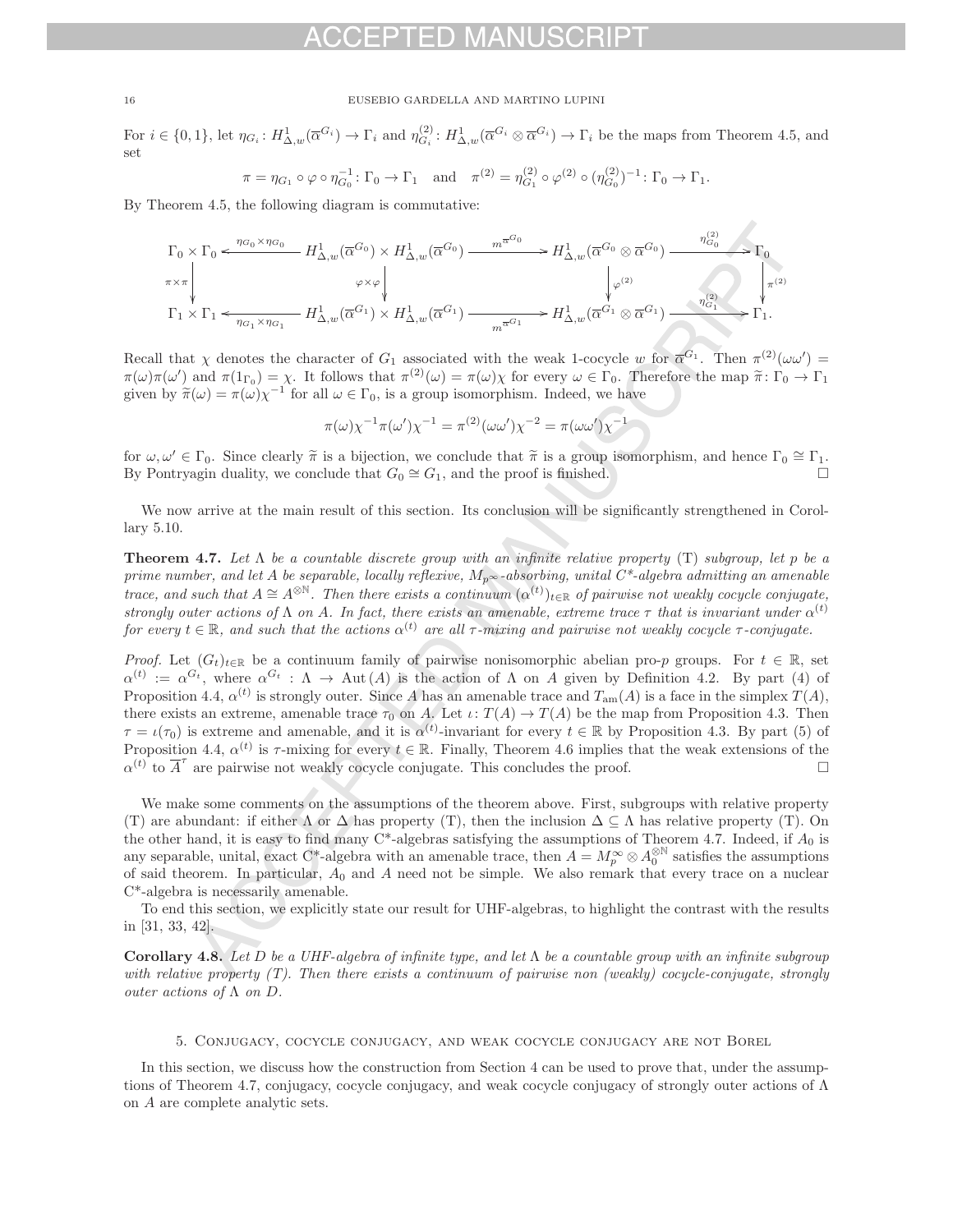5.1. **Borel complexity of equivalence relations.** We recall here some notions from Borel complexity theory. In this setting, a *classification problem* is identified with an equivalence relation  $E$  on a Polish space X. Virtually any concrete classification problem in mathematics is of this form, perhaps after a suitable parameterization. For example, a countable discrete group can be identified with a set of triples of natural numbers, coding a group operation on N. The space of such sets of triples is a  $G_{\delta}$  subset of the compact metrizable space  $\{0,1\}^{\mathbb{N}^3}$ endowed with the product topology. (A  $G_{\delta}$  subspace of a Polish space is Polish by [28, Theorem 3.11].)

**Definition 5.1.** (See [15, Definitions 5.1.1 and 5.1.2]). A *Borel reduction* from an equivalence relation E on a Polish space X to an equivalence relation F on a Polish space Y is a Borel function  $f: X \to Y$  such that  $[x]_E \mapsto [f(x)]_F$  is a well-defined injective function from the space  $X/E$  of E-classes to the space  $Y/F$  of Fclasses. The equivalence relation E is said to be *Borel reducible* to F, in formulas  $E \leq_B F$ , if there exists a Borel reduction from  $E$  to  $F$ .

**Remark 5.2.** When E is Borel reducible to F, the objects of X up to E can be explicitly classified using  $F$ classes as complete invariants. In other words, the classification problem represented by  $F$  is at least as complex as the classification problem represented by  $E$ . (Observe that this notion does not depend on the topologies of  $X$  and  $Y$ , but only on the standard Borel structures that they induce.)

The notion of Borel reducibility can be used to measure the complexity of a given classification problem. The first natural measure of complexity is simply the *number of classes* of the corresponding equivalence relation. Theorem 4.7 addresses this problem in the case of conjugacy, cocycle conjugacy, and weak cocycle conjugacy of strongly outer actions of  $\Lambda$  on  $A$ : they have a continuum of equivalence classes.

The natural next step in the study of the complexity of a classification problem consists in determining whether the classes can be *explicitly* parameterized as the points of a Polish space. This is equivalent to the corresponding equivalence relation being *smooth*, that is, Borel reducible to the relation of *equality* in some Polish space. As an example, Glimm's classification of separable UHF-algebras implies that the relation of \*-isomorphism for these algebras is smooth (even though there exists a continuum of isomorphism classes). Similarly, the orbit equivalence relation of a continuous action of a compact group on a Polish space is smooth. However, isomorphism of countable rank-one torsion-free abelian groups, for instance, is not smooth. Another canonical example of a nonsmooth equivalence relation is the relation of tail equivalence for binary sequences.

A more generous notion of being well-behaved for an equivalence relation  $E$  on  $X$  is being *Borel* as a subset of  $X \times X$ . For instance, isomorphism of countable rank-one torsion-free abelian groups is Borel. Similarly, tail equivalence of binary sequences is Borel and, more generally, the orbit equivalence relation of a free continuous action of a Polish group on a Polish space is Borel. (The orbit equivalence relation of a continuous action of a Polish group G on a Polish pace X is Borel if and only if the map that assigns to each point x of X the corresponding *stabilizer subgroup*  $G_x$  of G is Borel; see [1, 7.1.2].) Since the relation of equality on any Polish space is clearly Borel, any smooth equivalence relation is, in particular, Borel.

One can also define a similar notion of comparison among sets, rather than equivalence relations.

**Definition 5.3.** (See [28, Section 14.A and Definition 26.7].) A subset A of a Polish space X is said to be analytic, or  $\Sigma_1^1$ , if there exist a Polish space Z and a Borel function  $f: Z \to X$  such that A is the image under f of a Borel subset of Z. A complete analytic set (also called **Σ**<sup>1</sup> <sup>1</sup>-complete set) is an analytic subset A of a Polish space  $X$  such that, for any other analytic subset  $B$  of a Polish space  $Y$ , there exists a Borel function  $f: Y \to X$  such that  $f^{-1}(A) = B$ .

We recall here the fundamental fact that a complete analytic set is not Borel. The canonical example of a complete analytic set is the set of ill-founded trees on N; see [28, Section 27.A].

As above, we regard an equivalence relation E on a Polish space X as a subset of the product space  $X \times X$ endowed with the product topology. Consistently, we say that  $E$  is a complete analytic set if it is complete analytic as a subset of  $X \times X$ . It is clear that if E is Borel reducible to an equivalence relation F, and E is a complete analytic set, then  $F$  is a complete analytic set as well.

In Theorem 5.9, we will prove that the construction of actions from profinite groups described in Section 4 can be used to show that, under the assumption of Theorem 4.7, the relations of conjugacy, cocycle conjugacy, and weak cocycle conjugacy of strongly outer actions of  $\Lambda$  on A are complete analytic sets. This is a significant strengthening of the conclusions of Theorem 4.7.

5.2. **Parametrizing actions.** For the rest of this section, we fix a countable discrete group Λ and a separable unital C<sup>\*</sup>-algebra A. We proceed to explain how the classification problem for strongly outer actions of  $\Lambda$  on A can be naturally regarded as equivalence relations on a Polish space. We regard  $T(A)$  as a compact metrizable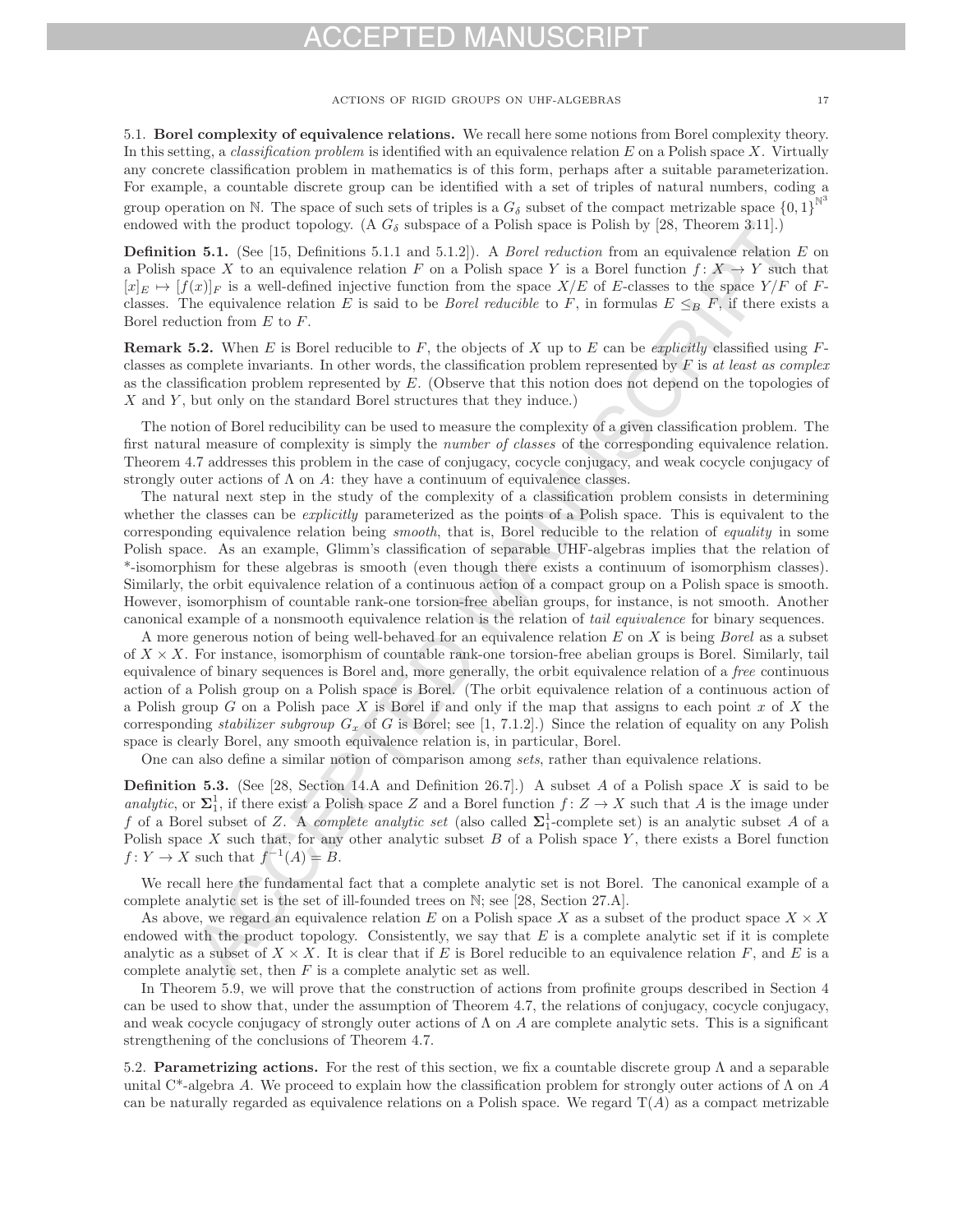space endowed with the w<sup>\*</sup>-topology. The set  $\text{Act}_{\Lambda}(A)$  of actions of  $\Lambda$  on A is a closed subset of the product space  $\text{Aut}(A)^{\Lambda}$  endowed with the product topology, giving it the structure of a Polish space.

**Notation 5.4.** Let  $\tau$  be a trace on A.

- We denote by  $\text{Act}_{\Lambda}(A, \tau)$  the set of  $\tau$ -preserving actions of  $\Lambda$  on  $A$ ;
- We denote by  $WM_\Lambda(A,\tau)$  the set of  $\tau$ -preserving weakly  $\tau$ -mixing actions of  $\Lambda$  on  $A$ ;
- We denote by  $SO_{\Lambda}(A)$  the set of strongly outer actions of  $\Lambda$  on  $A$ ;
- We denote by  $\text{SOWM}_{\Lambda}(A,\tau)$  the set of  $\tau$ -preserving weakly  $\tau$ -mixing strongly outer actions of  $\Lambda$  on  $A$ .

It is easy to see that  $\text{Act}_{\Lambda}(A, \tau)$  and  $\text{WM}_{\Lambda}(A, \tau)$  are  $G_{\delta}$  subsets of  $\text{Act}_{\Lambda}(A)$ . We will show below that  $\text{SO}_{\Lambda}(A)$ and SOWM<sub>Λ</sub> $(A, \tau)$  are also  $G_{\delta}$  subsets of Act<sub>Λ</sub> $(A)$ .

Given a C<sup>\*</sup>-algebra A, we let  $A_{sa}$  be the set of selfadjoint elements of A. An element a of  $A_{sa}$  is a contraction if  $||a|| \leq 1$ . Given a trace  $\tau$  on A, we let  $||a||_{\tau} = \sqrt{\tau(a^*a)}$  be the 2-norm induced by  $\tau$  on A and  $\overline{A}'$ . Using<br>Borel functional calculus [2] Section I 4.3], we fix a continuous function  $\pi: [0, +\infty) \to [0, +\infty)$  Borel functional calculus [2, Section I.4.3], we fix a continuous function  $\varpi : [0, +\infty) \to [0, +\infty)$  satisfying the following properties:

- $\varpi(0) = 0$  and  $\varpi(t) \geq t$  for all  $t \in [0, \infty);$
- Let  $(M, \tau)$  be a tracial von Neumann algebra, let  $a \in M_{sa}$  be a contraction, and let  $\varepsilon > 0$ . If  $||a^2 a||_{\tau} <$  $\varepsilon$ , then there exists a projection  $p \in M$  such that  $||p - a||_{\tau} < \varpi(\varepsilon)$ .

The following lemma will be used to show that the space of strongly outer (weak mixing) actions of a fixed countable group on a unital, separable C\*-algebra is a Polish space; see Proposition 5.7. Its proof follows from Lemma 4.2 using an easy approximation argument, which is presented for the sake of completeness.

**Lemma 5.5.** Let A be a unital, separable C\*-algebra, let  $\theta \in \text{Aut}(A)$  be an automorphism of A, and let  $\tau$  be a  $\theta$ -invariant trace on A. Fix a countable dense subset  $A_0$  of the unit ball of  $A_{sa}$ . Then  $\theta'$  is properly outer if and only if for every  $a \in A_0$ , and every  $\varepsilon \in (0, +\infty) \cap \mathbb{Q}$  satisfying  $||a^2 - a||_{\tau} \leq \varepsilon$ , there exists a contraction  $b \in A_{sa}$  satisfying

$$
\|b^2 - b\|_{\tau} < \varepsilon, \quad \|ab - b\|_{\tau} < \varpi(\varepsilon), \quad \|b\theta(b)\|_{\tau} < \varepsilon, \quad \text{and} \quad \tau(b) > \frac{1}{3}\tau(a) - \varepsilon.
$$

*Proof.* Let  $\pi_{\tau}: A \to B(L^2(A, \tau))$  be the GNS representation associated with  $\tau$ . Suppose that  $\overline{\theta}^{\tau}$  is properly outer. Let  $\varepsilon \in (0,\infty) \cap \mathbb{Q}$ , and let  $a \in A_0$  satisfy  $\|a^2 - a\|_{\tau} < \varepsilon$ . By the choice of  $\varpi$ , there exists a projection  $p \in \overline{A}^{\tau}$  such that  $\|\pi_{\tau}(a) - p\|_{\tau} < \varpi(\varepsilon)$ . By  $(1) \rightarrow (4)$  in [30, Lemma 4.2], there exists a projection  $q \in \overline{A}^{\tau}$  such that

$$
q \leq p
$$
,  $||q\overline{\theta}^{\tau}(q)||_{\tau} < \varepsilon$ , and  $\tau(q) \geq \frac{1}{3}\tau(p) > \frac{1}{3}\tau(a) - \varepsilon$ .

Therefore,  $\|q\pi_{\tau}(a) - q\|_{\tau} \le \|q - qp\|_{\tau} + \|qp - q\pi_{\tau}(a)\|_{\tau} < \varpi(\varepsilon)$ , and similarly  $\|\pi_{\tau}(a)q - q\|_{\tau} < \varpi(\varepsilon)$ . Since the norm-unit ball of A is  $\|\cdot\|_{\tau}$ -dense in the unit ball of  $\overline{A}'$ , there exists a contraction  $b \in A_{sa}$  satisfying the conditions in the statement.

We prove the converse. We want to prove that  $\theta'$  is properly outer. Fix a nonzero projection  $p \in \overline{A}'$  and  $\varepsilon, \varepsilon_0 > 0$ . By  $(4) \Rightarrow (1)$  in [30, Lemma 4.2], it is enough to prove that there exists a projection  $q \in \overline{A}^t$  such that

$$
q \le p
$$
,  $||q\overline{\theta}^{\tau}(q)||_{\tau} < \varepsilon$ , and  $\tau(q) \ge \frac{1}{3}\tau(p) > \frac{1}{3}\tau(a) - \varepsilon$ .

Let  $a \in A_0$  satisfy  $\|\pi_\tau(a) - p\|_\tau < \varepsilon$  and  $\|a^2 - a\|_\tau < \varepsilon$ . By assumption, there exists a contraction  $b \in A_{sa}$  with

$$
\|b^2 - b\|_{\tau} < \varepsilon, \quad \|ab - b\|_{\tau} < \varpi(\varepsilon) \quad \|b\theta(b)\|_{\tau} < \varepsilon, \quad \text{and} \quad \tau(b) > \frac{1}{3}\tau(a) - \varepsilon.
$$

By the choice of  $\varpi$ , there exists a projection  $r \in \overline{A}^{\tau}$  such that  $\|\pi_\tau(r) - b\|_{\tau} < \varpi(\varepsilon)$ . By choosing  $\varepsilon$  small enough, one can ensure that

$$
||pr - r||_{\tau} < \varepsilon_0
$$
,  $||rp - p||_{\tau} < \varepsilon_0$ ,  $||r\overline{\theta}^{\tau}(r)||_{\tau} < \varepsilon_0$ , and  $\tau(r) > \frac{1}{3}\tau(a) - \varepsilon_0$ .

By choosing  $\varepsilon_0$  small enough, one can then find a projection  $q \in \overline{A}^{\tau}$  satisfying the conditions in item (4) of [30, Lemma 4.2] mentioned above. This concludes the proof.

For convenience, we record the following easy lemma. For a relation  $\mathcal{R} \subset X \times Y$ , its projection onto X is

$$
\text{proj}_X(\mathcal{R}) = \{ x \in X : \text{ there is } y \in Y \text{ with } (x, y) \in \mathcal{R} \}.
$$

**Lemma 5.6.** Let X be a Polish space, let Y be a compact metrizable space, and let  $\mathcal{R} \subset X \times Y$  be a subset. If R is closed, then  $\text{proj}_X(\mathcal{R})$  is closed. If R is  $F_\sigma$ , then  $\text{proj}_X(\mathcal{R})$  is  $F_\sigma$ .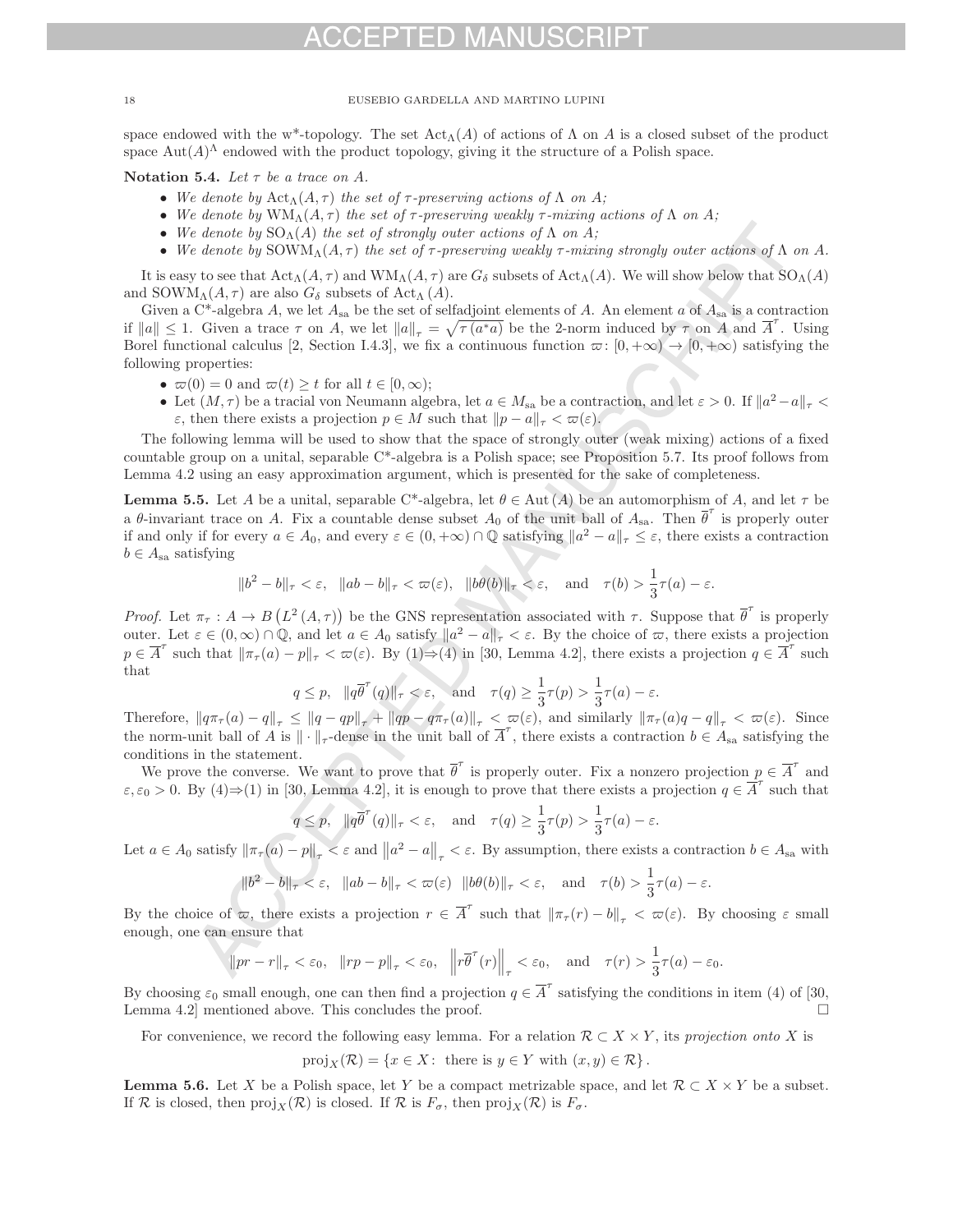Recall the definitions of the sets  $SO_\Lambda(A)$  and  $SOWM_\Lambda(A)$  from Notation 5.4.

**Proposition 5.7.** Let A be a unital, separable  $C^*$ -algebra, let  $\Lambda$  be a countable group, and let  $\tau$  be a trace on A. Then the sets  $SO_{\Lambda}(A)$  and  $SOWM_{\Lambda}(A, \tau)$  are  $G_{\delta}$  subsets of Act<sub>Λ</sub>(A).

Proof. Fix  $\gamma \in \Lambda$ . Let  $\mathcal{R}_{\gamma}$  be the set of pairs  $(\alpha, \tau) \in \text{Act}_{\Lambda}(A) \times \text{T}(A)$  such that  $\tau$  is  $\alpha_{\gamma}$ -invariant and  $\overline{\alpha}_{\gamma}^{\tau}$  is not properly outer. By Lemma 5.5,  $\mathcal{R}_{\gamma}$  is an  $F_{\sigma}$  subset of Aut<sub>Λ</sub>(A). By Lemma 5.6, its projection  $\mathcal{P}_{\gamma}$  onto Act<sub>Λ</sub> (A) is  $F_{\sigma}$  as well. Let  $\mathcal{C}_{\gamma}$  be the complement of  $\mathcal{P}_{\gamma}$  in Act<sub>Λ</sub> (A), which is  $G_{\delta}$ . We have that SO<sub>Λ</sub> (A) is the intersection of  $C_\gamma$  for  $\gamma \in \Lambda$ , and hence  $G_\delta$ . We have already observed that  $WM_\Lambda(A, \tau)$  is  $G_\delta$ . Therefore  $FWM_\Lambda(A, \tau) = WM_\Lambda(A, \tau) \cap SO_\Lambda(A)$  is  $G_\delta$  as well.  $FWM_A(A, \tau) = WM_A(A, \tau) \cap SO_A(A)$  is  $G_{\delta}$  as well.

Adopt the notation of the lemma above. We regard  $SO_\Lambda(A)$  as the Polish space of strongly outer actions of  $\Lambda$ on A. Consistently, we regard the classification problems for strongly outer actions of  $\Lambda$  on A up to conjugacy, cocycle conjugacy, or weak cocycle conjugacy, as equivalence relations on  $SO_A(A)$ . Similarly, if  $\tau$  is a trace on A, we regard SOWM<sub>Λ</sub>(A,  $\tau$ ) as the space of  $\tau$ -preserving weakly  $\tau$ -mixing strongly outer actions of  $\Lambda$  on A. On the latter space we can also consider the relations of  $\tau$ -conjugacy, cocycle  $\tau$ -conjugacy, and outer  $\tau$ -conjugacy.

5.3. **Parametrizing abelian pro-**p **groups.** Fix a prime number p. In this subsection, we define a compact metrizable space parametrizing in a canonical way all second countable abelian pro- $p$  groups. The construction is analogous to the one from [36, Section 2.2].

Let  $\mathbb{Z}^{\infty}$  be the free abelian group on a countably infinite set  $\{x_k : k \in \mathbb{N}\}\$  of generators. Let N be the (countable) collection of finite index subgroups of  $\mathbb{Z}^{\infty}$  whose index is a multiple of p, and which contain all but finitely many of the generators of  $\mathbb{Z}^{\infty}$ . We consider  $\mathbb{Z}^{\infty}$  as a topological group having the elements of N as basis of neighborhoods of the identity. Define  $\hat{\mathbb{Z}}_p^{\infty}$  to be the completion of  $\mathbb{Z}^{\infty}$  with respect to such a topology, which is a second countable abelian pro-p group. In the terminology of [40, Section 3.3],  $\hat{\mathbb{Z}}_p^{\infty}$  is the free abelian pro-p group on a sequence of generators  $(x_k)_{k\in\mathbb{N}}$  converging to 1.

Suppose that G is a second countable abelian pro-p group. By [40, Proposition 2.4.4 and Proposition 2.6.1] G has a generating sequence converging to the identity. It therefore follows from [40, Section 3.3.16] that there exists a surjective continuous group homomorphism  $\pi : \hat{\mathbb{Z}}_p^{\infty} \to G$ . In other words, G is isomorphic to the quotient of  $\hat{\mathbb{Z}}_p^{\infty}$  by a closed subgroup. Conversely, any quotient of  $\hat{\mathbb{Z}}_p^{\infty}$  by a closed subgroup is a second-countable abelian pro-p group. Thus the closed subgroups of  $\hat{\mathbb{Z}}_p^{\infty}$  naturally parametrize all second-countable abelian pro-p groups.

We let  $\mathcal{K}(\hat{\mathbb{Z}}_p^{\infty})$  be the space of closed subsets of  $\hat{\mathbb{Z}}_p^{\infty}$  endowed with the Vietoris topology [28, Section 4.F], which turns it into a compact metrizable space. Let also  $\mathcal{S}(\hat{\mathbb{Z}}_p^{\infty}) \subseteq \mathcal{K}(\hat{\mathbb{Z}}_p^{\infty})$  be the (closed) subset of closed subgroups of  $\hat{\mathbb{Z}}_p^{\infty}$ . Then  $\mathcal{S}(\hat{\mathbb{Z}}_p^{\infty})$  is a compact metrizable space with the relative topology. We regard isomorphism of second-countable abelian pro-p groups as an equivalence relation on  $\mathcal{S}(\hat{\mathbb{Z}}_p^{\infty})$ .

**Proposition 5.8.** Let p be a prime number. The relation of topological isomorphism of second-countable abelian pro-p groups is a complete analytic set.

Proof. As it is observed in [36, Section 4], Pontryagin's duality theorem in the special case of profinite abelian groups is witnessed by a Borel map, and for  $p$ -groups, the parametrization given in [36, Section 4] is compatible with the one discussed above, as we now show.

In [36, Section 4], abelian profinite groups are parametrized as follows. Let  $F_\omega$  be the free group on a countably infinite set of generators, let  $F_{\omega}$  be the completion of  $F_{\omega}$  with respect to the collection of finite index subgroups of  $F_{\omega}$  which contain all but finitely many of the generators. and let  $\pi : \hat{F}_{\omega} \to \hat{\mathbb{Z}}_p^{\infty}$  be the canonical quotient mapping that sends generators to generators. One denotes by  $\mathcal{N}_{ab}(\hat{F}_{\omega})$  the space of closed normal subgroup of  $\hat{F}_\omega$  that contain the commutator subgroup of  $\hat{F}_\omega$ . This is a closed subspace of the space of closed subsets of  $\hat{F}_\omega$ endowed with the Vietoris topology. Since any second countable profinite abelian group is a quotient of  $\hat{F}_\omega$  by an element of  $\mathcal{N}_{ab}(\hat{F}_{\omega})$ , the space  $\mathcal{N}_{ab}(\hat{F}_{\omega})$  can be seen as a parametrization of (presentations of) abelian profinite groups. In this parametrization, the class of abelian pro-p groups correspond to the closed subspace  $N_{ab}(\tilde{F}_{\omega})_p$ of elements of  $\mathcal{N}_{ab}(\hat{F}_{\omega})$  that contain Ker  $(\pi)$ . Furthermore, the assignments  $\mathcal{N}_{ab}(\hat{F}_{\omega})_p \to \mathcal{S}(\hat{\mathbb{Z}}_p^{\infty})$ ,  $A \mapsto \pi(A)$ and  $\mathcal{S}(\hat{\mathbb{Z}}_p^{\infty}) \to \mathcal{N}_{ab}(\hat{F}_{\omega})_p$ ,  $A \mapsto \pi^{-1}(A)$  are Borel functions that map presentations for a given abelian pro-p in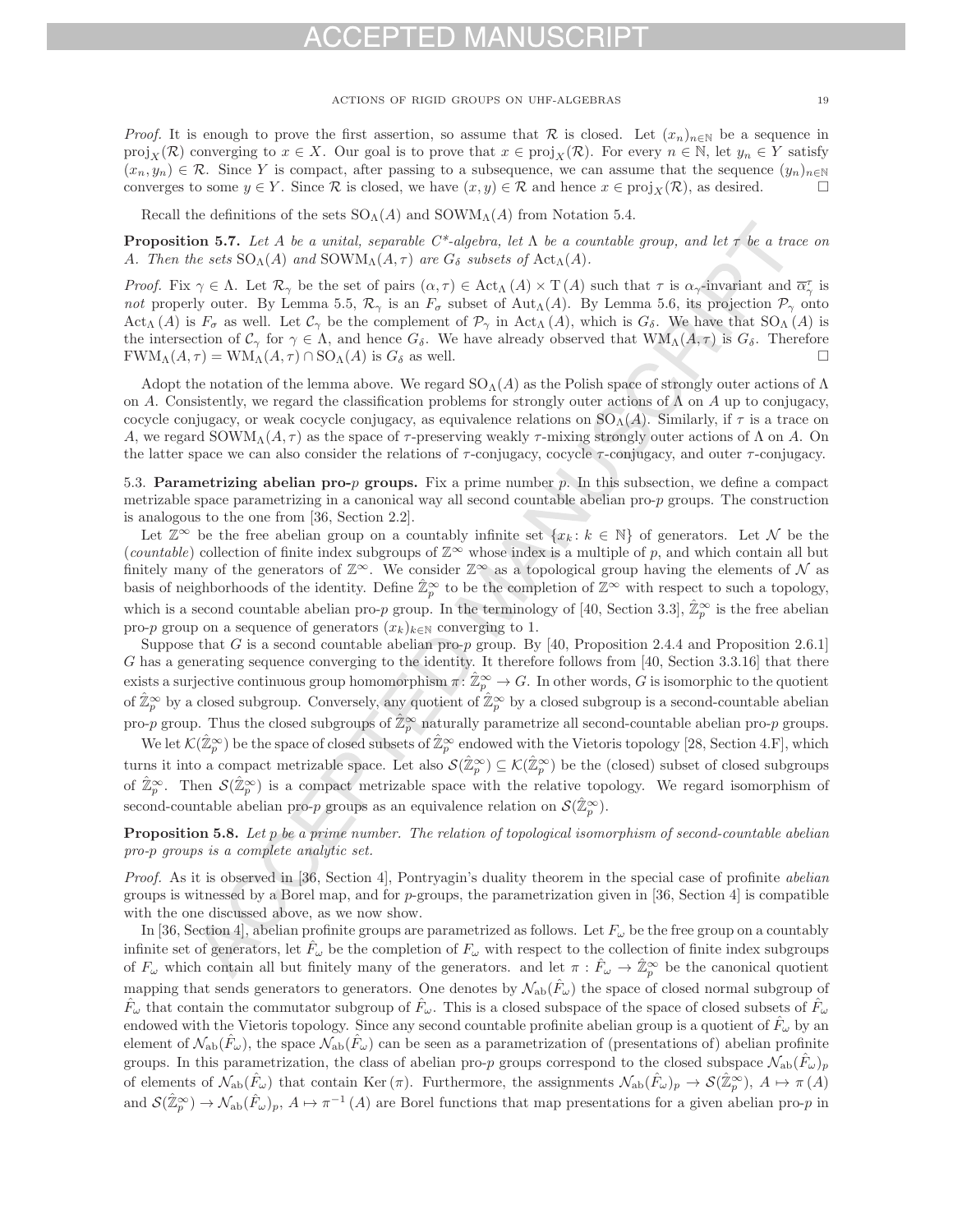one parametrization to presentations for the same abelian pro-p group in the other parametrization. This shows that the parametrization for abelian pro-p groups introduced above is compatible with the parametrization of arbitrary abelian profinite groups considered in [36, Section 4].

The duals of abelian pro-p groups are precisely the countable abelian p-groups; see [40, Theorem 2.9.6 and Lemma 2.9.3]. Therefore, the relation of isomorphism of countable abelian  $p$ -groups is Borel reducible (in fact, Borel isomorphic) to the relation of isomorphism of second-countable abelian pro-p groups. Since the relation of isomorphism of countable abelian p-groups is a complete analytic set [14, Theorem 6], the result follows.  $\Box$ 

5.4. **Reducing groups to actions.** In this last subsection, we obtain the main results of this work. Recall that for a discrete group  $\Lambda$ , a separable C\*-algebra A, and a trace  $\tau$  on A, we denote by SOWM<sub>Λ</sub>(A,  $\tau$ ) the Polish space of  $\tau$ -preserving strongly outer weakly  $\tau$ -mixing actions of  $\Lambda$  on A. Below, we will assume all the C<sup>\*</sup>-algebras to be *separable*. In the proof of the following theorem we will tacitly use the fact—proved in [12, 13, 19]—that tensor products, direct limits, and crossed products of C\*-algebras and C\*-dynamical systems are given by Borel functions with respect to the parameterizations of C\*-algebras and C\*-dynamical systems considered in [12, 13, 19]. It is also not difficult to see that fixed point algebras of actions of compact groups on C\*-algebras can be computed in a Borel way.

**Theorem 5.9.** Let  $\Lambda$  be a countable group containing an infinite relative property  $(T)$  subgroup. Fix a prime number p. Let A be a separable, locally reflexive,  $M_{p^{\infty}}$ -absorbing, unital  $C^*$ -algebra with an amenable trace, satisfying  $A \cong A^{\otimes N}$ . Then there exists an extreme, amenable trace  $\tau$  on A such that the relation of isomorphism of second-countable abelian pro-p groups is Borel reducible to the following equivalence relations on  $\text{SOWM}_{\Lambda}(A, \tau)$ :

- (1) conjugacy;
- (2) cocycle conjugacy;
- (3) weak cocycle conjugacy;
- (4)  $τ$ -conjugacy;
- (5) cocycle  $\tau$ -conjugacy;
- (6) weak cocycle  $\tau$ -conjugacy

*Proof.* In view of Theorem 4.6, and parts (4) and (5) of Proposition 4.4, it is enough to prove that the function  $G \mapsto \alpha^G$  that assigns to a second-countable abelian pro-p group G the action  $\alpha^G : \Lambda \to \text{Aut}(A)$  from Definition 4.2, is given by a Borel function with respect to the parametrization of second-countable abelian pro-p groups and strongly outer actions of  $\Lambda$  on  $A$  described in Subsection 5.2 and Subsection 5.3.

Recall that the action  $\alpha^G$  is defined by

$$
\alpha_{\gamma}^{G} = \xi_{G}^{-1} \circ (\beta_{\Lambda \cap \Lambda, M_{p}^{\infty}}|_{E_{G}} \otimes \sigma)_{\gamma} \circ \xi_{G}
$$

for  $\gamma \in \Lambda$ , for some choice of isomorphism  $\xi_G : E_G \otimes A \to A$ . It is therefore enough to show that

- (1) the assignment  $G \mapsto E_G$  is given by a Borel function, and
- (2) the isomorphism  $\xi_G : E_G \otimes A \to A$  can be chosen in a Borel fashion from  $E_G$ .

We address the second assertion first. Several Borel parameterizations of separable unital C<sup>\*</sup>-algebras are considered in [13]. Therein, these parameterizations are shown to be equivalent, in the sense that one can find Borel functions between any two of them, that map a code for a C\*-algebra in one parametrization to a code for the same C\*-algebra in the other parametrization. Furthermore, it is shown in [13, 12, 19] that the standard constructions of C\*-algebra theory, including tensor products and direct limits, are given by Borel functions with respect to these parametrizations.

For simplicitly, we consider here the parametrization  $\Xi$  from [13], which is defined as follows. Let  $\mathbb{O}(i)$  be the field of Gaussian rationals, and let  $U$  be the collection of noncommutative  $*$ -polynomials with constant term and with coefficients from  $\mathbb{Q}(i)$  in the variables  $(x_n)_{n\in\mathbb{N}}$ . Let  $\Xi$  be the set of functions  $f: \mathcal{U} \to \mathbb{R}$  such that f defines a seminorm on U with the property that, if  $C^*(f)$  is the Hausdorff completion of U with respect to the metric defined by f, then the unital  $\mathbb{Q}(i)$ -\*-algebra structure of U induces a unital C<sup>\*</sup>-algebra structure on  $C^*(f)$ . For  $\mathfrak{p} \in \mathcal{U}$ , we let  $\mathfrak{p}_f$  be the corresponding element of  $C^*(f)$ . It is shown in [13] that  $\Xi$  is a  $G_\delta$  subset of  $\mathbb{R}^{\mathcal{U}}$  endowed with the product topology. Furthermore, it follows from stability of the relations defining the matrix units for a unital copy of  $M_{p^n}$  that the set UHF<sub>p</sub>∞ of codes  $f \in \Xi$  such that  $C^*(f)$  is isomorphic to  $M_{p^{\infty}}$ is a  $G_{\delta}$  subset of  $\Xi$ , and hence a Polish space with the induced topology. Given  $f \in \text{UHF}_{p^{\infty}}$ , a \*-isomorphism  $\psi : C^*(f) \to M_{p^{\infty}}$  can be regarded as an element of  $(M_{p^{\infty}})^{\mathcal{U}}$ . Indeed, given  $\psi : C^*(f) \to M_{p^{\infty}}$  one can consider the element  $\bar{a} = (a_{\mathfrak{p}})_{\mathfrak{p} \in \mathcal{U}}$  of  $(M_{p^{\infty}})^{\mathcal{U}}$  defined by setting  $a_{\mathfrak{p}} = \psi(\mathfrak{p}_f)$  for  $\mathfrak{p} \in \mathcal{U}$ . Thus, it suffices to show that there exists a Borel assignment  $UHF_{p^{\infty}} \to (M_{p^{\infty}})^{\mathcal{U}}, f \mapsto \bar{a}^{(f)} = (a_p^{(f)})_{\mathfrak{p} \in \mathcal{U}}$  such that the assignment  $\mathfrak{p}_f \mapsto a_{\mathfrak{p}}^{(f)}$  extends to a \*-isomorphism from  $C^*(f)$  to  $M_{p^{\infty}}$ . To this purpose, we consider the set A of pairs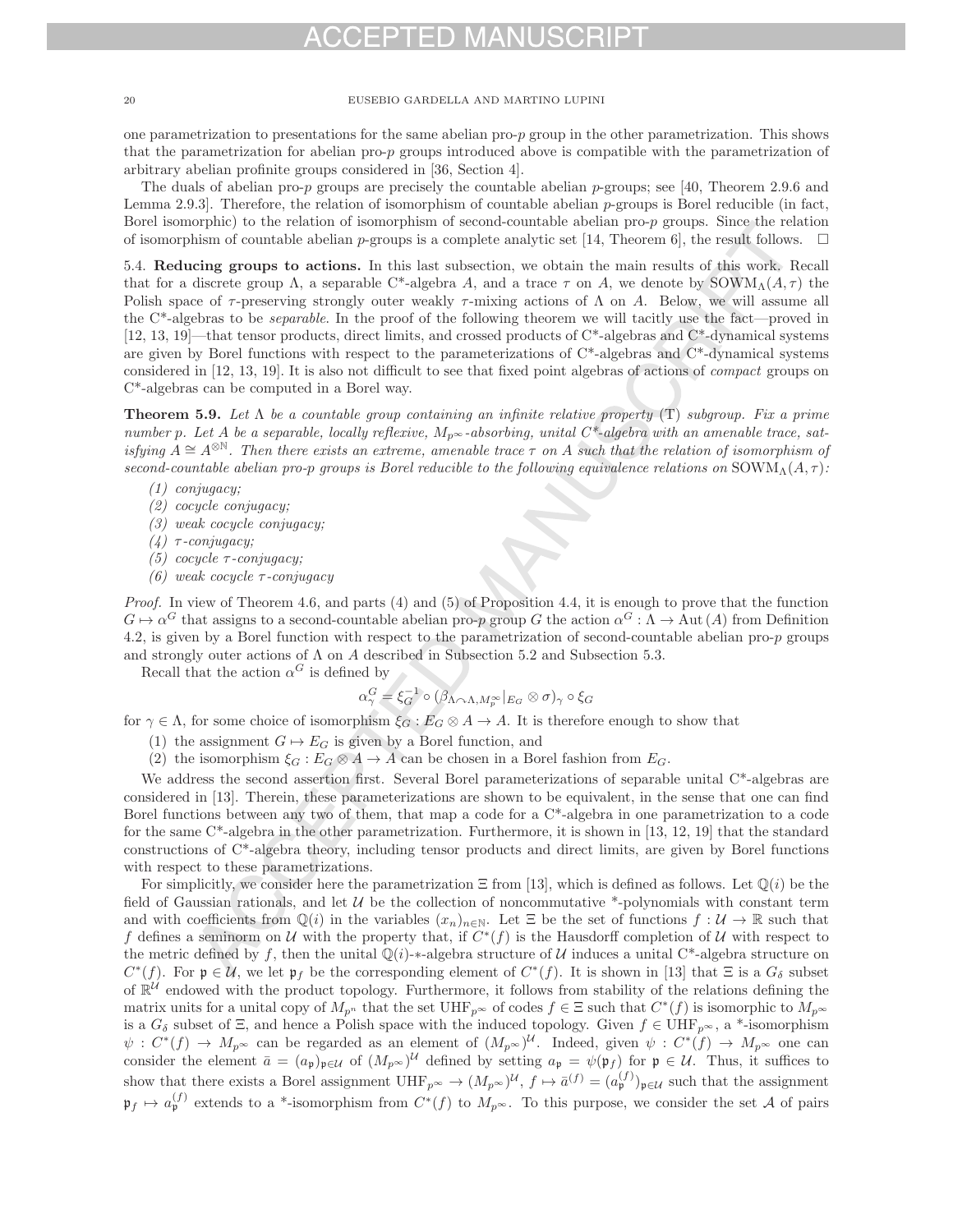$(f,(a_{\mathfrak{p}})_{\mathfrak{p}\in\mathcal{U}})\in\mathrm{UHF}_{p^{\infty}}\times(M_{p^{\infty}})^{\mathcal{U}}$  such that the assignment  $\mathfrak{p}_f\mapsto a_{\mathfrak{p}}$  extends to a \*-isomorphism from  $C^*(f)$ to  $M_{p^{\infty}}$ . It is easy to see that A is a  $G_{\delta}$  subset of UHF<sub>p</sub> $\infty \times (M_{p^{\infty}})^{\mathcal{U}}$ . Furthermore, the automorphism group Aut $(M_{p^{\infty}})$  of  $M_{p^{\infty}}$  naturally acts on  $(M_{p^{\infty}})^{\mathcal{U}}$ , in such a way that, for every  $f \in \mathrm{UHF}_{p^{\infty}}$ , the corresponding fiber

$$
\mathcal{A}_f = \left\{ \bar{a} \in (M_{p^{\infty}})^{\mathcal{U}} : (f, \bar{a}) \in \mathcal{A} \right\}
$$

forms a single orbit under the Aut $(M_{p^{\infty}})$ -action. It follows form these observations and [10, Theorem A] that A admits a *Borel uniformization*, i.e. there exists a Borel function  $UHF_{p^{\infty}} \to (M_{p^{\infty}})^{\mathcal{U}}$ ,  $f \mapsto \bar{a}^{(f)}$  such that  $(f, \bar{a}^{(f)}) \in \mathcal{A}$  for every  $f \in \mathrm{UHF}_{p^{\infty}}$ . This allows one to choose in a Borel fashion, given a C\*-algebra E abstractly isomorphic to  $M_{p^{\infty}}$ , a \*-isomorphism  $\psi_E : E \to M_{p^{\infty}}$ . Since  $M_{p^{\infty}} \otimes A$  is isomorphic to A, by fixing an isomorphism  $M_{p^{\infty}} \otimes A \cong A$  beforehand, one can choose in a Borel fashion an isomorphism  $\xi_E : E \otimes A \to A$ . This justifies the second assertion.

We now justify the first assertion. Recall that  $E_G$  is the fixed point algebra of the action  $(\delta^G)^{\otimes \Lambda}$ :  $G \to$  $\text{Aut}(D^{\otimes \Lambda}_{G})$ . Furthermore,  $(\delta^{G})^{\otimes \Lambda}$  is conjugate to canonical model action  $\delta^{G}: G \to \text{Aut}(D_{G})$  of G constructed<br>in Theorem 3.5. Therefore, it is enough to show that  $\delta^{G}$  can be constructed in a Borel fashion in Theorem 3.5. Therefore, it is enough to show that  $\delta^G$  can be constructed in a Borel fashion from G. This is clear when  $G$  is finite in view of Remark 3.2. In the general case, consider the following. In our parametrization, a second-countable abelian pro-p group G is given as the quotient  $\hat{\mathbb{Z}}_p^{\infty}/N$  of  $\hat{\mathbb{Z}}_p^{\infty}$  by some closed subgroup N of  $\hat{\mathbb{Z}}_p^{\infty}$  $\hat{\mathbb{Z}}_p^{\infty}$ . The finite-index closed subgroups of G correspond to finite-index closed subgroups H of  $\hat{\mathbb{Z}}_p^{\infty}$  that contain  $N$ . By the Kurstoweki Byll Newley which is election theorem [28]. Theorem 12.12],  $N$ . By the Kuratowski–Ryll-Nardzewski selection theorem [28, Theorem 12.13], the collection  $\check{V}$  of finite-index closed subgroups H of  $\hat{\mathbb{Z}}_p^{\infty}$  that contain N can be chose in a Borel fashion starting from N. Since the relation of inclusion between closed subgroups is closed with respect to the Victoria topology the order on of inclusion between closed subgroups is closed with respect to the Vietoris topology, the order on  $V$  given by containment is Borel. This shows that the canonical inverse system  $(G_i, \pi_{i,j})_{i,j\in\mathcal{V}}$  of finite groups having G as inverse limit considered in the proof of Theorem 3.5 depends on G in a Borel way. The  $G-C^*$ -algebra  $(D_G, \delta_G)$  is obtained in the proof of Theorem 3.5 as the direct limit of the direct system  $((D_{G_i}, \delta_{G_i}), \iota_{ij})_{i,j\in\mathcal{V}}$ where  $(D_{G_i}, \delta_{G_i})$  is the model action of the finite group  $G_i$ . It remains to observe now that the direct system  $((D_{G_i}, \delta_{G_i}), \iota_{ij})_{i,j\in\mathcal{V}}$  can be computed in a Borel fashion from  $(G_i, \pi_{i,j})_{i,j\in\mathcal{V}}$ . This concludes the proof.  $\Box$ 

**Corollary 5.10.** Under the hypotheses of Theorem 5.9, the relations of conjugacy, cocycle conjugacy, and weak cocycle conjugacy of strongly outer actions of  $\Lambda$  on A are complete analytic sets. Furthermore, there exists an amenable, extreme trace  $\tau$  on A such that the relations of conjugacy, cocycle conjugacy, weak cocycle conjugacy,  $τ$ -conjugacy, cocycle  $τ$ -conjugacy, and weak cocycle  $τ$ -conjugacy of  $τ$ -preserving strongly outer weakly  $τ$ -mixing actions of  $\Lambda$  on  $A$  are complete analytic sets, and in particular not Borel.

As mentioned after Theorem 4.7, it is easy to construct algebras A satisfied the hypotheses of Corollary 5.10. Indeed, if  $A_0$  is any separable, unital, exact C\*-algebra with an amenable trace, we may take  $A = M_P^{\infty} \otimes A_0^{\otimes N}$ .

As we did after Theorem 4.7, we state the case of UHF-algebras separately, to highlight the contrast with the main results of [31, 33, 42].

**Corollary 5.11.** Let D be a UHF-algebra of infinite type, and let Λ be a countable group with an infinite subgroup with relative property (T). Then the relations of conjugacy, cocycle conjugacy, and weak cocycle conjugacy of strongly outer actions of  $\Lambda$  on D are complete analytic sets, and in particular not Borel. The same applies to the relations of being conjugate, cocycle conjugate, and weakly cocycle conjugate in the weak closure with respect to the (necessarily Λ-invariant) unique trace on D.

In fact, the same conclusions hold for any finite, strongly self-absorbing C\*-algebra containing a nontrivial projection; see [45, Definition 1.3] and [45, Theorem 1.7].

### 6. ACTIONS ON  $R$  with prescribed cohomology

In this final section, we explain how the methods from Section 5 can be used to prove Theorem C in the introduction. In fact, we prove a somewhat more general statement; see Theorem 6.3.

We follow a strategy similar to the one used in Theorem 4.5, and for that we will need the following replacement of the action constructed in Theorem 3.5. Later on, we will be interested only in the weak extension of the action constructed below.

Recall that Lt:  $G \to \text{Aut}(C(G))$  denotes the action of left translation. Similarly, we denote by Rt the action of G on  $C(G)$  by right translation.

**Proposition 6.1.** Let G be a second-countable, compact Hausdorff group. Then there exist a unital  $C^*$ -algebra  $A_G$  and an action  $\theta^G: G \to \text{Aut}(A_G)$  with the following properties: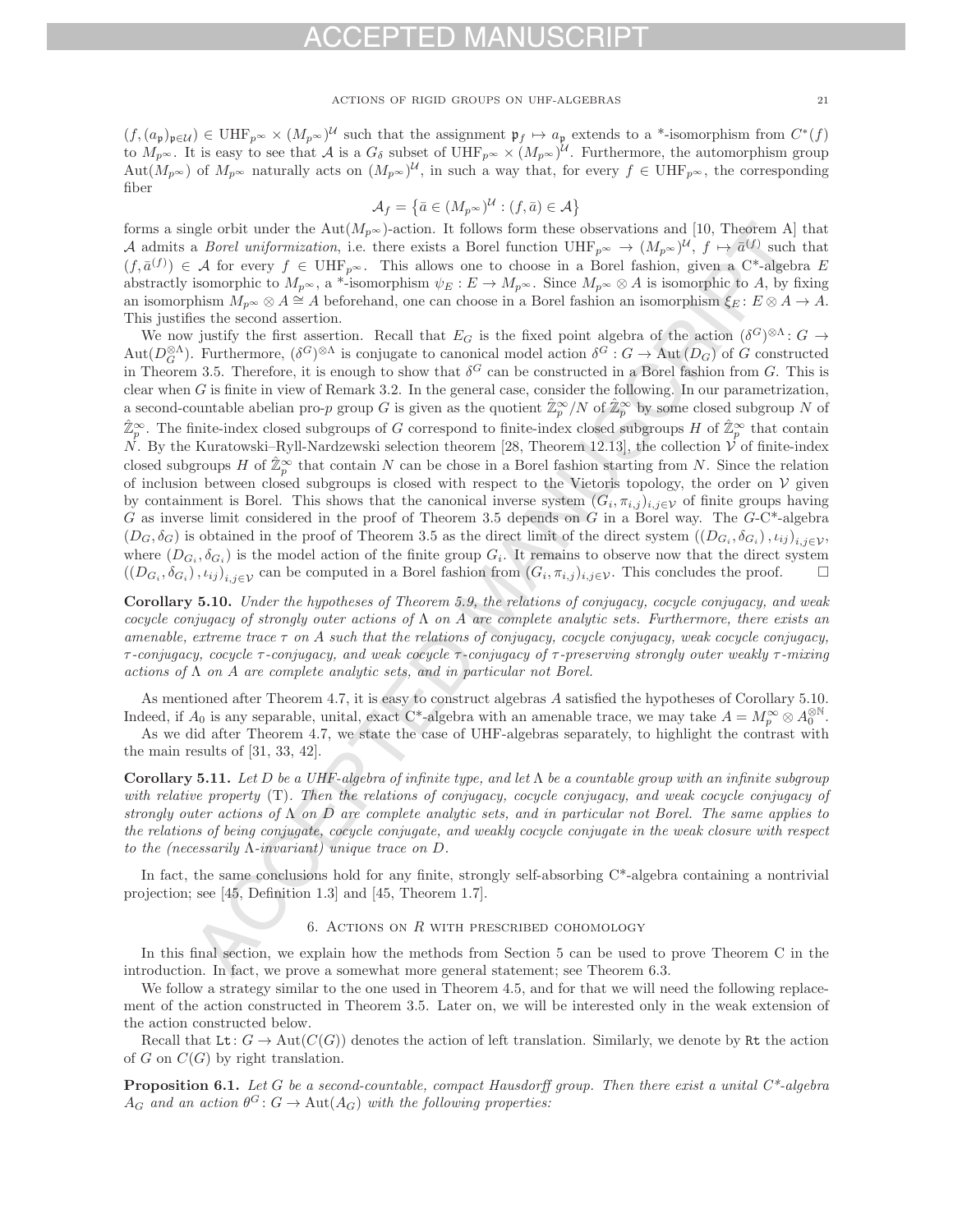(1)  $A_G$  is simple, separable, nuclear, and has a unique trace.

(2) There exists an equivariant unital embedding  $(C(G), L\mathbf{t}^G) \to (A_G, \theta^G)$ .

- (3)  $(A_G^{\otimes \mathbb{N}}, (\theta^G)^{\otimes \mathbb{N}})$  is equivariantly isomorphic to  $(A_G, \theta^G)$ .<br>(4)  $\theta^G$  has the Rokhlin property.
- 
- (5) The fixed point algebra  $A_G^{\rho G}$  is a simple, separable, nuclear, unital  $C^*$ -algebra with a unique trace.

*Proof.* Fix a subset  $\{x_n : n \in \mathbb{N}\}\$  of G such that  $\{x_n : n \geq m\}$  is dense in G for all  $m \in \mathbb{N}$ . For  $n \in \mathbb{N}$ , set  $A_n = M_{2^n} \otimes C(G)$  with the G-action  $\alpha^{(n)} = \mathrm{id}_{M_{2^n}} \otimes \mathbb{L}$ t. Let  $\rho^{(n)}$  be the G-action on  $A_n$  given by  $\sqrt{2}$  $a \sim 0$ ⎞

 $\rho^{(n)} = \text{id}_{M_{2^n}} \otimes \text{Rt}$ , and define a unital equivariant homomorphism  $\varphi_n \colon A_n \to A_{n+1}$  by  $\varphi_n(a) =$  $\Gamma$  $0 \quad \rho_{x_n}(a)$ 

for all  $a \in A_n$ . Define  $\tilde{A}_G$  and  $\tilde{\theta}^G$  to be the direct limits of  $(A_n)_{n \in \mathbb{N}}$  and  $(\alpha^{(n)})_{n \in \mathbb{N}}$  with respect to the connecting maps  $(\varphi_n)_{n\in\mathbb{N}}$ .

 $\overline{I}$ 

Observe that  $\tilde{A}_G$  is separable, unital and nuclear. We claim that it has a unique trace and that it is simple. Both fact are proved using similar arguments, so we only show uniqueness of the trace. Denote by  $\tau$  the trace on  $C(G)$  given by integration against the normalized Haar measure  $\mu$  on G, and by  $\text{tr}_n$  the normalized trace on  $M_{2^n}$ . Then  $\tau_n = \text{tr}_n \otimes \tau$  is a normalized trace on  $A_n$  and  $\tau_{n+1} \circ \varphi_n = \tau_n$  for all  $n \in \mathbb{N}$ . It follows that there is a direct limit trace on  $\tilde{A}_G$ . Now let  $\sigma$  be another trace on  $\tilde{A}_G$ . Then there exist  $n_0 \in \mathbb{N}$  and traces  $\sigma_n \in T(A_n)$ , for  $n \geq n_0$ , satisfying  $\sigma_{n+1} \circ \varphi_n = \sigma_n$  for all  $n \geq n_0$  and  $\tau(a) = \tau_n(a)$  for all  $a \in A_n$ , for  $n \geq n_0$ . For  $n \geq n_0$ , let  $\nu_n$  be a probability measure on  $C(G)$  such that, with  $\widehat{\nu}_n$  denoting its associated functional on  $C(G)$ , we have  $\sigma_n = \text{tr}_n \otimes \hat{\nu}_n$ . The identity  $\sigma_{n+1} \circ \varphi_n = \sigma_n$  amounts to  $\nu_n(E) = \frac{1}{2} (\nu_{n+1}(x_n E) + \nu_{n+1}(E))$  for every measurable subset  $E \subseteq G$ . Using the identity  $\sigma_{n+k} \circ \varphi_{n+k-1} \circ \cdots \circ \varphi_n = \sigma_n$ , valid for all  $k \geq 1$ , an using that  $\{x_k : k \geq n\}$  is dense in G, one concludes that  $\nu_n$  is translation invariant, and hence we must have  $\nu_n = \mu$ for all  $n \in \mathbb{N}$ . In particular, it follows that  $\sigma = \tau$ , as desired.

The proof of simplicity is analogous, using open subsets of  $G$  which are translation invariant. We omit the details.

Now set  $A_G = \otimes_{k \in \mathbb{N}} \widetilde{A}_G$  and  $\alpha^G = \otimes_{k \in \mathbb{N}} \widetilde{\alpha}^G$ . Then  $A_G$  is simple, separable, unital, nuclear, and has a unique trace, which proves (1). Observe that there are equivariant unital embeddings

$$
C(G) \hookrightarrow A_1 \hookrightarrow A_G \hookrightarrow A_G,
$$

so part (2) is satisfied. Also, (3) holds by construction, while (4) follows from (2) and (3). Finally, the Rokhlin property for  $\theta^G$  ensures that the properties for  $A_G$  listed in (1) are inherited by  $A_G^{\theta^G}$ , by the theorem in the introduction of [16]. This gives (5) and finishes the proof introduction of  $[16]$ . This gives  $(5)$ , and finishes the proof.  $\Box$ 

Observe that  $A_G$  is never a UHF-algebra (unless G is the trivial group). In particular, even when G is a profinite group, the C<sup>\*</sup>-dynamical system  $(A_G, \theta^G)$  constructed in Proposition 6.1 is not the same as that constructed in Theorem 3.5.

**Remark 6.2.** Unlike in Theorem 3.5, the action constructed in the proposition above does not enjoy any reasonable uniqueness-type property among Rokhlin actions of G.

We now come to the main result of this section, which in particular implies Theorem C in the introduction.

**Theorem 6.3.** Let  $\Lambda$  be a countable group containing an infinite subgroup  $\Delta$  with relative property (T), and let  $\Gamma$ be any countable abelian group. Then there exist an outer action  $\alpha^{\Gamma} \colon \Lambda \to \text{Aut}(R)$  and bijections  $\eta \colon H^1_{\Delta,w}(\alpha^{\Gamma}) \to \Gamma$  $\Gamma$  and  $\eta^{(2)}$ :  $H^1_{\Delta,w}(\alpha^{\Gamma} \otimes \alpha^{\Gamma}) \to \Gamma$  making the following diagram commute:

> $H^1_{\Delta,w}(\alpha^{\Gamma}) \times H^1_{\Delta,w}(\alpha^{\Gamma})$  $m^{\alpha^{\Gamma}}\Big\}$ -- $\frac{\eta \times \eta}{\eta} \to \Gamma \times \Gamma$  $H^1_{\Delta,w}(\alpha^{\Gamma} \otimes \alpha^{\Gamma}) \longrightarrow \Gamma^{\eta^{\Gamma}}$ --

Proof. Let G denote the Pontryagin dual of Γ, which is a second-countable, compact Hausdorff group. Let  $\theta^G: G \to \text{Aut}(A_G)$  denote the action constructed in Proposition 6.1, and denote by  $\theta^G: G \to \text{Aut}(R)$  its weak<br>extension in the GNS parameterism exercisted to the unique (and have  $\theta^G$  investigat) trace of  $A$ . (The fact extension in the GNS representation associated to the unique (and hence  $\theta^G$ -invariant) trace of  $A_G$ . (The fact that the weak closure of  $A_G$  is R follows from Lemma 2.23 and part (1) of Proposition 6.1.) Abbreviate  $R^{\otimes\Lambda}$ to N, and abbreviate  $(\overline{\theta}^G)^{\otimes \Lambda}$  to  $\rho: G \to \text{Aut}(N)$ . Denote by  $\beta: \Lambda \to \text{Aut}(N)$  the Bernoulli shift  $\beta_{\Lambda \cap \Lambda, R}$  of  $\Lambda$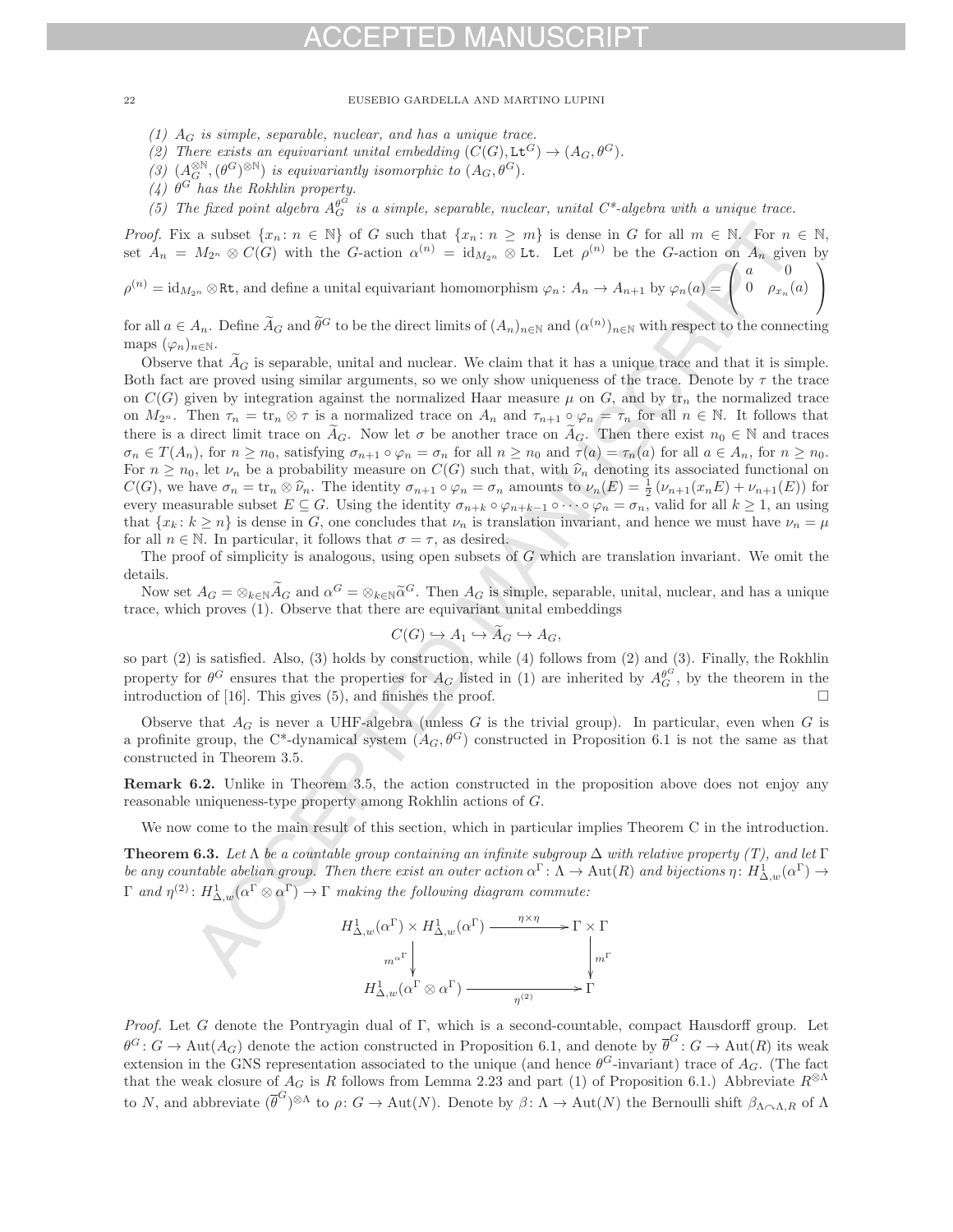# $\blacksquare$

## ACTIONS OF RIGID GROUPS ON UHF-ALGEBRAS 23

on  $R^{\otimes\Lambda} = N$ . Then  $\beta$  commutes with  $\rho$ , and hence induces an action  $\alpha^{\Gamma}$  of  $\Lambda$  on the fixed point algebra  $N^{\rho}$  of ρ. Since  $(\theta^G)$ <sup>⊗Λ</sup> is conjugate to  $\theta^G$  by part (3) of Proposition 6.1, it follows that N, which is the weak closure of the fixed point algebra of  $(\theta^G)^{\otimes \Lambda}$ , is isomorphic to the weak closure of  $A_{\mathcal{G}}^{\theta^G}$ . Hence  $N^{\rho}$  is isomorphic to R by<br>part (5) of Proposition 6.1 and Lappa 2.23. Under this identification, we pereod of a part (5) of Proposition 6.1 and Lemma 2.23. Under this identification, we regard  $\alpha^{\Gamma}$  as an action of  $\Lambda$  on  $R$ . Finally, the same proof as Lemma 4.1 gives the desired conclusion concerning the  $\Delta$ -relative weak cohomology group of  $\alpha^{\Gamma}$ .

We close this work by pointing out that the argument used in Theorem 4.7 can be used in this context to give an alternative proof of Theorem B in [4] for the case of groups containing a subgroup with the relative property (T). Namely, it follows from Theorem 6.3 that for  $\Lambda$  as in its assumptions, there exist uncountably many weakly non-cocycle conjugate outer actions of  $\Lambda$  on  $R$ .

### **REFERENCES**

- [1] Howard Becker and Alexander S. Kechris, *The descriptive set theory of Polish group actions*, London Mathematical Society Lecture Note Series, vol. 232, Cambridge University Press, Cambridge, 1996.
- [2] Bruce Blackadar, *Operator algebras*, Encyclopaedia of Mathematical Sciences, vol. 122, Springer-Verlag, Berlin, 2006.
- [3] O. Bratteli, D. E. Evans, and A. Kishimoto, *The Rohlin Property For Quasi-Free Automorphisms of the Fermion Algebra*, Proceedings of the London Mathematical Society **s3-71** (1995), no. 3, 675–694 (en).
- [4] Arnaud Brothier and Stefaan Vaes, *Families of hyperfinite subfactors with the same standard invariant and prescribed fundamental group*, Journal of Noncommutative Geometry **9** (2015), no. 3, 775–796.
- [5] Nathanial P. Brown, *Invariant means and finite representation theory of C\*-algebras*, Mem. Amer. Math. Soc. **184** (2006), no. 865, viii+105.
- [6] Nathanial P. Brown and Narutaka Ozawa, *C\*-algebras and finite-dimensional approximations*, Graduate Studies in Mathematics, vol. 88, American Mathematical Society, Providence, RI, 2008.
- [7] Marc Burger, *Kazhdan constants for* SL(3, Z), Journal für die reine und angewandte Mathematik **413** (1991), 36–67.
- [8] Alain Connes, *Outer conjugacy classes of automorphisms of factors*, Annales Scientifiques de l'École Normale Supérieure. Quatrième Série **8** (1975), no. 3, 383-419.
- [9] , *Periodic automorphisms of the hyperfinite factor of type II*1, Acta Universitatis Szegediensis. Acta Scientiarum Mathematicarum **39** (1977), no. 1-2, 39–66.
- [10] George A. Elliott, Ilijas Farah, Vern I. Paulsen, Christian Rosendal, Andrew S. Toms, and Asger Törnquist, *The isomorphism relation for separable C\*-algebras*, Mathematical Research Letters **20** (2013), no. 6, 1071–1080.
- [11] Inessa Epstein and Asger Törnquist, *The Borel complexity of von Neumann equivalence*, arXiv:1109.2351 (2011).
- [12] Ilijas Farah, Andrew S. Toms, and Asger Törnquist, *The descriptive set theory of C\*-algebra invariants*, International Mathematics Research Notices (2012), 5196–5226.
- [13] , *Turbulence, orbit equivalence, and the classification of nuclear C\*-algebras*, Journal für die reine und angewandte Mathematik **688** (2014), 101–146.
- [14] Harvey Friedman and Lee Stanley, *A Borel reducibility theory for classes of countable structures*, Journal of Symbolic Logic **54** (1989), no. 3, 894–914.
- [15] Su Gao, *Invariant descriptive set theory*, Pure and Applied Mathematics, vol. 293, CRC Press, Boca Raton, FL, 2009.
- [16] Eusebio Gardella, *Crossed products by compact group actions with the Rokhlin property*, Journal of Noncommutative Geometry, in press.
- [17] , *Rokhlin dimension for compact group actions*, Indiana Journal of Mathematics, **66** (2017), 659–703.
- [18] , *Compact group actions on C\*-algebras: classification, non-classifiability, and crossed products; and rigidity results* for L<sup>p</sup>-operator algebras, Ph.D. thesis, University of Oregon, 2015.
- [19] Eusebio Gardella and Martino Lupini, *Conjugacy and cocycle conjugacy of automorphisms of*  $\mathcal{O}_2$  *are not Borel*, Münster Journal of Mathematics **9** (2016), no. 1, 93–118.
- [20] Ilan Hirshberg and Wilhelm Winter, *Rokhlin actions and self-absorbing C\*-algebras*, Pacific Journal of Mathematics **233** (2007), no. 1, 125–143.
- [21] Masaki Izumi, *Finite group actions on C\*-algebras with the Rohlin property—II*, Advances in Mathematics **184** (2004), no. 1, 119–160.
- [22]  $\qquad \qquad$ , *Finite group actions on C\*-algebras with the Rohlin property, I*, Duke Mathematical Journal **122** (2004), no. 2, 233–280.
- [23] Xinhui Jiang and Hongbing Su, *On a simple unital projectionless C\*-algebra*, American Journal of Mathematics **121** (1999), no. 2, 359–413.
- [24] Paul Jolissaint, *On property (T) for pairs of topological groups*, L'Enseignement Mathématique **51** (2005), no. 1-2, 31-45.
- [25] Vaughan F. R. Jones, *Actions of finite groups on the hyperfinite type II*<sup>1</sup> *factor*, Memoirs of the American Mathematical Society **28** (1980), no. 237, v+70.
- [26] , *A converse to Ocneanu's theorem*, Journal of Operator Theory **10** (1983), no. 1, 61–63.
- [27] Robert R. Kallman, *A generalization of free action*, Duke Mathematical Journal **36** (1969), 781–789.
- [28] Alexander Kechris, *Classical descriptive set theory*, Graduate Texts in Mathematics, vol. 156, Springer-Verlag, New York, 1995.
- [29] Alexander Kechris and Todor Tsankov, *Amenable actions and almost invariant sets*, Proceedings of the American Mathematical Society **136** (2008), no. 2, 687–697.
- [30] David Kerr, Hanfeng Li, and Mikaël Pichot, *Turbulence, representations, and trace-preserving actions*, Proceedings of the London Mathematical Society **100** (2010), no. 2, 459–484.